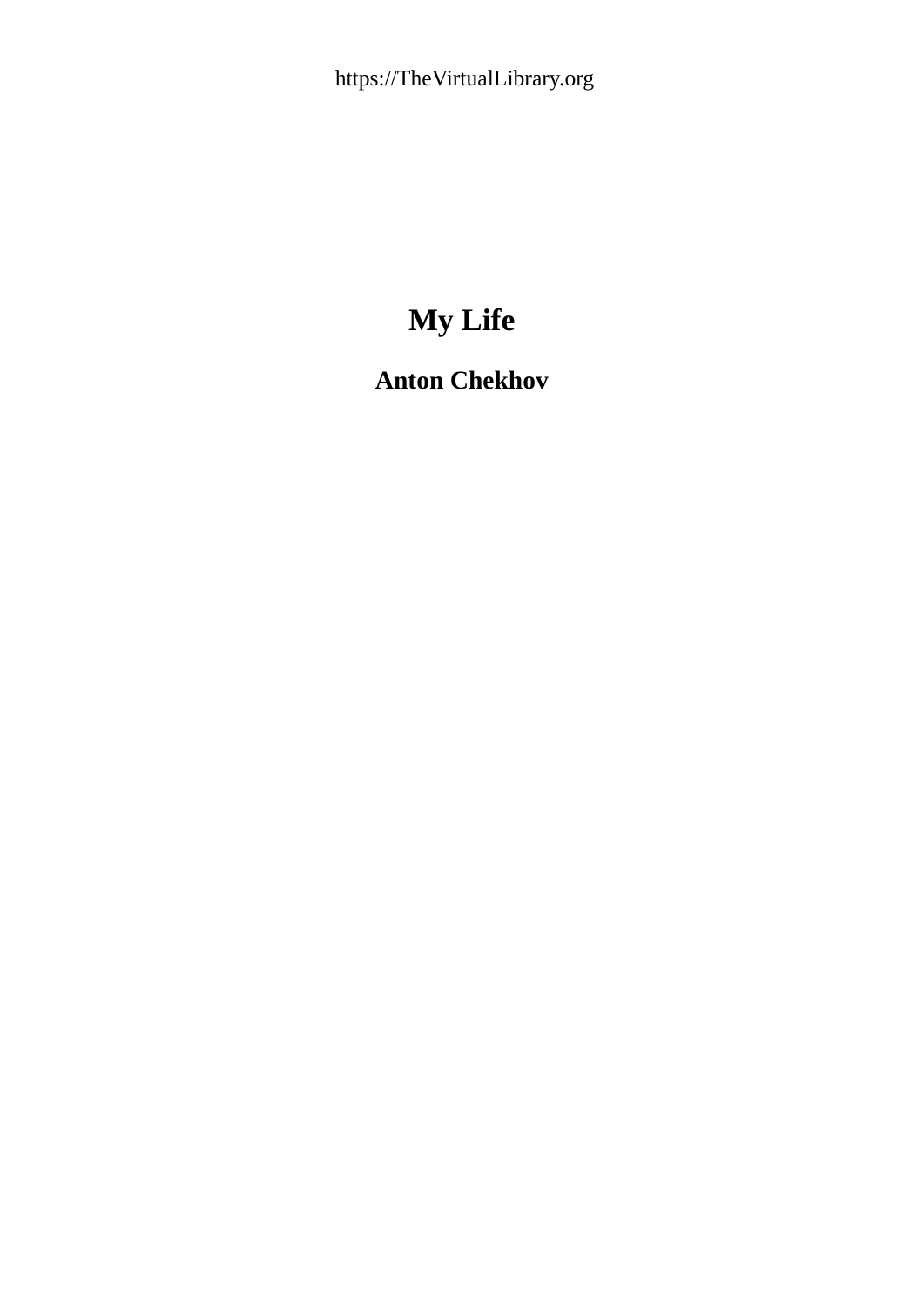#### THE STORY OF A PROVINCIAL

### **I**

THE Superintendent said to me: "I only keep you out of regard for your worthy father; but for that you would have been sent flying long ago." I replied to him: "You flatter me too much, your Excellency, in assuming that I am capable of flying." And then I heard him say: "Take that gentleman away; he gets upon my nerves."

Two days later I was dismissed. And in this way I have, during the years I have been regarded as grown up, lost nine situations, to the great mortification of my father, the architect of our town. I have served in various departments, but all these nine jobs have been as alike as one drop of water is to another: I had to sit, write, listen to rude or stupid observations, and go on doing so till I was dismissed.

When I came in to my father he was sitting buried in a low arm-chair with his eyes closed. His dry, emaciated face, with a shade of dark blue where it was shaved (he looked like an old Catholic organist), expressed meekness and resignation. Without responding to my greeting or opening his eyes, he said:

"If my dear wife and your mother were living, your life would have been a source of continual distress to her. I see the Divine Providence in her premature death. I beg you, unhappy boy," he continued, opening his eyes, "tell me: what am I to do with you?"

In the past when I was younger my friends and relations had known what to do with me: some of them used to advise me to volunteer for the army, others to get a job in a pharmacy, and others in the telegraph department; now that I am over twenty-five, that grey hairs are beginning to show on my temples, and that I have been already in the army, and in a pharmacy, and in the telegraph department, it would seem that all earthly possibilities have been exhausted, and people have given up advising me, and merely sigh or shake their heads.

"What do you think about yourself?" my father went on. "By the time they are your age, young men have a secure social position, while look at you: you are a proletarian, a beggar, a burden on your father!"

And as usual he proceeded to declare that the young people of to-day were on the road to perdition through infidelity, materialism, and self-conceit, and that amateur theatricals ought to be prohibited, because they seduced young people from religion and their duties.

"To-morrow we shall go together, and you shall apologize to the superintendent, and promise him to work conscientiously," he said in conclusion. "You ought not to remain one single day with no regular position in society."

"I beg you to listen to me," I said sullenly, expecting nothing good from this conversation. "What you call a position in society is the privilege of capital and education. Those who have neither wealth nor education earn their daily bread by manual labour, and I see no grounds for my being an exception."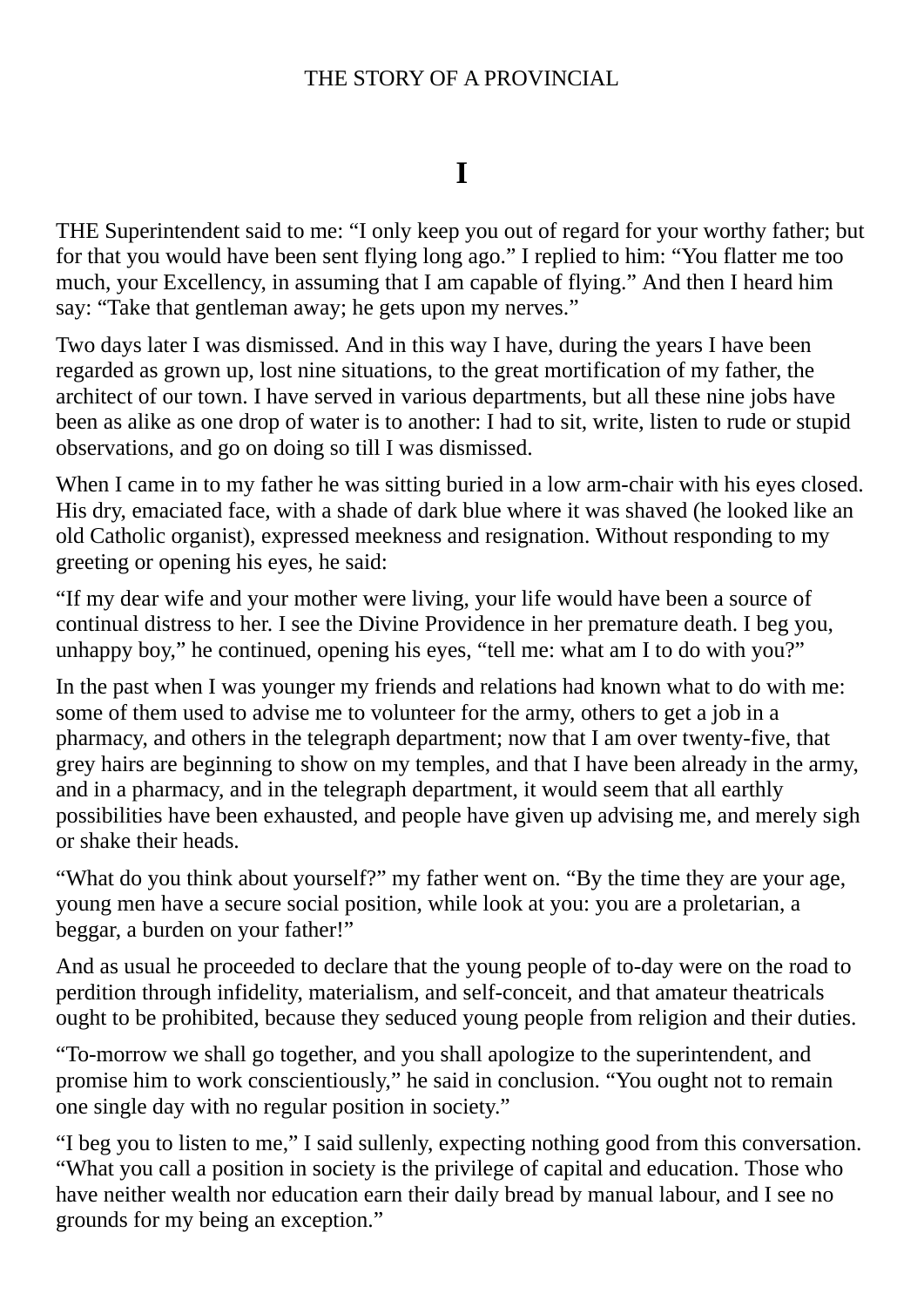"When you begin talking about manual labour it is always stupid and vulgar!" said my father with irritation. "Understand, you dense fellow—understand, you addle-pate, that besides coarse physical strength you have the divine spirit, a spark of the holy fire, which distinguishes you in the most striking way from the ass or the reptile, and brings you nearer to the Deity! This fire is the fruit of the efforts of the best of mankind during thousands of years. Your great-grandfather Poloznev, the general, fought at Borodino; your grandfather was a poet, an orator, and a Marshal of Nobility; your uncle is a schoolmaster; and lastly, I, your father, am an architect! All the Poloznevs have guarded the sacred fire for you to put it out!"

"One must be just," I said. "Millions of people put up with manual labour."

"And let them put up with it! They don't know how to do anything else! Anybody, even the most abject fool or criminal, is capable of manual labour; such labour is the distinguishing mark of the slave and the barbarian, while the holy fire is vouchsafed only to a few!"

To continue this conversation was unprofitable. My father worshipped himself, and nothing was convincing to him but what he said himself. Besides, I knew perfectly well that the disdain with which he talked of physical toil was founded not so much on reverence for the sacred fire as on a secret dread that I should become a workman, and should set the whole town talking about me; what was worse, all my contemporaries had long ago taken their degrees and were getting on well, and the son of the manager of the State Bank was already a collegiate assessor, while I, his only son, was nothing! To continue the conversation was unprofitable and unpleasant, but I still sat on and feebly retorted, hoping that I might at last be understood. The whole question, of course, was clear and simple, and only concerned with the means of my earning my living; but the simplicity of it was not seen, and I was talked to in mawkishly rounded phrases of Borodino, of the sacred fire, of my uncle a forgotten poet, who had once written poor and artificial verses; I was rudely called an addlepate and a dense fellow. And how I longed to be understood! In spite of everything, I loved my father and my sister and it had been my habit from childhood to consult them— a habit so deeply rooted that I doubt whether I could ever have got rid of it; whether I were in the right or the wrong, I was in constant dread of wounding them, constantly afraid that my father's thin neck would turn crimson and that he would have a stroke.

"To sit in a stuffy room," I began, "to copy, to compete with a typewriter, is shameful and humiliating for a man of my age. What can the sacred fire have to do with it?"

"It's intellectual work, anyway," said my father. "But that's enough; let us cut short this conversation, and in any case I warn you: if you don't go back to your work again, but follow your contemptible propensities, then my daughter and I will banish you from our hearts. I shall strike you out of my will, I swear by the living God!"

With perfect sincerity to prove the purity of the motives by which I wanted to be guided in all my doings, I said:

"The question of inheritance does not seem very important to me. I shall renounce it all beforehand."

For some reason or other, quite to my surprise, these words were deeply resented by my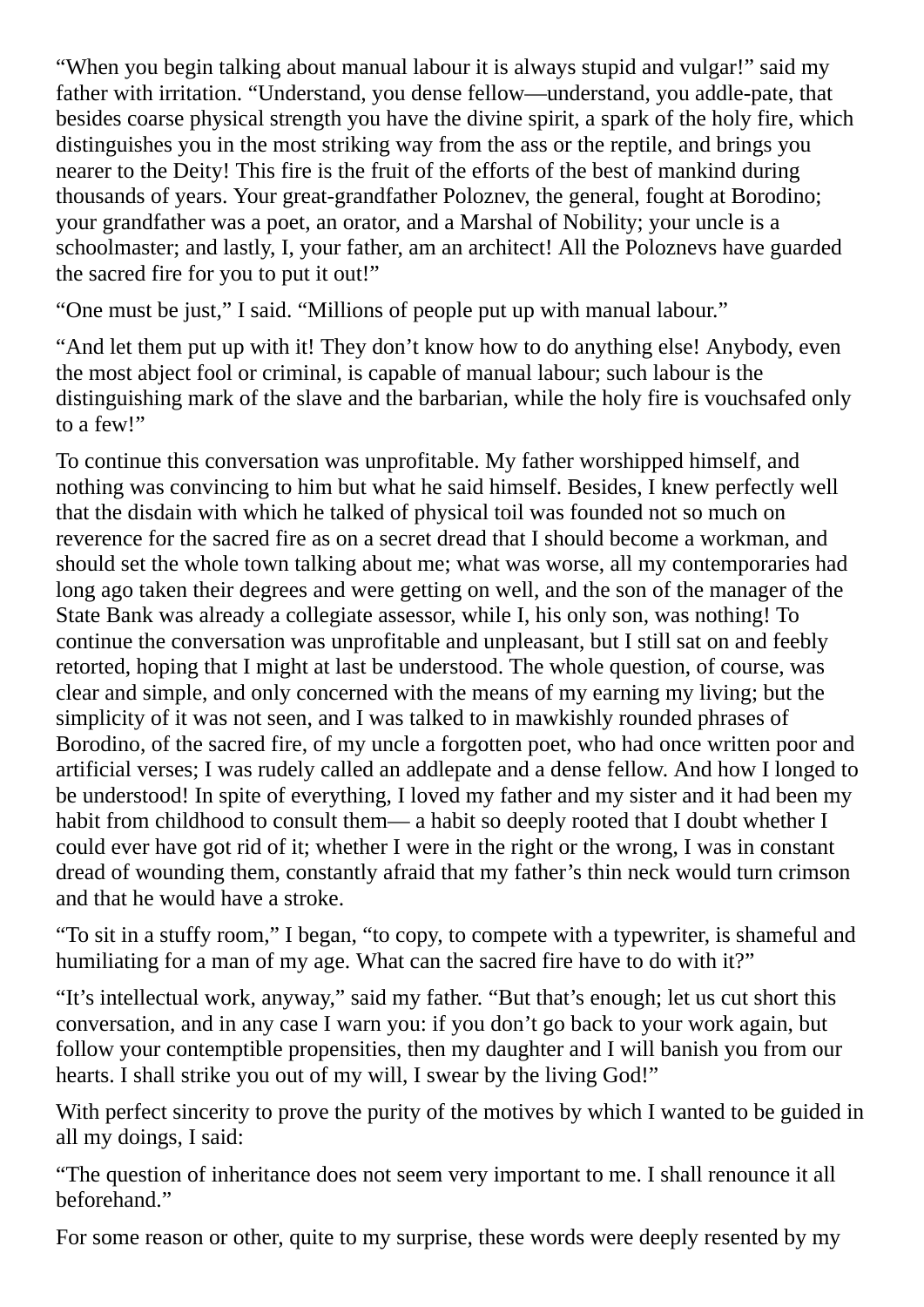father. He turned crimson.

"Don't dare to talk to me like that, stupid!" he shouted in a thin, shrill voice. "Wastrel!" and with a rapid, skilful, and habitual movement he slapped me twice in the face. "You are forgetting yourself."

When my father beat me as a child I had to stand up straight, with my hands held stiffly to my trouser seams, and look him straight in the face. And now when he hit me I was utterly overwhelmed, and, as though I were still a child, drew myself up and tried to look him in the face. My father was old and very thin but his delicate muscles must have been as strong as leather, for his blows hurt a good deal.

I staggered back into the passage, and there he snatched up his umbrella, and with it hit me several times on the head and shoulders; at that moment my sister opened the drawingroom door to find out what the noise was, but at once turned away with a look of horror and pity without uttering a word in my defence.

My determination not to return to the Government office, but to begin a new life of toil, was not to be shaken. All that was left for me to do was to fix upon the special employment, and there was no particular difficulty about that, as it seemed to me that I was very strong and fitted for the very heaviest labour. I was faced with a monotonous life of toil in the midst of hunger, coarseness, and stench, continually preoccupied with earning my daily bread. And—who knows?—as I returned from my work along Great Dvoryansky Street, I might very likely envy Dolzhikov the, engineer, who lived by intellectual work, but, at the moment, thinking over all my future hardships made me light-hearted. At times I had dreamed of spiritual activity, imagining myself a teacher, a doctor, or a writer, but these dreams remained dreams. The taste for intellectual pleasures —for the theatre, for instance, and for reading—was a passion with me, but whether I had any ability for intellectual work I don't know. At school I had had an unconquerable aversion for Greek, so that I was only in the fourth class when they had to take me from school. For a long while I had coaches preparing me for the fifth class. Then I served in various Government offices, spending the greater part of the day in complete idleness, and I was told that was intellectual work. My activity in the scholastic and official sphere had required neither mental application nor talent, nor special qualifications, nor creative impulse; it was mechanical. Such intellectual work I put on a lower level than physical toil; I despise it, and I don't think that for one moment it could serve as a justification for an idle, careless life, as it is indeed nothing but a sham, one of the forms of that same idleness. Real intellectual work I have in all probability never known.

Evening came on. We lived in Great Dvoryansky Street; it was the principal street in the town, and in the absence of decent public gardens our \_beau monde\_ used to use it as a promenade in the evenings. This charming street did to some extent take the place of a public garden, as on each side of it there was a row of poplars which smelt sweet, particularly after rain, and acacias, tall bushes of lilac, wild-cherries and apple-trees hung over the fences and palings. The May twilight, the tender young greenery with its shifting shades, the scent of the lilac, the buzzing of the insects, the stillness, the warmth—how fresh and marvellous it all is, though spring is repeated every year! I stood at the garden gate and watched the passers-by. With most of them I had grown up and at one time played pranks; now they might have been disconcerted by my being near them, for I was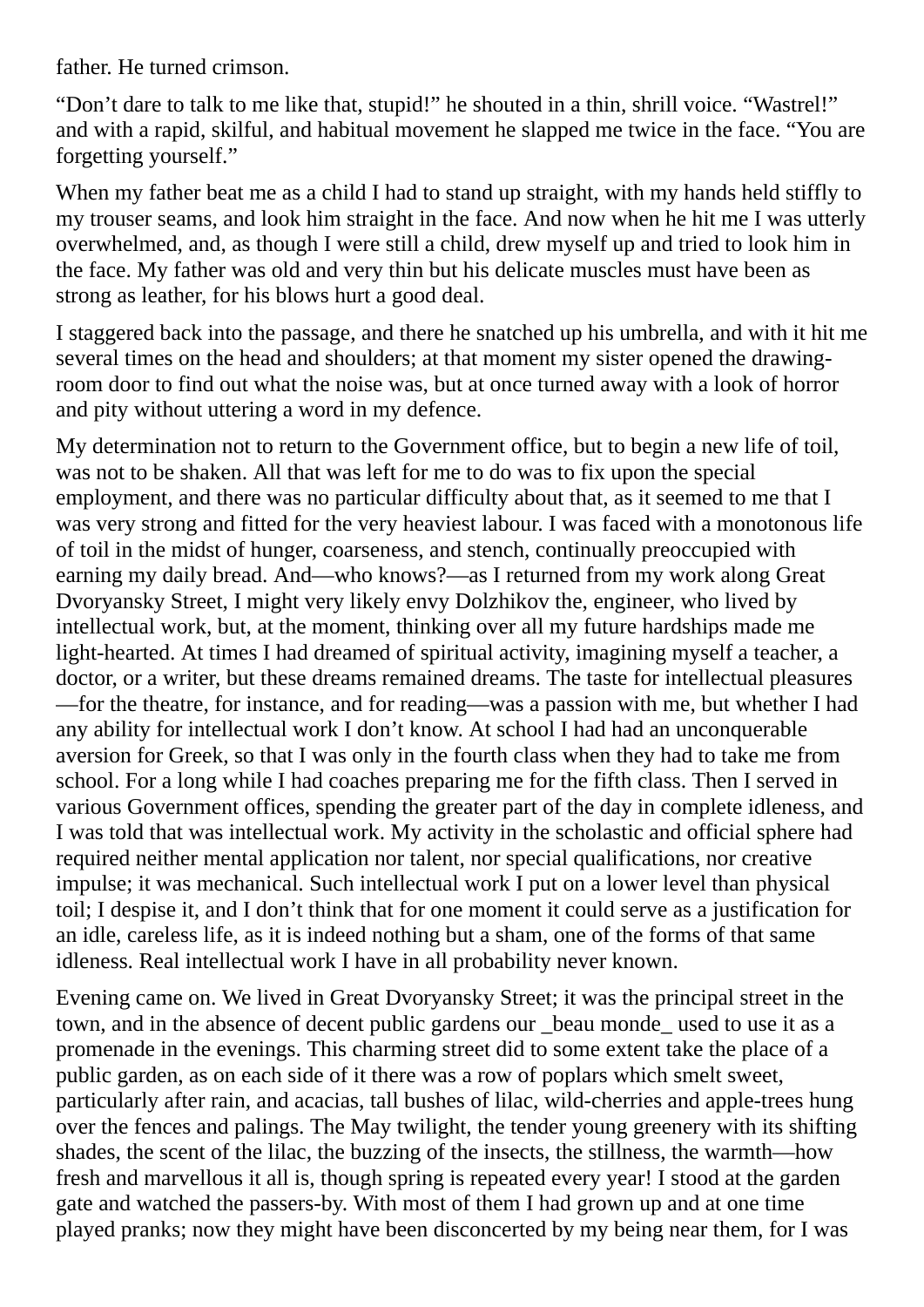poorly and unfashionably dressed, and they used to say of my very narrow trousers and huge, clumsy boots that they were like sticks of macaroni stuck in boats. Besides, I had a bad reputation in the town because I had no decent social position, and used often to play billiards in cheap taverns, and also, perhaps, because I had on two occasions been hauled up before an officer of the police, though I had done nothing whatever to account for this.

In the big house opposite someone was playing the piano at Dolzhikov's. It was beginning to get dark, and stars were twinkling in the sky. Here my father, in an old top-hat with wide upturned brim, walked slowly by with my sister on his arm, bowing in response to greetings.

"Look up," he said to my sister, pointing to the sky with the same umbrella with which he had beaten me that afternoon. "Look up at the sky! Even the tiniest stars are all worlds! How insignificant is man in comparison with the universe!"

And he said this in a tone that suggested that it was particularly agreeable and flattering to him that he was so insignificant. How absolutely devoid of talent and imagination he was! Sad to say, he was the only architect in the town, and in the fifteen to twenty years that I could remember not one single decent house had been built in it. When any one asked him to plan a house, he usually drew first the reception hall and drawing-room: just as in old days the boarding-school misses always started from the stove when they danced, so his artistic ideas could only begin and develop from the hall and drawing-room. To them he tacked on a dining-room, a nursery, a study, linking the rooms together with doors, and so they all inevitably turned into passages, and every one of them had two or even three unnecessary doors. His imagination must have been lacking in clearness, extremely muddled, curtailed. As though feeling that something was lacking, he invariably had recourse to all sorts of outbuildings, planting one beside another; and I can see now the narrow entries, the poky little passages, the crooked staircases leading to half-landings where one could not stand upright, and where, instead of a floor, there were three huge steps like the shelves of a bath-house; and the kitchen was invariably in the basement with a brick floor and vaulted ceilings. The front of the house had a harsh, stubborn expression; the lines of it were stiff and timid; the roof was low-pitched and, as it were, squashed down; and the fat, well-fed-looking chimneys were invariably crowned by wire caps with squeaking black cowls. And for some reason all these houses, built by my father exactly like one another, vaguely reminded me of his top-hat and the back of his head, stiff and stubborn-looking. In the course of years they have grown used in the town to the poverty of my father's imagination. It has taken root and become our local style.

This same style my father had brought into my sister's life also, beginning with christening her Kleopatra (just as he had named me Misail). When she was a little girl he scared her by references to the stars, to the sages of ancient times, to our ancestors, and discoursed at length on the nature of life and duty; and now, when she was twenty-six, he kept up the same habits, allowing her to walk arm in arm with no one but himself, and imagining for some reason that sooner or later a suitable young man would be sure to appear, and to desire to enter into matrimony with her from respect for his personal qualities. She adored my father, feared him, and believed in his exceptional intelligence.

It was quite dark, and gradually the street grew empty. The music had ceased in the house opposite; the gate was thrown wide open, and a team with three horses trotted frolicking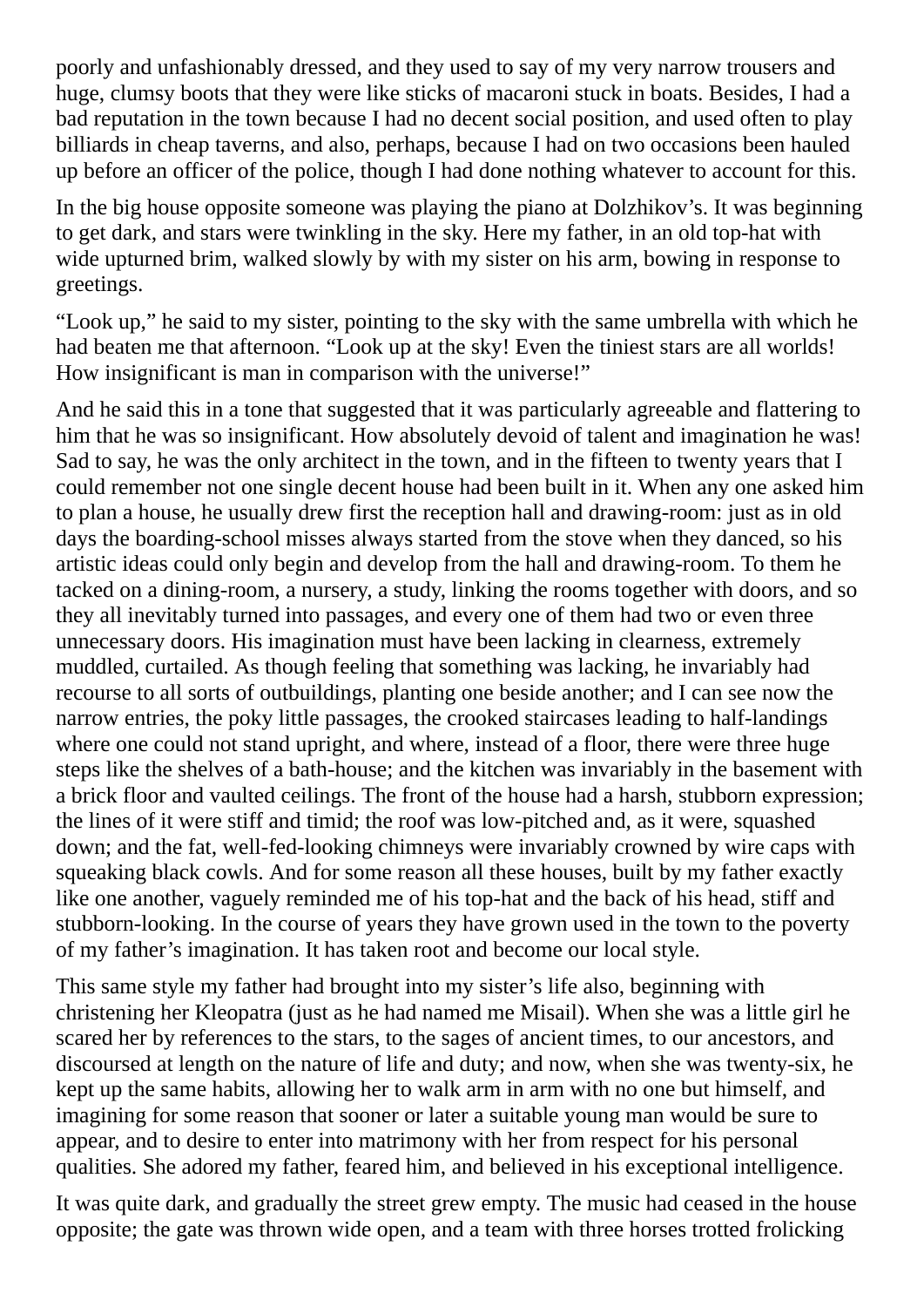along our street with a soft tinkle of little bells. That was the engineer going for a drive with his daughter. It was bedtime.

I had my own room in the house, but I lived in a shed in the yard, under the same roof as a brick barn which had been built some time or other, probably to keep harness in; great hooks were driven into the wall. Now it was not wanted, and for the last thirty years my father had stowed away in it his newspapers, which for some reason he had bound in halfyearly volumes and allowed nobody to touch. Living here, I was less liable to be seen by my father and his visitors, and I fancied that if I did not live in a real room, and did not go into the house every day to dinner, my father's words that I was a burden upon him did not sound so offensive.

My sister was waiting for me. Unseen by my father, she had brought me some supper: not a very large slice of cold veal and a piece of bread. In our house such sayings as: "A penny saved is a penny gained," and "Take care of the pence and the pounds will take care of themselves," and so on, were frequently repeated, and my sister, weighed down by these vulgar maxims, did her utmost to cut down the expenses, and so we fared badly. Putting the plate on the table, she sat down on my bed and began to cry.

"Misail," she said, "what a way to treat us!"

She did not cover her face; her tears dropped on her bosom and hands, and there was a look of distress on her face. She fell back on the pillow, and abandoned herself to her tears, sobbing and quivering all over.

"You have left the service again …" she articulated. "Oh, how awful it is!"

"But do understand, sister, do understand … ." I said, and I was overcome with despair because she was crying.

As ill-luck would have it, the kerosene in my little lamp was exhausted; it began to smoke, and was on the point of going out, and the old hooks on the walls looked down sullenly, and their shadows flickered.

"Have mercy on us," said my sister, sitting up. "Father is in terrible distress and I am ill; I shall go out of my mind. What will become of you?" she said, sobbing and stretching out her arms to me. "I beg you, I implore you, for our dear mother's sake, I beg you to go back to the office!"

"I can't, Kleopatra!" I said, feeling that a little more and I should give way. "I cannot!"

"Why not?" my sister went on. "Why not? Well, if you can't get on with the Head, look out for another post. Why shouldn't you get a situation on the railway, for instance? I have just been talking to Anyuta Blagovo; she declares they would take you on the railway-line, and even promised to try and get a post for you. For God's sake, Misail, think a little! Think a little, I implore you."

We talked a little longer and I gave way. I said that the thought of a job on the railway that was being constructed had never occurred to me, and that if she liked I was ready to try it.

She smiled joyfully through her tears and squeezed my hand, and then went on crying because she could not stop, while I went to the kitchen for some kerosene.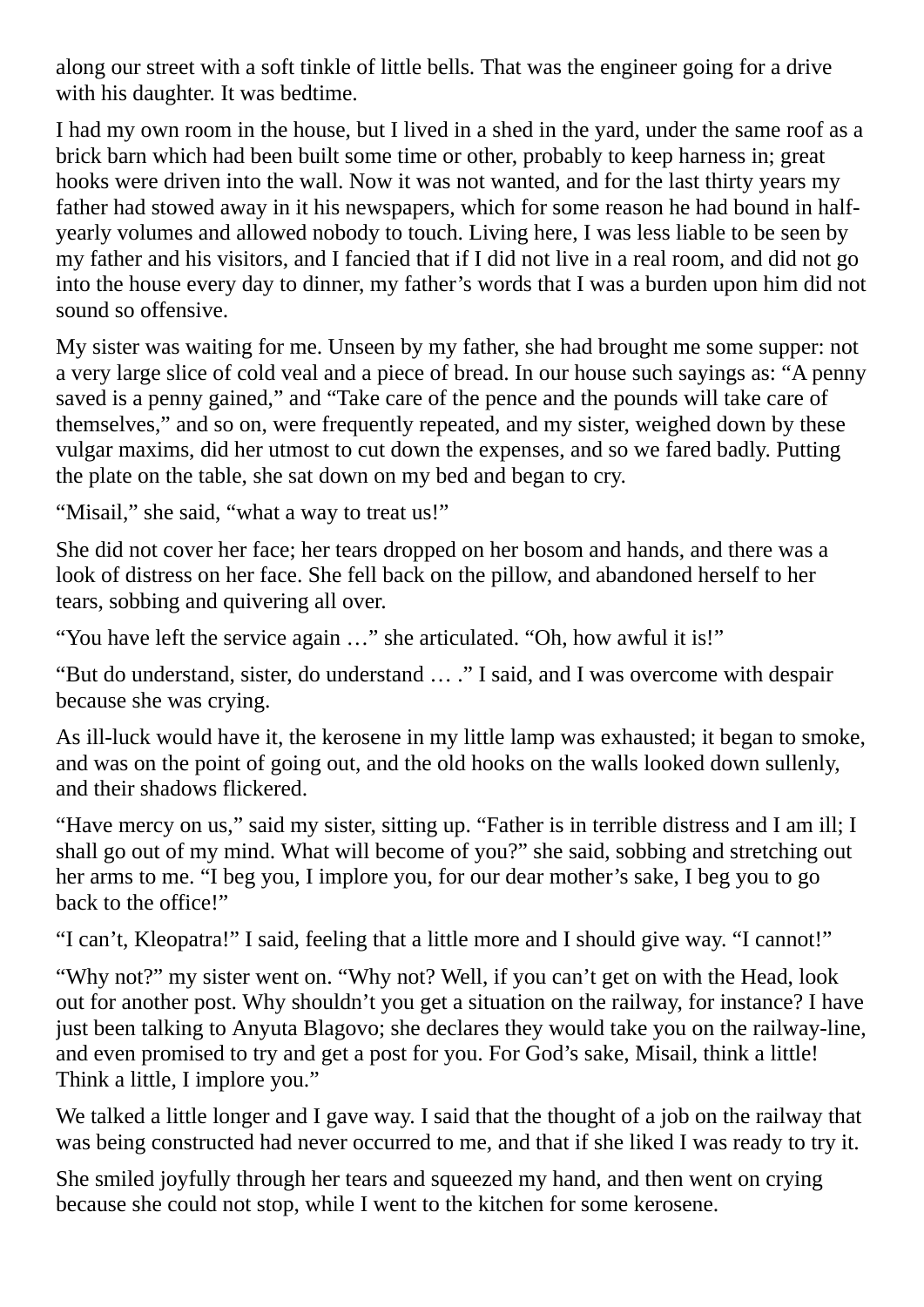Among the devoted supporters of amateur theatricals, concerts and \_tableaux vivants \_ for charitable objects the Azhogins, who lived in their own house in Great Dvoryansky Street, took a foremost place; they always provided the room, and took upon themselves all the troublesome arrangements and the expenses. They were a family of wealthy landowners who had an estate of some nine thousand acres in the district and a capital house, but they did not care for the country, and lived winter and summer alike in the town. The family consisted of the mother, a tall, spare, refined lady, with short hair, a short jacket, and a flatlooking skirt in the English fashion, and three daughters who, when they were spoken of, were called not by their names but simply: the eldest, the middle, and the youngest. They all had ugly sharp chins, and were short-sighted and round-shouldered. They were dressed like their mother, they lisped disagreeably, and yet, in spite of that, infallibly took part in every performance and were continually doing something with a charitable object acting, reciting, singing. They were very serious and never smiled, and even in a musical comedy they played without the faintest trace of gaiety, with a businesslike air, as though they were engaged in bookkeeping.

I loved our theatricals, especially the numerous, noisy, and rather incoherent rehearsals, after which they always gave a supper. In the choice of the plays and the distribution of the parts I had no hand at all. The post assigned to me lay behind the scenes. I painted the scenes, copied out the parts, prompted, made up the actors' faces; and I was entrusted, too, with various stage effects such as thunder, the singing of nightingales, and so on. Since I had no proper social position and no decent clothes, at the rehearsals I held aloof from the rest in the shadows of the wings and maintained a shy silence.

I painted the scenes at the Azhogins' either in the barn or in the yard. I was assisted by Andrey Ivanov, a house painter, or, as he called himself, a contractor for all kinds of house decorations, a tall, very thin, pale man of fifty, with a hollow chest, with sunken temples, with blue rings round his eyes, rather terrible to look at in fact. He was afflicted with some internal malady, and every autumn and spring people said that he wouldn't recover, but after being laid up for a while he would get up and say afterwards with surprise: "I have escaped dying again."

In the town he was called Radish, and they declared that this was his real name. He was as fond of the theatre as I was, and as soon as rumours reached him that a performance was being got up he threw aside all his work and went to the Azhogins' to paint scenes.

The day after my talk with my sister, I was working at the Azhogins' from morning till night. The rehearsal was fixed for seven o'clock in the evening, and an hour before it began all the amateurs were gathered together in the hall, and the eldest, the middle, and the youngest Azhogins were pacing about the stage, reading from manuscript books. Radish, in a long rusty-red overcoat and a scarf muffled round his neck, already stood leaning with his head against the wall, gazing with a devout expression at the stage. Madame Azhogin went up first to one and then to another guest, saying something agreeable to each. She had a way of gazing into one's face, and speaking softly as though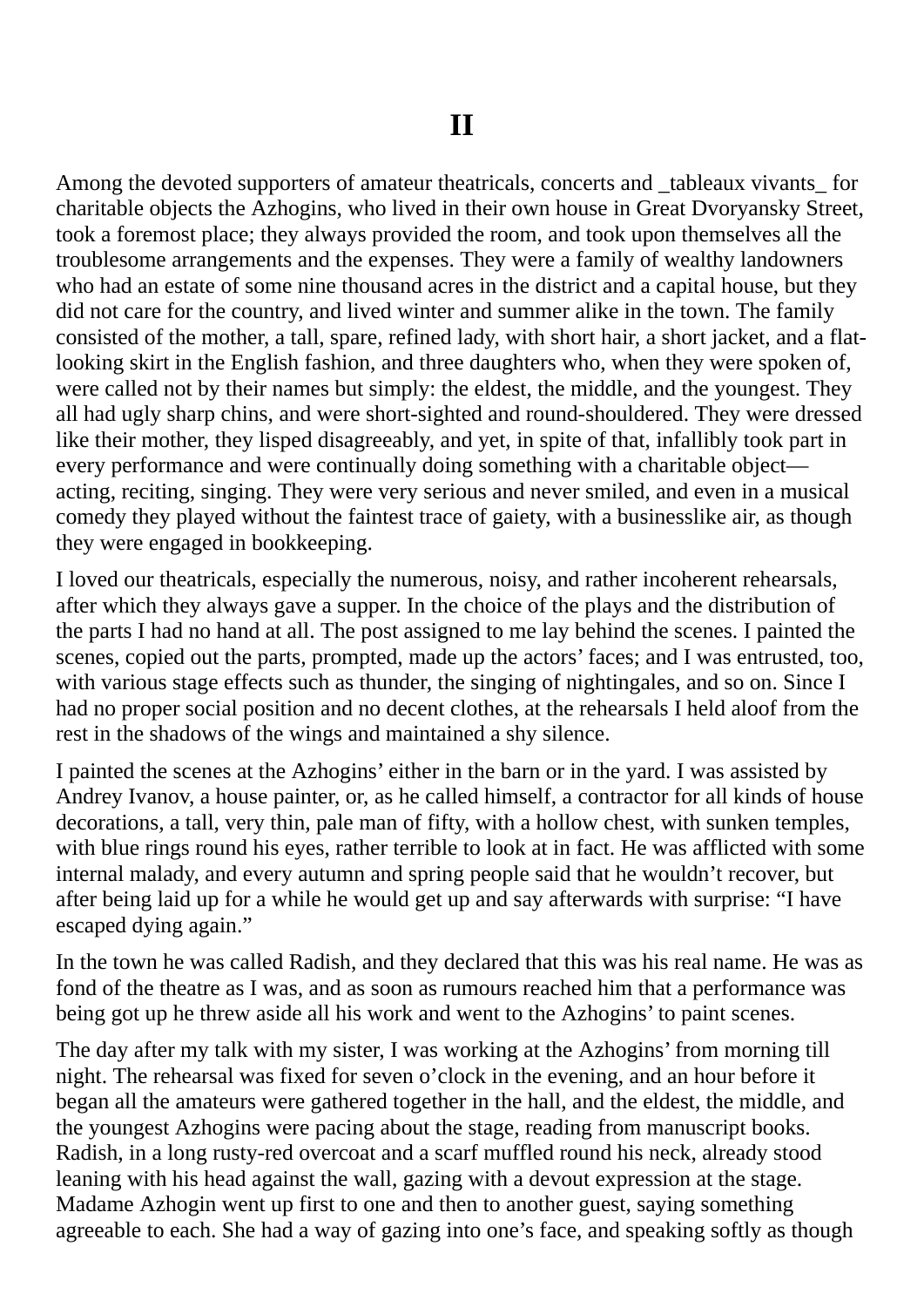telling a secret.

"It must be difficult to paint scenery," she said softly, coming up to me. "I was just talking to Madame Mufke about superstitions when I saw you come in. My goodness, my whole life I have been waging war against superstitions! To convince the servants what nonsense all their terrors are, I always light three candles, and begin all my important undertakings on the thirteenth of the month."

Dolzhikov's daughter came in, a plump, fair beauty, dressed, as people said, in everything from Paris. She did not act, but a chair was set for her on the stage at the rehearsals, and the performances never began till she had appeared in the front row, dazzling and astounding everyone with her fine clothes. As a product of the capital she was allowed to make remarks during the rehearsals; and she did so with a sweet indulgent smile, and one could see that she looked upon our performance as a childish amusement. It was said she had studied singing at the Petersburg Conservatoire, and even sang for a whole winter in a private opera. I thought her very charming, and I usually watched her through the rehearsals and performances without taking my eyes off her.

I had just picked up the manuscript book to begin prompting when my sister suddenly made her appearance. Without taking off her cloak or hat, she came up to me and said:

"Come along, I beg you."

I went with her. Anyuta Blagovo, also in her hat and wearing a dark veil, was standing behind the scenes at the door. She was the daughter of the Assistant President of the Court, who had held that office in our town almost ever since the establishment of the circuit court. Since she was tall and had a good figure, her assistance was considered indispensable for tableaux vivants, and when she represented a fairy or something like Glory her face burned with shame; but she took no part in dramatic performances, and came to the rehearsals only for a moment on some special errand, and did not go into the hall. Now, too, it was evident that she had only looked in for a minute.

"My father was speaking about you," she said drily, blushing and not looking at me. "Dolzhikov has promised you a post on the railway-line. Apply to him to-morrow; he will be at home."

I bowed and thanked her for the trouble she had taken.

"And you can give up this," she said, indicating the exercise book.

My sister and she went up to Madame Azhogin and for two minutes they were whispering with her looking towards me; they were consulting about something.

"Yes, indeed," said Madame Azhogin, softly coming up to me and looking intently into my face. "Yes, indeed, if this distracts you from serious pursuits"—she took the manuscript book from my hands —"you can hand it over to someone else; don't distress yourself, my friend, go home, and good luck to you."

I said good-bye to her, and went away overcome with confusion. As I went down the stairs I saw my sister and Anyuta Blagovo going away; they were hastening along, talking eagerly about something, probably about my going into the railway service. My sister had never been at a rehearsal before, and now she was most likely conscience-stricken, and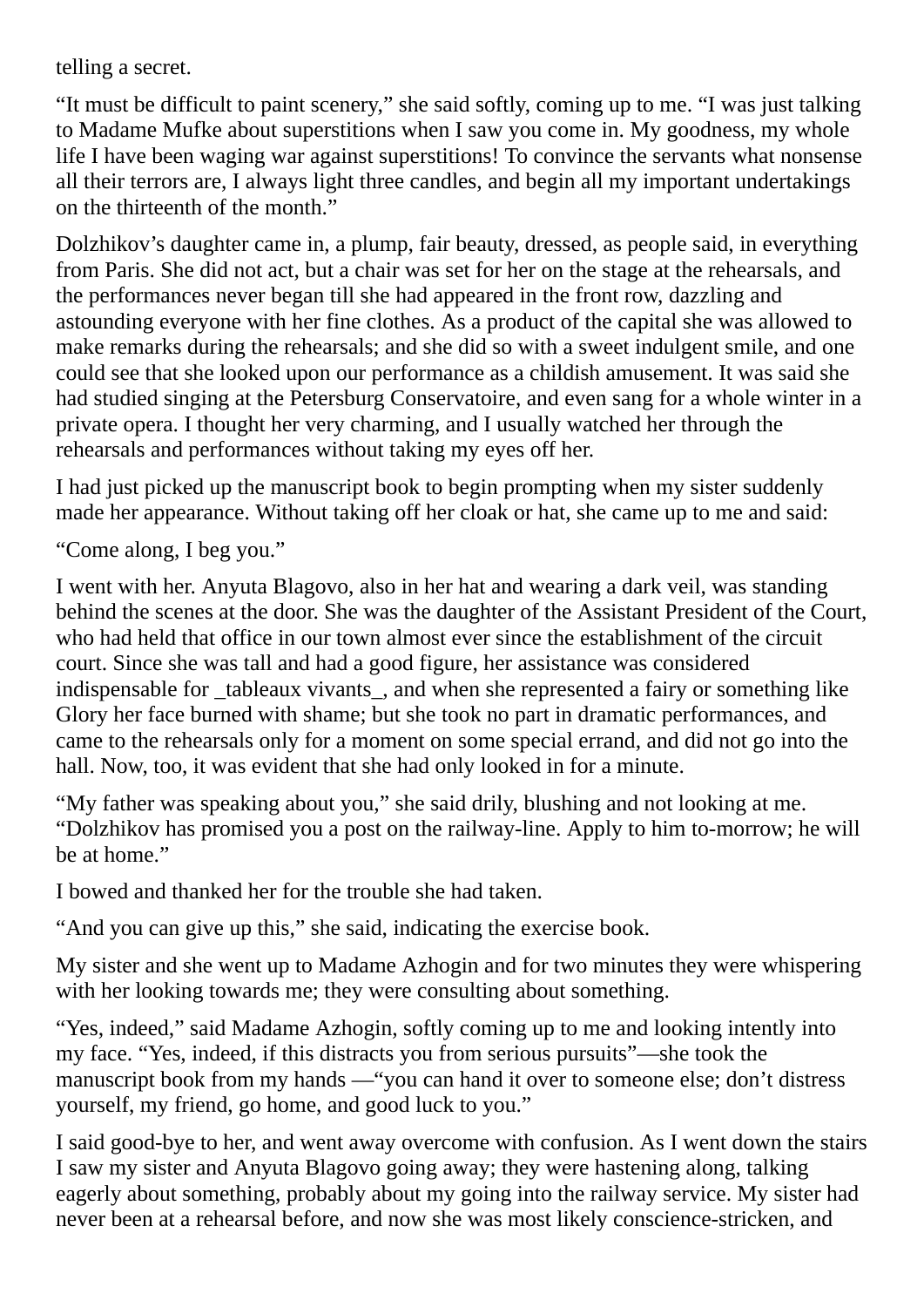afraid her father might find out that, without his permission, she had been to the Azhogins'!

I went to Dolzhikov's next day between twelve and one. The footman conducted me into a very beautiful room, which was the engineer's drawing-room, and, at the same time, his working study. Everything here was soft and elegant, and, for a man so unaccustomed to luxury as I was, it seemed strange. There were costly rugs, huge arm-chairs, bronzes, pictures, gold and plush frames; among the photographs scattered about the walls there were very beautiful women, clever, lovely faces, easy attitudes; from the drawing-room there was a door leading straight into the garden on to a verandah: one could see lilactrees; one could see a table laid for lunch, a number of bottles, a bouquet of roses; there was a fragrance of spring and expensive cigars, a fragrance of happiness—and everything seemed as though it would say: "Here is a man who has lived and laboured, and has attained at last the happiness possible on earth." The engineer's daughter was sitting at the writing-table, reading a newspaper.

"You have come to see my father?" she asked. "He is having a shower bath; he will be here directly. Please sit down and wait."

I sat down.

"I believe you live opposite?" she questioned me, after a brief silence.

"Yes."

"I am so bored that I watch you every day out of the window; you must excuse me," she went on, looking at the newspaper, "and I often see your sister; she always has such a look of kindness and concentration."

Dolzhikov came in. He was rubbing his neck with a towel.

"Papa, Monsieur Poloznev," said his daughter.

"Yes, yes, Blagovo was telling me," he turned briskly to me without giving me his hand. "But listen, what can I give you? What sort of posts have I got? You are a queer set of people!" he went on aloud in a tone as though he were giving me a lecture. "A score of you keep coming to me every day; you imagine I am the head of a department! I am constructing a railway-line, my friends; I have employment for heavy labour: I need mechanics, smiths, navvies, carpenters, well-sinkers, and none of you can do anything but sit and write! You are all clerks."

And he seemed to me to have the same air of happiness as his rugs and easy chairs. He was stout and healthy, ruddy-cheeked and broad-chested, in a print cotton shirt and full trousers like a toy china sledge-driver. He had a curly, round beard—and not a single grey hair—a hooked nose, and clear, dark, guileless eyes.

"What can you do?" he went on. "There is nothing you can do! I am an engineer. I am a man of an assured position, but before they gave me a railway-line I was for years in harness; I have been a practical mechanic. For two years I worked in Belgium as an oiler. You can judge for yourself, my dear fellow, what kind of work can I offer you?"

"Of course that is so …" I muttered in extreme confusion, unable to face his clear, guileless eyes.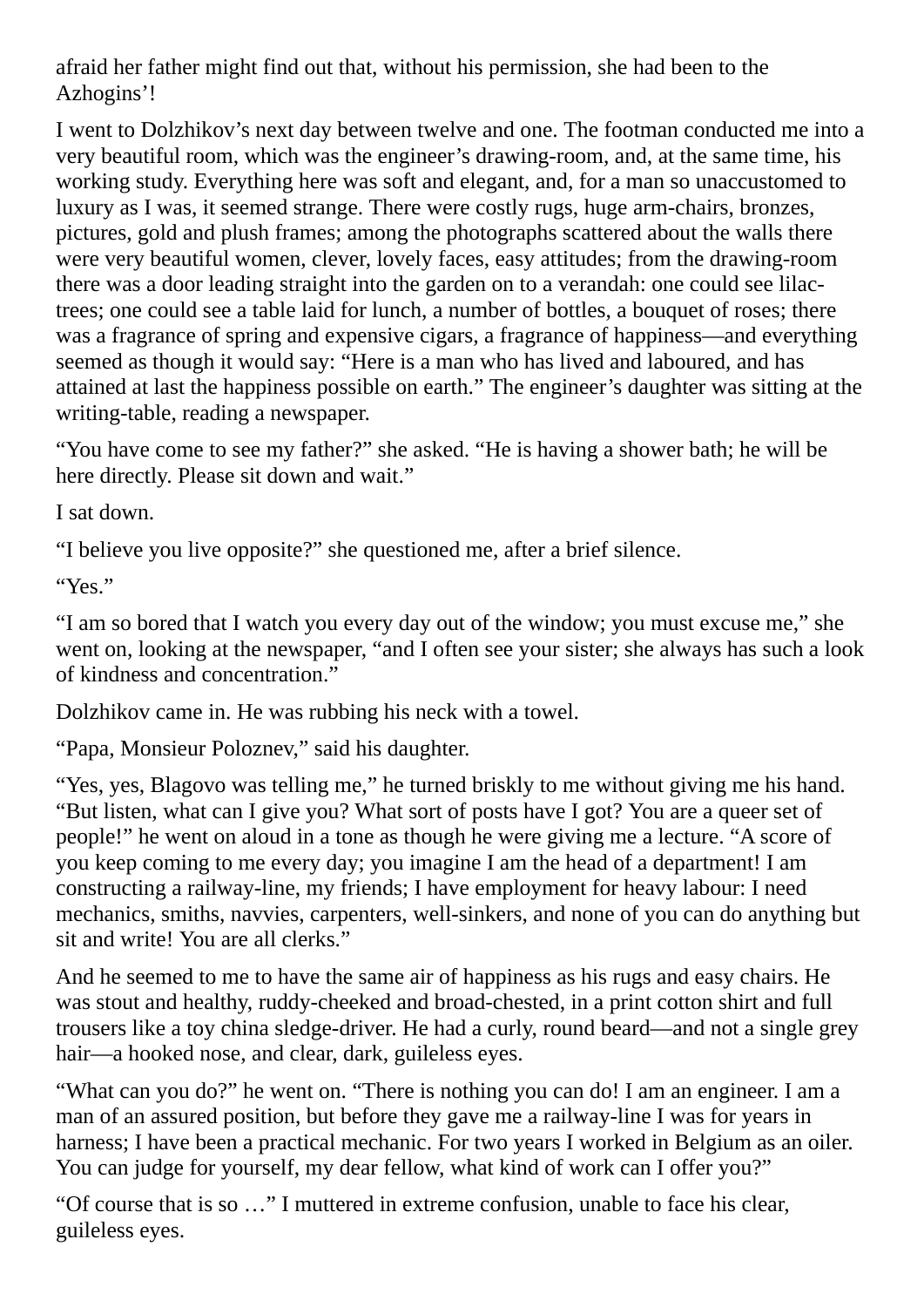"Can you work the telegraph, any way?" he asked, after a moment's thought.

"Yes, I have been a telegraph clerk."

"Hm! Well, we will see then. Meanwhile, go to Dubetchnya. I have got a fellow there, but he is a wretched creature."

"And what will my duties consist of?" I asked.

"We shall see. Go there; meanwhile I will make arrangements. Only please don't get drunk, and don't worry me with requests of any sort, or I shall send you packing."

He turned away from me without even a nod.

I bowed to him and his daughter who was reading a newspaper, and went away. My heart felt so heavy, that when my sister began asking me how the engineer had received me, I could not utter a single word.

I got up early in the morning, at sunrise, to go to Dubetchnya. There was not a soul in our Great Dvoryansky Street; everyone was asleep, and my footsteps rang out with a solitary, hollow sound. The poplars, covered with dew, filled the air with soft fragrance. I was sad, and did not want to go away from the town. I was fond of my native town. It seemed to be so beautiful and so snug! I loved the fresh greenery, the still, sunny morning, the chiming of our bells; but the people with whom I lived in this town were boring, alien to me, sometimes even repulsive. I did not like them nor understand them.

I did not understand what these sixty-five thousand people lived for and by. I knew that Kimry lived by boots, that Tula made samovars and guns, that Odessa was a sea-port, but what our town was, and what it did, I did not know. Great Dvoryansky Street and the two other smartest streets lived on the interest of capital, or on salaries received by officials from the public treasury; but what the other eight streets, which ran parallel for over two miles and vanished beyond the hills, lived upon, was always an insoluble riddle to me. And the way those people lived one is ashamed to describe! No garden, no theatre, no decent band; the public library and the club library were only visited by Jewish youths, so that the magazines and new books lay for months uncut; rich and well-educated people slept in close, stuffy bedrooms, on wooden bedsteads infested with bugs; their children were kept in revoltingly dirty rooms called nurseries, and the servants, even the old and respected ones, slept on the floor in the kitchen, covered with rags. On ordinary days the houses smelt of beetroot soup, and on fast days of sturgeon cooked in sunflower oil. The food was not good, and the drinking water was unwholesome. In the town council, at the governor's, at the head priest's, on all sides in private houses, people had been saying for years and years that our town had not a good and cheap water-supply, and that it was necessary to obtain a loan of two hundred thousand from the Treasury for laying on water; very rich people, of whom three dozen could have been counted up in our town, and who at times lost whole estates at cards, drank the polluted water, too, and talked all their lives with great excitement of a loan for the water-supply—and I did not understand that; it seemed to me it would have been simpler to take the two hundred thousand out of their own pockets and lay it out on that object.

I did not know one honest man in the town. My father took bribes, and imagined that they were given him out of respect for his moral qualities; at the high school, in order to be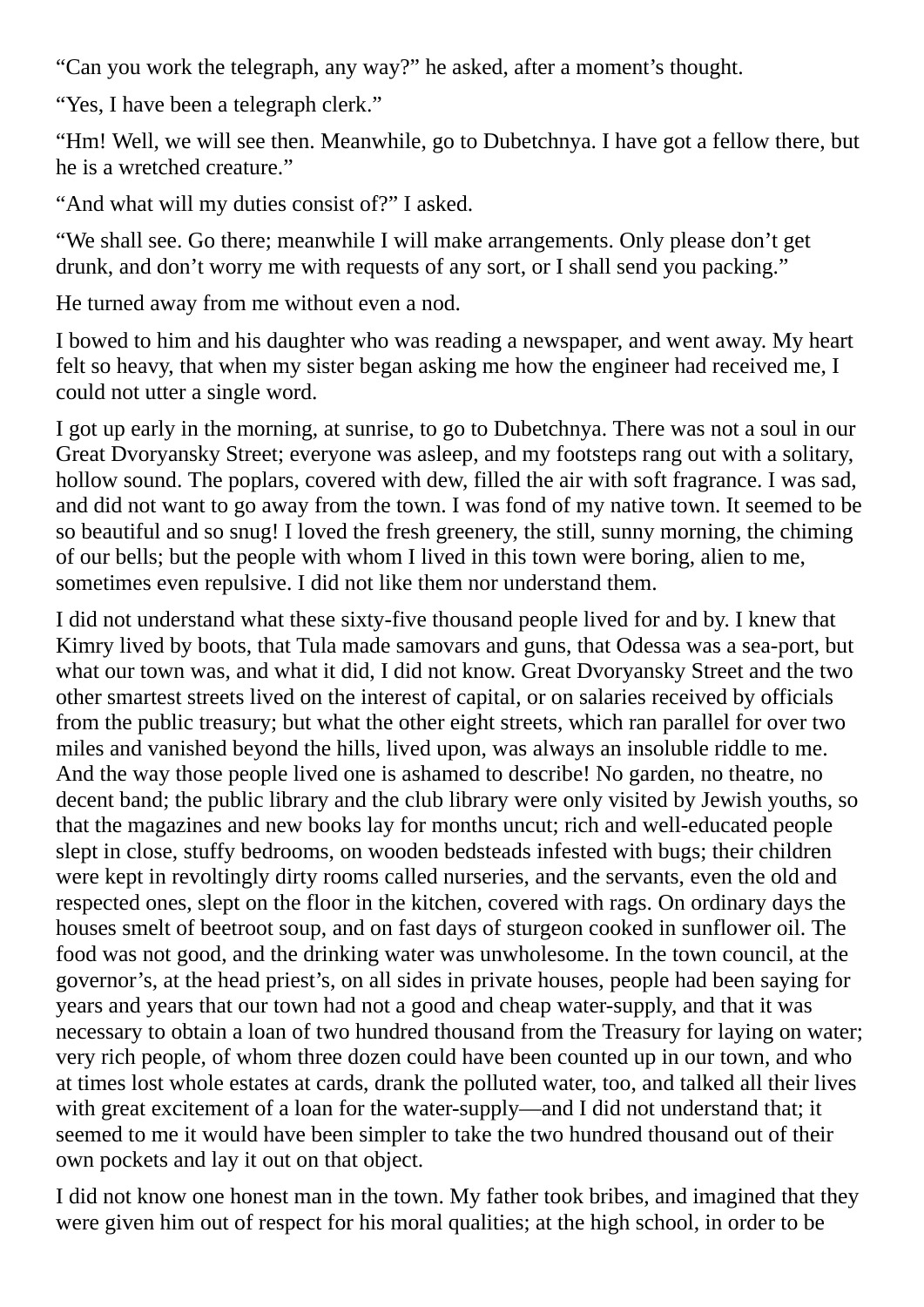moved up rapidly from class to class, the boys went to board with their teachers, who charged them exorbitant sums; the wife of the military commander took bribes from the recruits when they were called up before the board and even deigned to accept refreshments from them, and on one occasion could not get up from her knees in church because she was drunk; the doctors took bribes, too, when the recruits came up for examination, and the town doctor and the veterinary surgeon levied a regular tax on the butchers'shops and the restaurants; at the district school they did a trade in certificates, qualifying for partial exemption from military service; the higher clergy took bribes from the humbler priests and from the church elders; at the Municipal, the Artisans', and all the other Boards every petitioner was pursued by a shout: "Don't forget your thanks!" and the petitioner would turn back to give sixpence or a shilling. And those who did not take bribes, such as the higher officials of the Department of Justice, were haughty, offered two fingers instead of shaking hands, were distinguished by the frigidity and narrowness of their judgments, spent a great deal of time over cards, drank to excess, married heiresses, and undoubtedly had a pernicious corrupting influence on those around them. It was only the girls who had still the fresh fragrance of moral purity; most of them had higher impulses, pure and honest hearts; but they had no understanding of life, and believed that bribes were given out of respect for moral qualities, and after they were married grew old quickly, let themselves go completely, and sank hopelessly in the mire of vulgar, petty bourgeois existence.

### **III**

A railway-line was being constructed in our neighbourhood. On the eve of feast days the streets were thronged with ragged fellows whom the townspeople called "navvies," and of whom they were afraid. And more than once I had seen one of these tatterdemalions with a bloodstained countenance being led to the police station, while a samovar or some linen, wet from the wash, was carried behind by way of material evidence. The navvies usually congregated about the taverns and the market-place; they drank, ate, and used bad language, and pursued with shrill whistles every woman of light behaviour who passed by. To entertain this hungry rabble our shopkeepers made cats and dogs drunk with vodka, or tied an old kerosene can to a dog's tail; a hue and cry was raised, and the dog dashed along the street, jingling the can, squealing with terror; it fancied some monster was close upon its heels; it would run far out of the town into the open country and there sink exhausted. There were in the town several dogs who went about trembling with their tails between their legs; and people said this diversion had been too much for them, and had driven them mad.

A station was being built four miles from the town. It was said that the engineers asked for a bribe of fifty thousand roubles for bringing the line right up to the town, but the town council would only consent to give forty thousand; they could not come to an agreement over the difference, and now the townspeople regretted it, as they had to make a road to the station and that, it was reckoned, would cost more. The sleepers and rails had been laid throughout the whole length of the line, and trains ran up and down it, bringing building materials and labourers, and further progress was only delayed on account of the bridges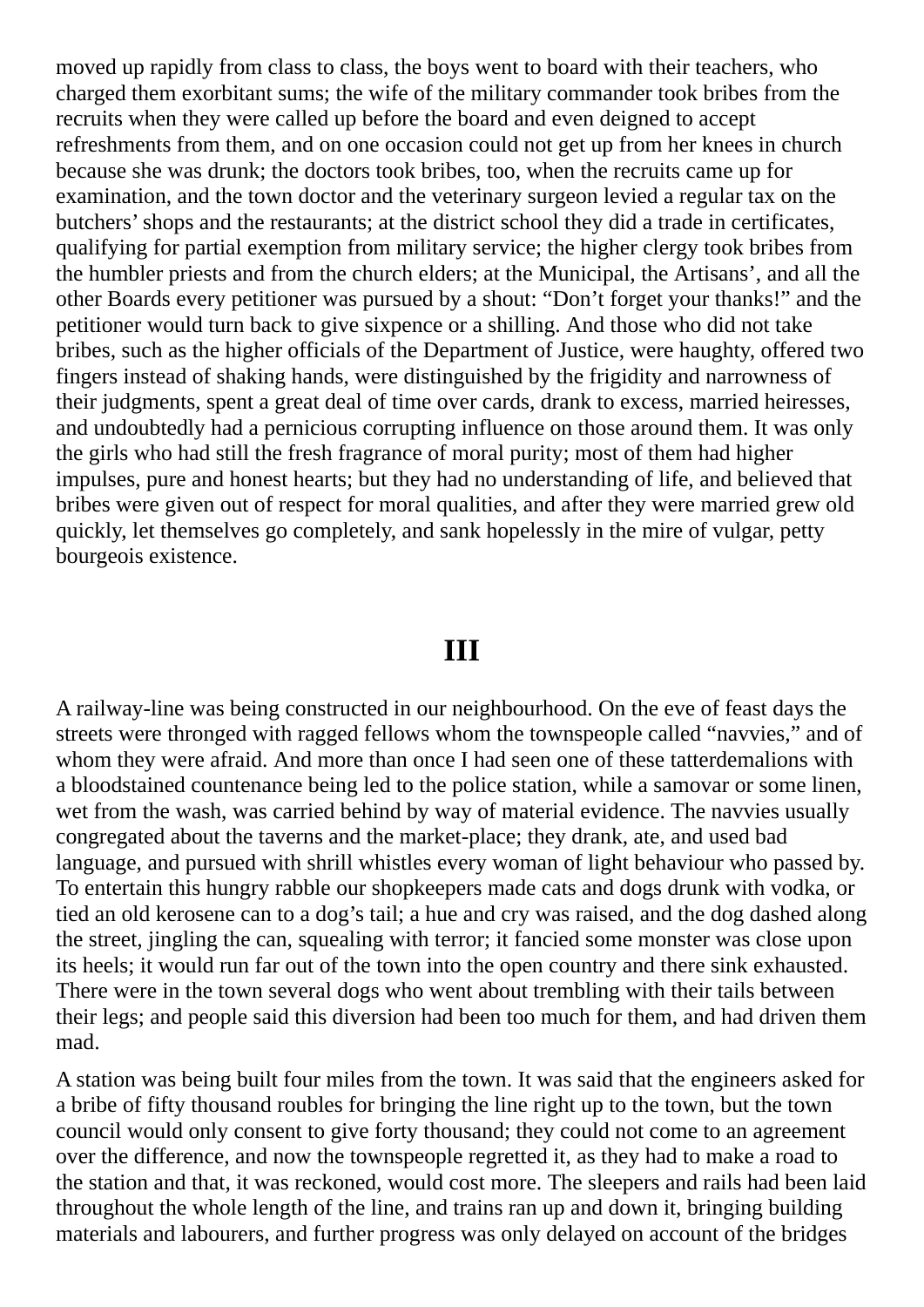which Dolzhikov was building, and some of the stations were not yet finished.

Dubetchnya, as our first station was called, was a little under twelve miles from the town. I walked. The cornfields, bathed in the morning sunshine, were bright green. It was a flat, cheerful country, and in the distance there were the distinct outlines of the station, of ancient barrows, and far-away homesteads… . How nice it was out there in the open! And how I longed to be filled with the sense of freedom, if only for that one morning, that I might not think of what was being done in the town, not think of my needs, not feel hungry! Nothing has so marred my existence as an acute feeling of hunger, which made images of buckwheat porridge, rissoles, and baked fish mingle strangely with my best thoughts. Here I was standing alone in the open country, gazing upward at a lark which hovered in the air at the same spot, trilling as though in hysterics, and meanwhile I was thinking: "How nice it would be to eat a piece of bread and butter!"

Or I would sit down by the roadside to rest, and shut my eyes to listen to the delicious sounds of May, and what haunted me was the smell of hot potatoes. Though I was tall and strongly built, I had as a rule little to eat, and so the predominant sensation throughout the day was hunger, and perhaps that was why I knew so well how it is that such multitudes of people toil merely for their daily bread, and can talk of nothing but things to eat.

At Dubetchnya they were plastering the inside of the station, and building a wooden upper storey to the pumping shed. It was hot; there was a smell of lime, and the workmen sauntered listlessly between the heaps of shavings and mortar rubble. The pointsman lay asleep near his sentry box, and the sun was blazing full on his face. There was not a single tree. The telegraph wire hummed faintly and hawks were perching on it here and there. I, wandering, too, among the heaps of rubbish, and not knowing what to do, recalled how the engineer, in answer to my question what my duties would consist in, had said: "We shall see when you are there"; but what could one see in that wilderness?

The plasterers spoke of the foreman, and of a certain Fyodot Vasilyev. I did not understand, and gradually I was overcome by depression —the physical depression in which one is conscious of one's arms and legs and huge body, and does not know what to do with them or where to put them.

After I had been walking about for at least a couple of hours, I noticed that there were telegraph poles running off to the right from the station, and that they ended a mile or a mile and a half away at a white stone wall. The workmen told me the office was there, and at last I reflected that that was where I ought to go.

It was a very old manor house, deserted long ago. The wall round it, of porous white stone, was mouldering and had fallen away in places, and the lodge, the blank wall of which looked out on the open country, had a rusty roof with patches of tin-plate gleaming here and there on it. Within the gates could be seen a spacious courtyard overgrown with rough weeds, and an old manor house with sunblinds on the windows, and a high roof red with rust. Two lodges, exactly alike, stood one on each side of the house to right and to left: one had its windows nailed up with boards; near the other, of which the windows were open, there was washing on the line, and there were calves moving about. The last of the telegraph poles stood in the courtyard, and the wire from it ran to the window of the lodge, of which the blank wall looked out into the open country. The door stood open; I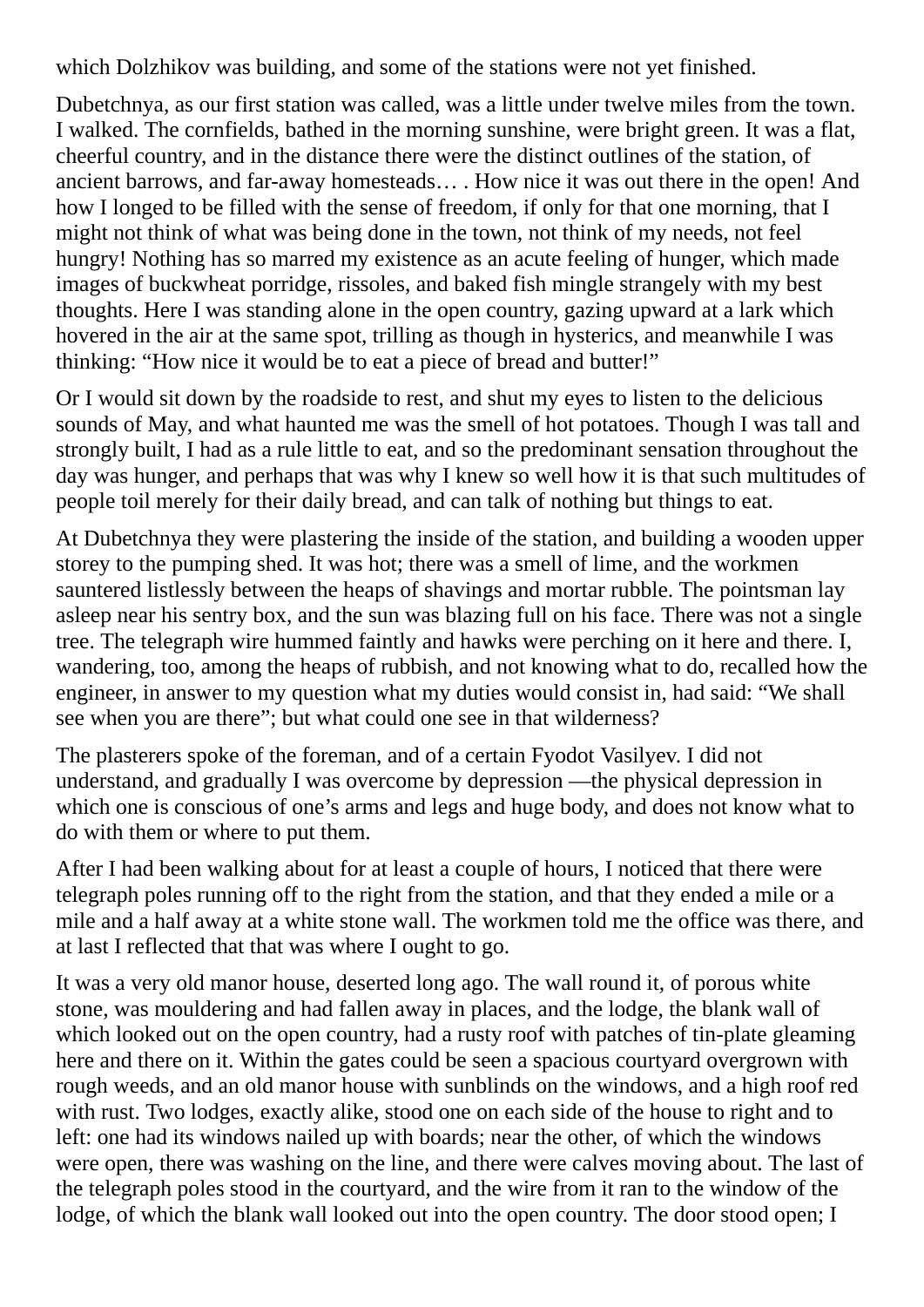went in. By the telegraph apparatus a gentleman with a curly dark head, wearing a reefer coat made of sailcloth, was sitting at a table; he glanced at me morosely from under his brows, but immediately smiled and said:

"Hullo, Better-than-nothing!"

It was Ivan Tcheprakov, an old schoolfellow of mine, who had been expelled from the second class for smoking. We used at one time, during autumn, to catch goldfinches, finches, and linnets together, and to sell them in the market early in the morning, while our parents were still in their beds. We watched for flocks of migrating starlings and shot at them with small shot, then we picked up those that were wounded, and some of them died in our hands in terrible agonies (I remember to this day how they moaned in the cage at night); those that recovered we sold, and swore with the utmost effrontery that they were all cocks. On one occasion at the market I had only one starling left, which I had offered to purchasers in vain, till at last I sold it for a farthing. "Anyway, it's better than nothing," I said to comfort myself, as I put the farthing in my pocket, and from that day the street urchins and the schoolboys called after me: "Better-than-nothing"; and to this day the street boys and the shopkeepers mock at me with the nickname, though no one remembers how it arose.

Tcheprakov was not of robust constitution: he was narrow-chested, round-shouldered, and long-legged. He wore a silk cord for a tie, had no trace of a waistcoat, and his boots were worse than mine, with the heels trodden down on one side. He stared, hardly even blinking, with a strained expression, as though he were just going to catch something, and he was always in a fuss.

"You wait a minute," he would say fussily. "You listen… . Whatever was I talking about?"

We got into conversation. I learned that the estate on which I now was had until recently been the property of the Tcheprakovs, and had only the autumn before passed into the possession of Dolzhikov, who considered it more profitable to put his money into land than to keep it in notes, and had already bought up three good-sized mortgaged estates in our neighbourhood. At the sale Tcheprakov's mother had reserved for herself the right to live for the next two years in one of the lodges at the side, and had obtained a post for her son in the office.

"I should think he could buy!" Tcheprakov said of the engineer. "See what he fleeces out of the contractors alone! He fleeces everyone!"

Then he took me to dinner, deciding fussily that I should live with him in the lodge, and have my meals from his mother.

"She is a bit stingy," he said, "but she won't charge you much."

It was very cramped in the little rooms in which his mother lived; they were all, even the passage and the entry, piled up with furniture which had been brought from the big house after the sale; and the furniture was all old-fashioned mahogany. Madame Tcheprakov, a very stout middle-aged lady with slanting Chinese eyes, was sitting in a big arm-chair by the window, knitting a stocking. She received me ceremoniously.

"This is Poloznev, mamma," Tcheprakov introduced me. "He is going to serve here."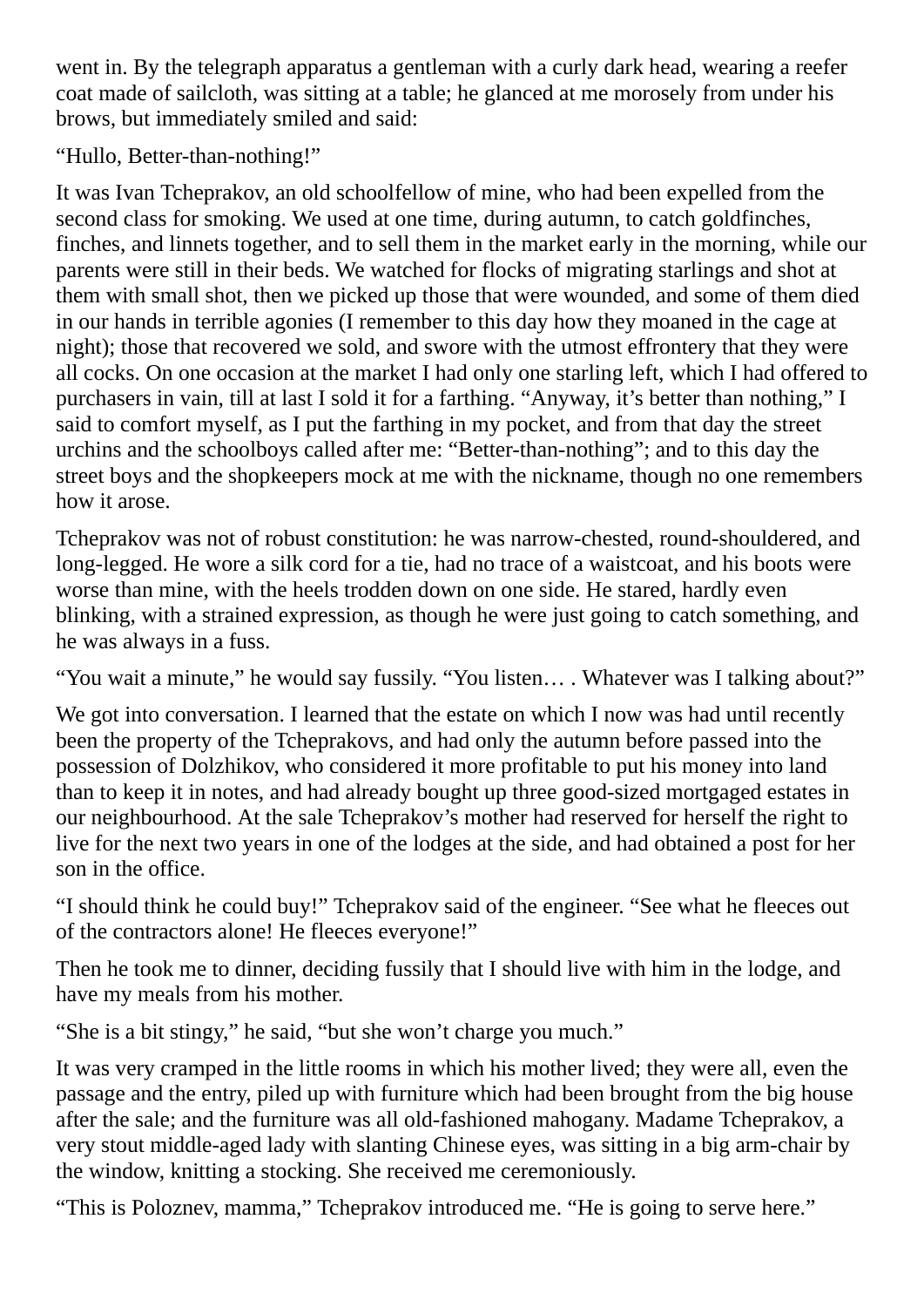"Are you a nobleman?" she asked in a strange, disagreeable voice: it seemed to me to sound as though fat were bubbling in her throat.

"Yes," I answered.

"Sit down."

The dinner was a poor one. Nothing was served but pies filled with bitter curd, and milk soup. Elena Nikiforovna, who presided, kept blinking in a queer way, first with one eye and then with the other. She talked, she ate, but yet there was something deathly about her whole figure, and one almost fancied the faint smell of a corpse. There was only a glimmer of life in her, a glimmer of consciousness that she had been a lady who had once had her own serfs, that she was the widow of a general whom the servants had to address as "your Excellency"; and when these feeble relics of life flickered up in her for an instant she would say to her son:

"Jean, you are not holding your knife properly!"

Or she would say to me, drawing a deep breath, with the mincing air of a hostess trying to entertain a visitor:

"You know we have sold our estate. Of course, it is a pity, we are used to the place, but Dolzhikov has promised to make Jean stationmaster of Dubetchnya, so we shall not have to go away; we shall live here at the station, and that is just the same as being on our own property! The engineer is so nice! Don't you think he is very handsome?"

Until recently the Tcheprakovs had lived in a wealthy style, but since the death of the general everything had been changed. Elena Nikiforovna had taken to quarrelling with the neighbours, to going to law, and to not paying her bailiffs or her labourers; she was in constant terror of being robbed, and in some ten years Dubetchnya had become unrecognizable.

Behind the great house was an old garden which had already run wild, and was overgrown with rough weeds and bushes. I walked up and down the verandah, which was still solid and beautiful; through the glass doors one could see a room with parquetted floor, probably the drawing-room; an old-fashioned piano and pictures in deep mahogany frames —there was nothing else. In the old flower-beds all that remained were peonies and poppies, which lifted their white and bright red heads above the grass. Young maples and elms, already nibbled by the cows, grew beside the paths, drawn up and hindering each other's growth. The garden was thickly overgrown and seemed impassable, but this was only near the house where there stood poplars, fir-trees, and old limetrees, all of the same age, relics of the former avenues. Further on, beyond them the garden had been cleared for the sake of hay, and here it was not moist and stuffy, and there were no spiders' webs in one's mouth and eyes. A light breeze was blowing. The further one went the more open it was, and here in the open space were cherries, plums, and spreading apple-trees, disfigured by props and by canker; and pear-trees so tall that one could not believe they were pear-trees. This part of the garden was let to some shopkeepers of the town, and it was protected from thieves and starlings by a feeble-minded peasant who lived in a shanty in it.

The garden, growing more and more open, till it became definitely a meadow, sloped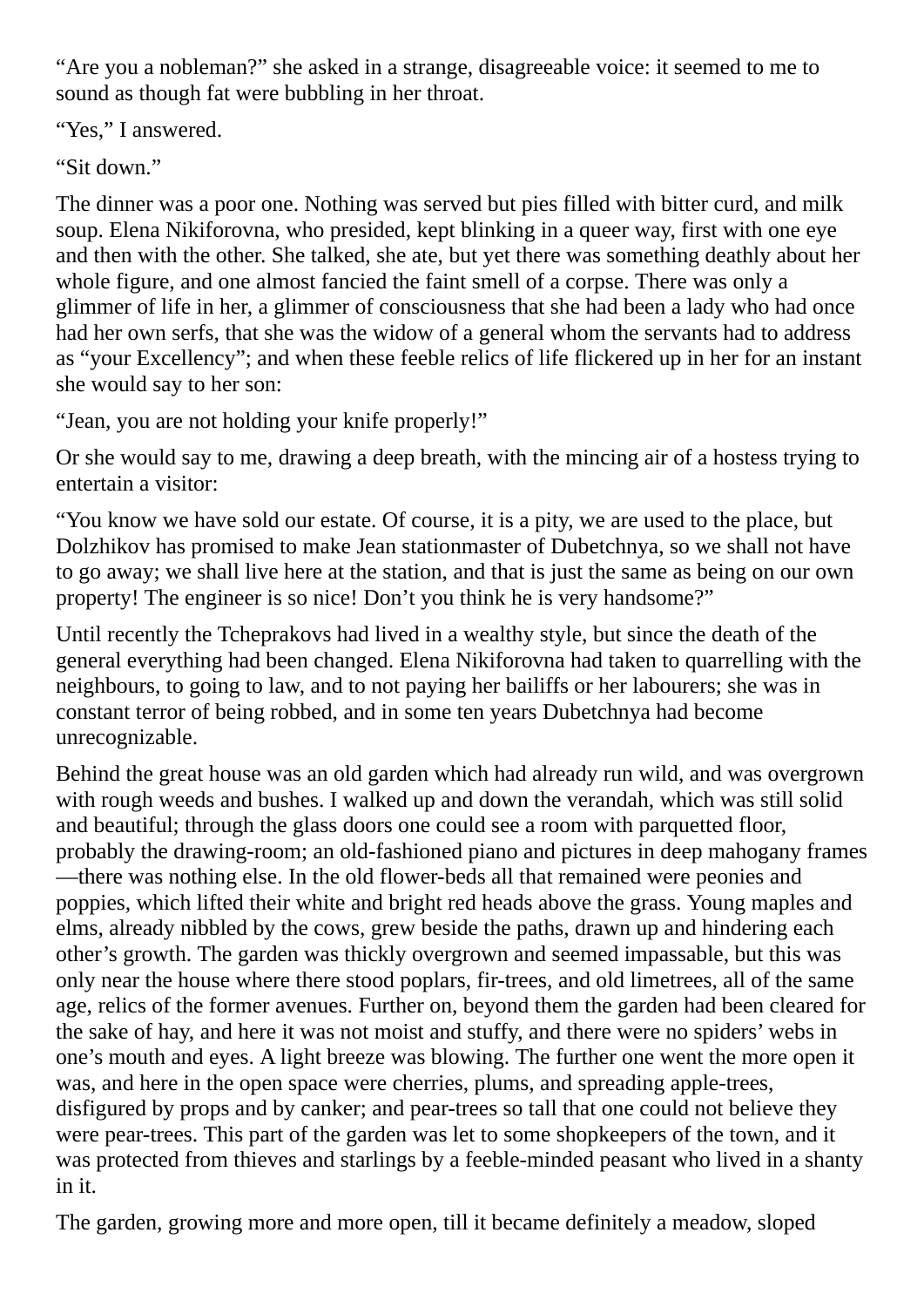down to the river, which was overgrown with green weeds and osiers. Near the milldam was the millpond, deep and full of fish; a little mill with a thatched roof was working away with a wrathful sound, and frogs croaked furiously. Circles passed from time to time over the smooth, mirror-like water, and the water-lilies trembled, stirred by the lively fish. On the further side of the river was the little village Dubetchnya. The still, blue millpond was alluring with its promise of coolness and peace. And now all this—the millpond and the mill and the snug-looking banks— belonged to the engineer!

And so my new work began. I received and forwarded telegrams, wrote various reports, and made fair copies of the notes of requirements, the complaints, and the reports sent to the office by the illiterate foremen and workmen. But for the greater part of the day I did nothing but walk about the room waiting for telegrams, or made a boy sit in the lodge while I went for a walk in the garden, until the boy ran to tell me that there was a tapping at the operating machine. I had dinner at Madame Tcheprakov's. Meat we had very rarely: our dishes were all made of milk, and Wednesdays and Fridays were fast days, and on those days we had pink plates which were called Lenten plates. Madame Tcheprakov was continually blinking —it was her invariable habit, and I always felt ill at ease in her presence.

As there was not enough work in the lodge for one, Tcheprakov did nothing, but simply dozed, or went with his gun to shoot ducks on the millpond. In the evenings he drank too much in the village or the station, and before going to bed stared in the looking-glass and said: "Hullo, Ivan Tcheprakov."

When he was drunk he was very pale, and kept rubbing his hands and laughing with a sound like a neigh: "hee-hee-hee!" By way of bravado he used to strip and run about the country naked. He used to eat flies and say they were rather sour.

### **IV**

One day, after dinner, he ran breathless into the lodge and said: "Go along, your sister has come."

I went out, and there I found a hired brake from the town standing before the entrance of the great house. My sister had come in it with Anyuta Blagovo and a gentleman in a military tunic. Going up closer I recognized the latter: it was the brother of Anyuta Blagovo, the army doctor.

"We have come to you for a picnic," he said; "is that all right?"

My sister and Anyuta wanted to ask how I was getting on here, but both were silent, and simply gazed at me. I was silent too. They saw that I did not like the place, and tears came into my sister's eyes, while Anyuta Blagovo turned crimson.

We went into the garden. The doctor walked ahead of us all and said enthusiastically:

"What air! Holy Mother, what air!"

In appearance he was still a student. And he walked and talked like a student, and the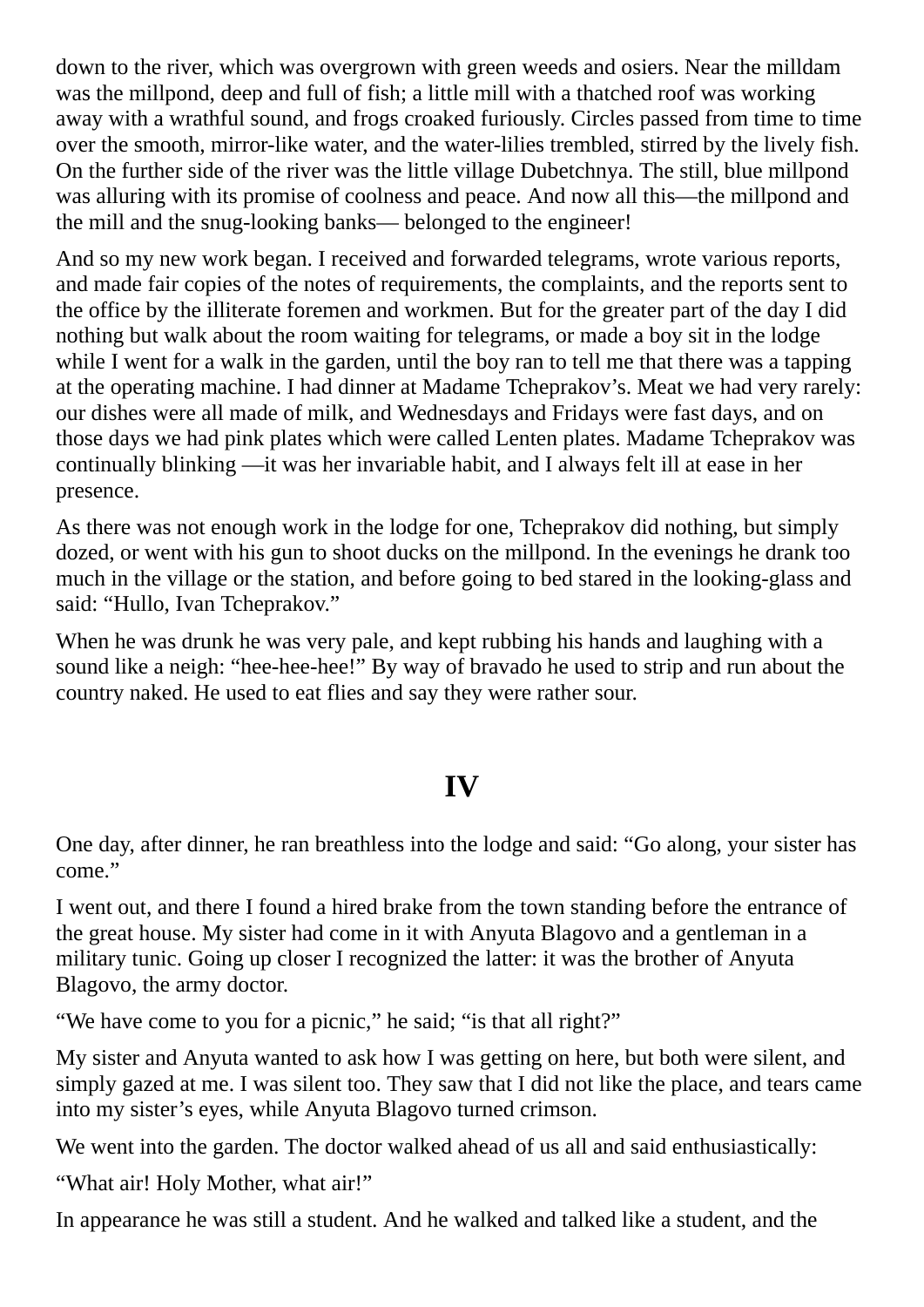expression of his grey eyes was as keen, honest, and frank as a nice student's. Beside his tall and handsome sister he looked frail and thin; and his beard was thin too, and his voice, too, was a thin but rather agreeable tenor. He was serving in a regiment somewhere, and had come home to his people for a holiday, and said he was going in the autumn to Petersburg for his examination as a doctor of medicine. He was already a family man, with a wife and three children, he had married very young, in his second year at the University, and now people in the town said he was unhappy in his family life and was not living with his wife.

"What time is it?" my sister asked uneasily. "We must get back in good time. Papa let me come to see my brother on condition I was back at six."

"Oh, bother your papa!" sighed the doctor.

I set the samovar. We put down a carpet before the verandah of the great house and had our tea there, and the doctor knelt down, drank out of his saucer, and declared that he now knew what bliss was. Then Tcheprakov came with the key and opened the glass door, and we all went into the house. There it was half dark and mysterious, and smelt of mushrooms, and our footsteps had a hollow sound as though there were cellars under the floor. The doctor stopped and touched the keys of the piano, and it responded faintly with a husky, quivering, but melodious chord; he tried his voice and sang a song, frowning and tapping impatiently with his foot when some note was mute. My sister did not talk about going home, but walked about the rooms and kept saying:

"How happy I am! How happy I am!"

There was a note of astonishment in her voice, as though it seemed to her incredible that she, too, could feel light-hearted. It was the first time in my life I had seen her so happy. She actually looked prettier. In profile she did not look nice; her nose and mouth seemed to stick out and had an expression as though she were pouting, but she had beautiful dark eyes, a pale, very delicate complexion, and a touching expression of goodness and melancholy, and when she talked she seemed charming and even beautiful. We both, she and I, took after our mother, were broad shouldered, strongly built, and capable of endurance, but her pallor was a sign of ill-health; she often had a cough, and I sometimes caught in her face that look one sees in people who are seriously ill, but for some reason conceal the fact. There was something naïve and childish in her gaiety now, as though the joy that had been suppressed and smothered in our childhood by harsh education had now suddenly awakened in her soul and found a free outlet.

But when evening came on and the horses were brought round, my sister sank into silence and looked thin and shrunken, and she got into the brake as though she were going to the scaffold.

When they had all gone, and the sound had died away ... I remembered that Anyuta Blagovo had not said a word to me all day.

"She is a wonderful girl!" I thought. "Wonderful girl!"

St. Peter's fast came, and we had nothing but Lenten dishes every day. I was weighed down by physical depression due to idleness and my unsettled position, and dissatisfied with myself. Listless and hungry, I lounged about the garden and only waited for a suitable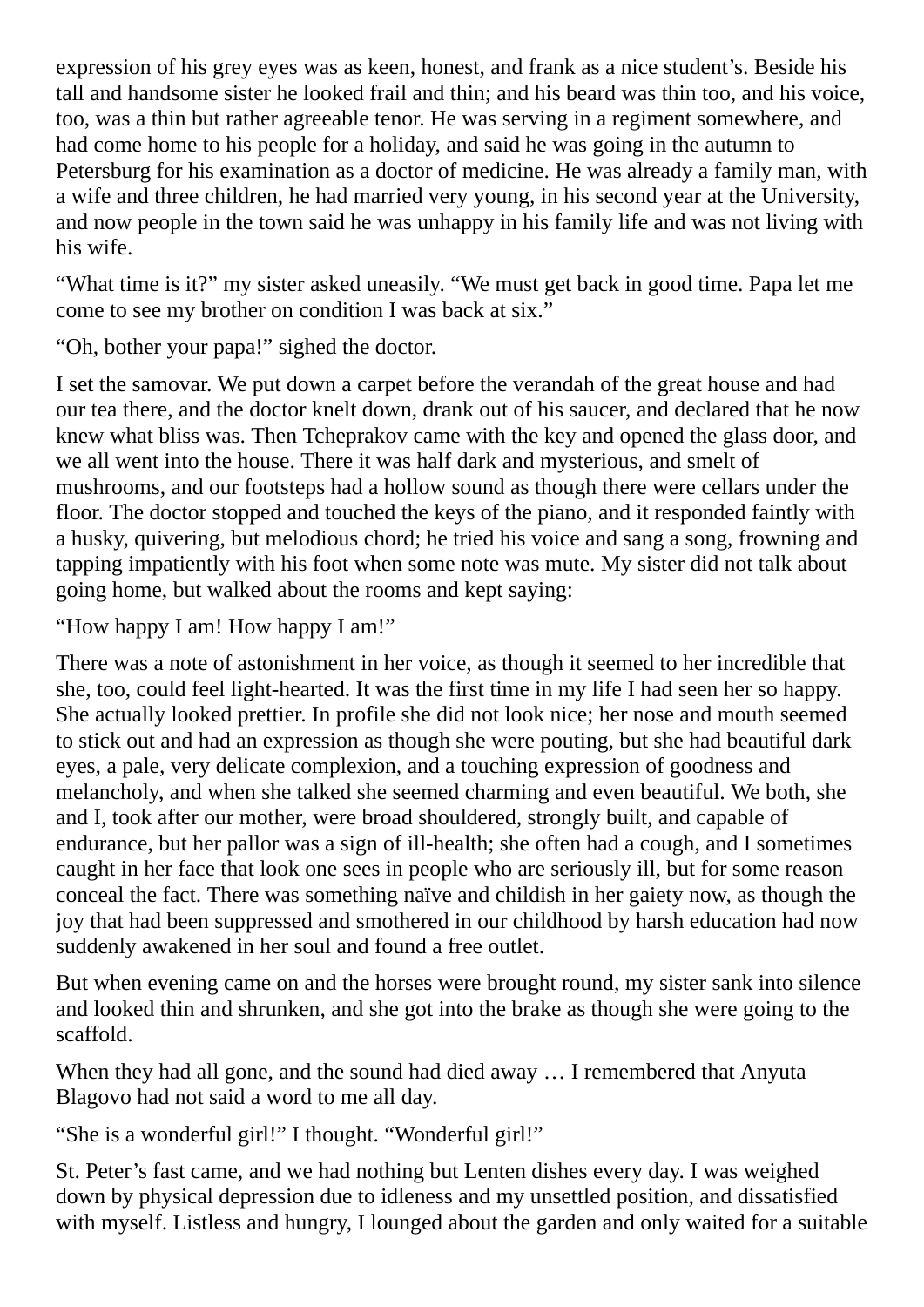mood to go away.

Towards evening one day, when Radish was sitting in the lodge, Dolzhikov, very sunburnt and grey with dust, walked in unexpectedly. He had been spending three days on his land, and had come now to Dubetchnya by the steamer, and walked to us from the station. While waiting for the carriage, which was to come for him from the town, he walked round the grounds with his bailiff, giving orders in a loud voice, then sat for a whole hour in our lodge, writing letters. While he was there telegrams came for him, and he himself tapped off the answers. We three stood in silence at attention.

"What a muddle!" he said, glancing contemptuously at a record book. "In a fortnight I am transferring the office to the station, and I don't know what I am to do with you, my friends."

"I do my best, your honour," said Tcheprakov.

"To be sure, I see how you do your best. The only thing you can do is to take your salary," the engineer went on, looking at me; "you keep relying on patronage to \_faire le carrière\_ as quickly and as easily as possible. Well, I don't care for patronage. No one took any trouble on my behalf. Before they gave me a railway contract I went about as a mechanic and worked in Belgium as an oiler. And you, Panteley, what are you doing here?" he asked, turning to Radish. "Drinking with them?"

He, for some reason, always called humble people Panteley, and such as me and Tcheprakov he despised, and called them drunkards, beasts, and rabble to their faces. Altogether he was cruel to humble subordinates, and used to fine them and turn them off coldly without explanations.

At last the horses came for him. As he said good-bye he promised to turn us all off in a fortnight; he called his bailiff a blockhead; and then, lolling at ease in his carriage, drove back to the town.

"Andrey Ivanitch," I said to Radish, "take me on as a workman."

"Oh, all right!"

And we set off together in the direction of the town. When the station and the big house with its buildings were left behind I asked: "Andrey Ivanitch, why did you come to Dubetchnya this evening?"

"In the first place my fellows are working on the line, and in the second place I came to pay the general's lady my interest. Last year I borrowed fifty roubles from her, and I pay her now a rouble a month interest."

The painter stopped and took me by the button.

"Misail Alexeyitch, our angel," he went on. "The way I look at it is that if any man, gentle or simple, takes even the smallest interest, he is doing evil. There cannot be truth and justice in such a man."

Radish, lean, pale, dreadful-looking, shut his eyes, shook his head, and, in the tone of a philosopher, pronounced:

"Lice consume the grass, rust consumes the iron, and lying the soul. Lord, have mercy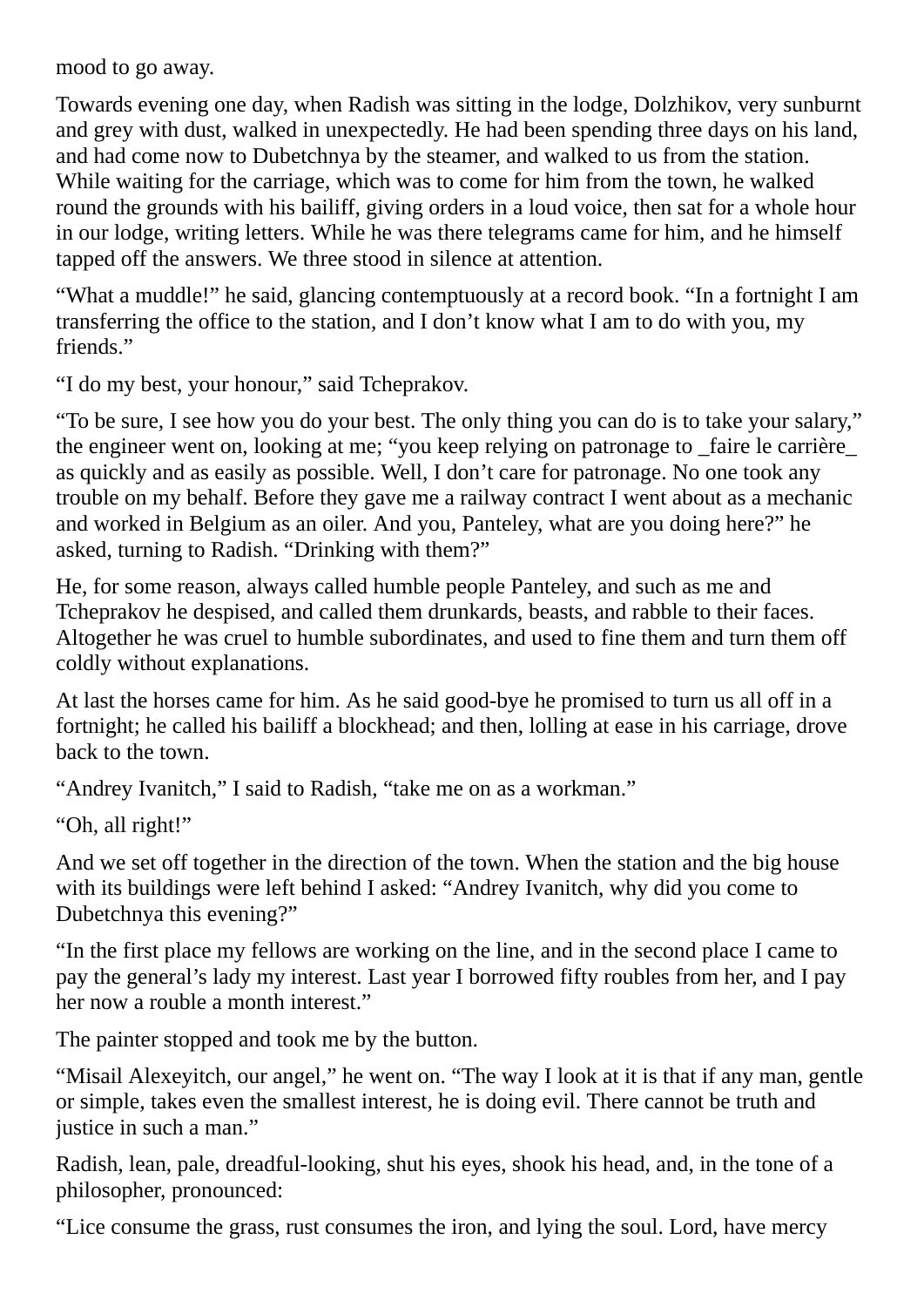upon us sinners."

Radish was not practical, and was not at all good at forming an estimate; he took more work than he could get through, and when calculating he was agitated, lost his head, and so was almost always out of pocket over his jobs. He undertook painting, glazing, paperhanging, and even tiling roofs, and I can remember his running about for three days to find tilers for the sake of a paltry job. He was a first-rate workman; he sometimes earned as much as ten roubles a day; and if it had not been for the desire at all costs to be a master, and to be called a contractor, he would probably have had plenty of money.

He was paid by the job, but he paid me and the other workmen by the day, from one and twopence to two shillings a day. When it was fine and dry we did all kinds of outside work, chiefly painting roofs. When I was new to the work it made my feet burn as though I were walking on hot bricks, and when I put on felt boots they were hotter than ever. But this was only at first; later on I got used to it, and everything went swimmingly. I was living now among people to whom labour was obligatory, inevitable, and who worked like cart-horses, often with no idea of the moral significance of labour, and, indeed, never using the word "labour" in conversation at all. Beside them I, too, felt like a cart-horse, growing more and more imbued with the feeling of the obligatory and inevitable character of what I was doing, and this made my life easier, setting me free from all doubt and uncertainty.

At first everything interested me, everything was new, as though I had been born again. I could sleep on the ground and go about barefoot, and that was extremely pleasant; I could stand in a crowd of the common people and be no constraint to anyone, and when a cab horse fell down in the street I ran to help it up without being afraid of soiling my clothes. And the best of it all was, I was living on my own account and no burden to anyone!

Painting roofs, especially with our own oil and colours, was regarded as a particularly profitable job, and so this rough, dull work was not disdained, even by such good workmen as Radish. In short breeches, and wasted, purple-looking legs, he used to go about the roofs, looking like a stork, and I used to hear him, as he plied his brush, breathing heavily and saying: "Woe, woe to us sinners!"

He walked about the roofs as freely as though he were upon the ground. In spite of his being ill and pale as a corpse, his agility was extraordinary: he used to paint the domes and cupolas of the churches without scaffolding, like a young man, with only the help of a ladder and a rope, and it was rather horrible when standing on a height far from the earth; he would draw himself up erect, and for some unknown reason pronounce:

"Lice consume grass, rust consumes iron, and lying the soul!"

Or, thinking about something, would answer his thoughts aloud:

"Anything may happen! Anything may happen!"

When I went home from my work, all the people who were sitting on benches by the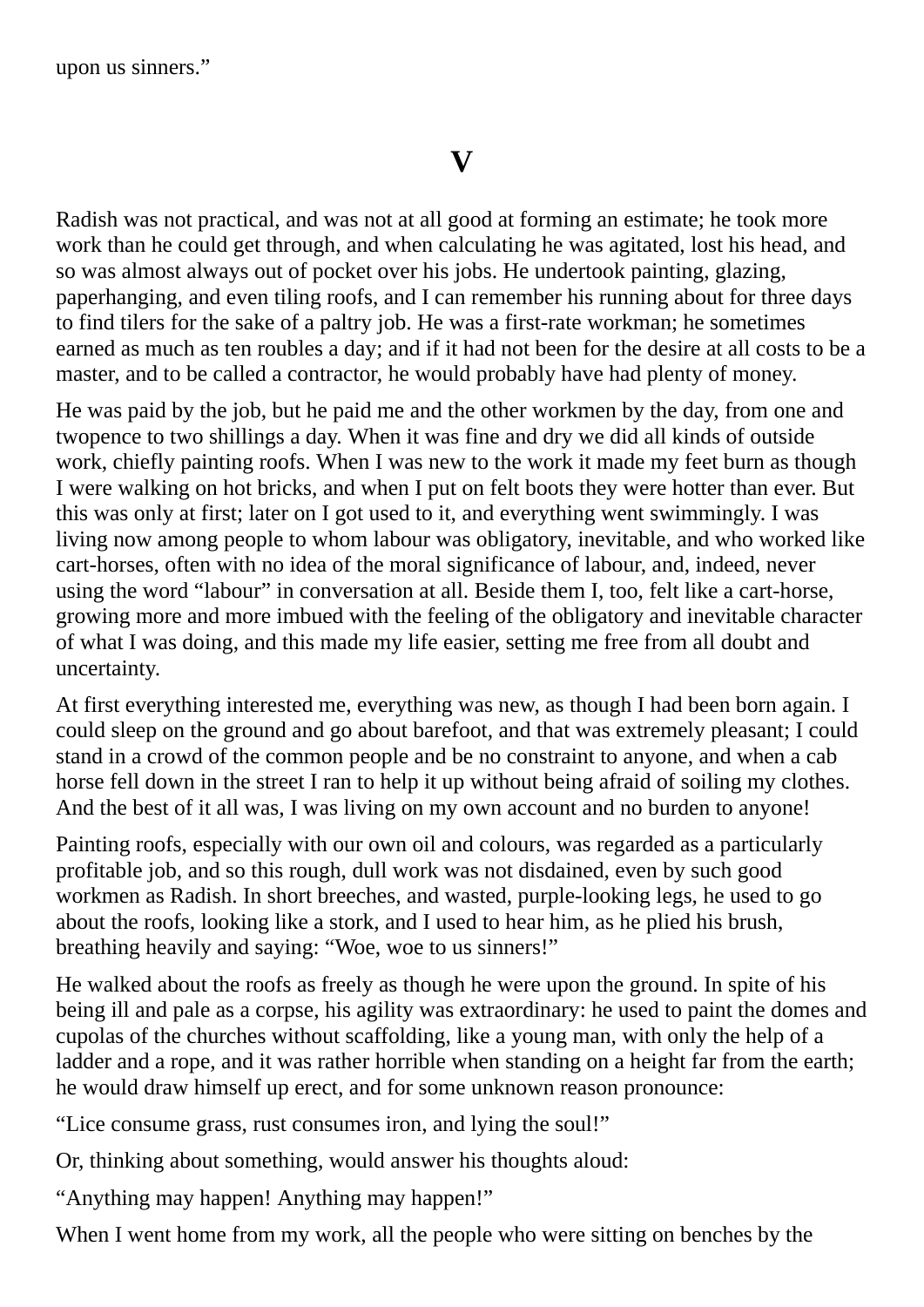gates, all the shopmen and boys and their employers, made sneering and spiteful remarks after me, and this upset me at first and seemed to be simply monstrous.

"Better-than-nothing!" I heard on all sides. "House painter! Yellow ochre!"

And none behaved so ungraciously to me as those who had only lately been humble people themselves, and had earned their bread by hard manual labour. In the streets full of shops I was once passing an ironmonger's when water was thrown over me as though by accident, and on one occasion someone darted out with a stick at me, while a fishmonger, a grey-headed old man, barred my way and said, looking at me angrily:

"I am not sorry for you, you fool! It's your father I am sorry for."

And my acquaintances were for some reason overcome with embarrassment when they met me. Some of them looked upon me as a queer fish and a comic fool; others were sorry for me; others did not know what attitude to take up to me, and it was difficult to make them out. One day I met Anyuta Blagovo in a side street near Great Dvoryansky Street. I was going to work, and was carrying two long brushes and a pail of paint. Recognizing me Anyuta flushed crimson.

"Please do not bow to me in the street," she said nervously, harshly, and in a shaking voice, without offering me her hand, and tears suddenly gleamed in her eyes. "If to your mind all this is necessary, so be it ... so be it, but I beg you not to meet me!"

I no longer lived in Great Dvoryansky Street, but in the suburb with my old nurse Karpovna, a good-natured but gloomy old woman, who always foreboded some harm, was afraid of all dreams, and even in the bees and wasps that flew into her room saw omens of evil, and the fact that I had become a workman, to her thinking, boded nothing good.

"Your life is ruined," she would say, mournfully shaking her head, "ruined."

Her adopted son Prokofy, a huge, uncouth, red-headed fellow of thirty, with bristling moustaches, a butcher by trade, lived in the little house with her. When he met me in the passage he would make way for me in respectful silence, and if he was drunk he would salute me with all five fingers at once. He used to have supper in the evening, and through the partition wall of boards I could hear him clear his throat and sigh as he drank off glass after glass.

"Mamma," he would call in an undertone.

"Well," Karpovna, who was passionately devoted to her adopted son, would respond: "What is it, sonny?"

"I can show you a testimony of my affection, mamma. All this earthly life I will cherish you in your declining years in this vale of tears, and when you die I will bury you at my expense; I have said it, and you can believe it."

I got up every morning before sunrise, and went to bed early. We house painters ate a great deal and slept soundly; the only thing amiss was that my heart used to beat violently at night. I did not quarrel with my mates. Violent abuse, desperate oaths, and wishes such as, "Blast your eyes," or "Cholera take you," never ceased all day, but, nevertheless, we lived on very friendly terms. The other fellows suspected me of being some sort of religious sectary, and made good-natured jokes at my expense, saying that even my own father had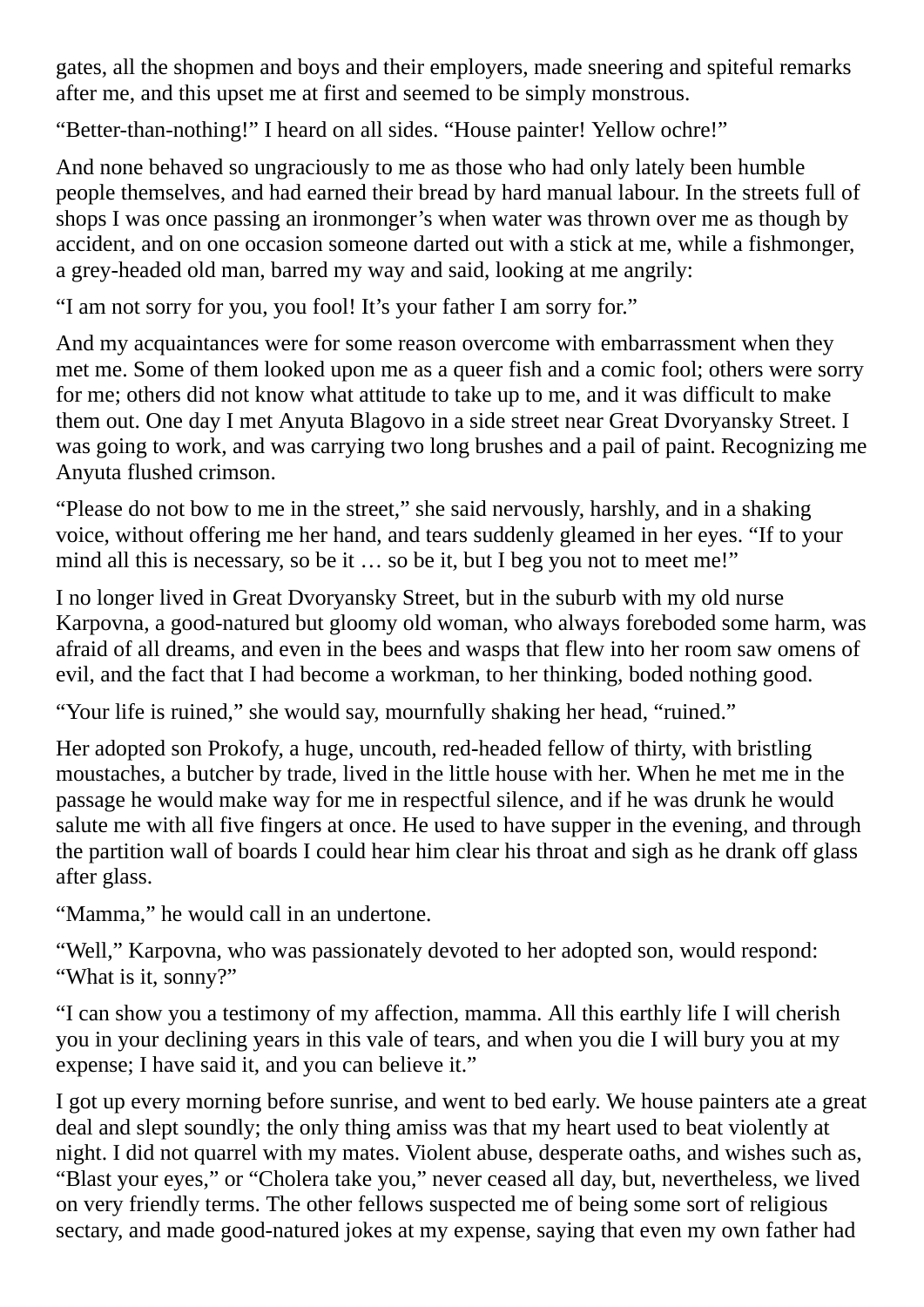disowned me, and thereupon would add that they rarely went into the temple of God themselves, and that many of them had not been to confession for ten years. They justified this laxity on their part by saying that a painter among men was like a jackdaw among birds.

The men had a good opinion of me, and treated me with respect; it was evident that my not drinking, not smoking, but leading a quiet, steady life pleased them very much. It was only an unpleasant shock to them that I took no hand in stealing oil and did not go with them to ask for tips from people on whose property we were working. Stealing oil and paints from those who employed them was a house painter's custom, and was not regarded as theft, and it was remarkable that even so upright a man as Radish would always carry away a little white lead and oil as he went home from work. And even the most respectable old fellows, who owned the houses in which they lived in the suburb, were not ashamed to ask for a tip, and it made me feel vexed and ashamed to see the men go in a body to congratulate some nonentity on the commencement or the completion of the job, and thank him with degrading servility when they had received a few coppers.

With people on whose work they were engaged they behaved like wily courtiers, and almost every day I was reminded of Shakespeare's Polonius.

"I fancy it is going to rain," the man whose house was being painted would say, looking at the sky.

"It is, there is not a doubt it is," the painters would agree.

"I don't think it is a rain-cloud, though. Perhaps it won't rain after all."

"No, it won't, your honour! I am sure it won't."

But their attitude to their patrons behind their backs was usually one of irony, and when they saw, for instance, a gentleman sitting in the verandah reading a newspaper, they would observe:

"He reads the paper, but I daresay he has nothing to eat."

I never went home to see my own people. When I came back from work I often found waiting for me little notes, brief and anxious, in which my sister wrote to me about my father; that he had been particularly preoccupied at dinner and had eaten nothing, or that he had been giddy and staggering, or that he had locked himself in his room and had not come out for a long time. Such items of news troubled me; I could not sleep, and at times even walked up and down Great Dvoryansky Street at night by our house, looking in at the dark windows and trying to guess whether everything was well at home. On Sundays my sister came to see me, but came in secret, as though it were not to see me but our nurse. And if she came in to see me she was very pale, with tear-stained eyes, and she began crying at once.

"Our father will never live through this," she would say. "If anything should happen to him—God grant it may not—your conscience will torment you all your life. It's awful, Misail; for our mother's sake I beseech you: reform your ways."

"My darling sister," I would say, "how can I reform my ways if I am convinced that I am acting in accordance with my conscience? Do understand!"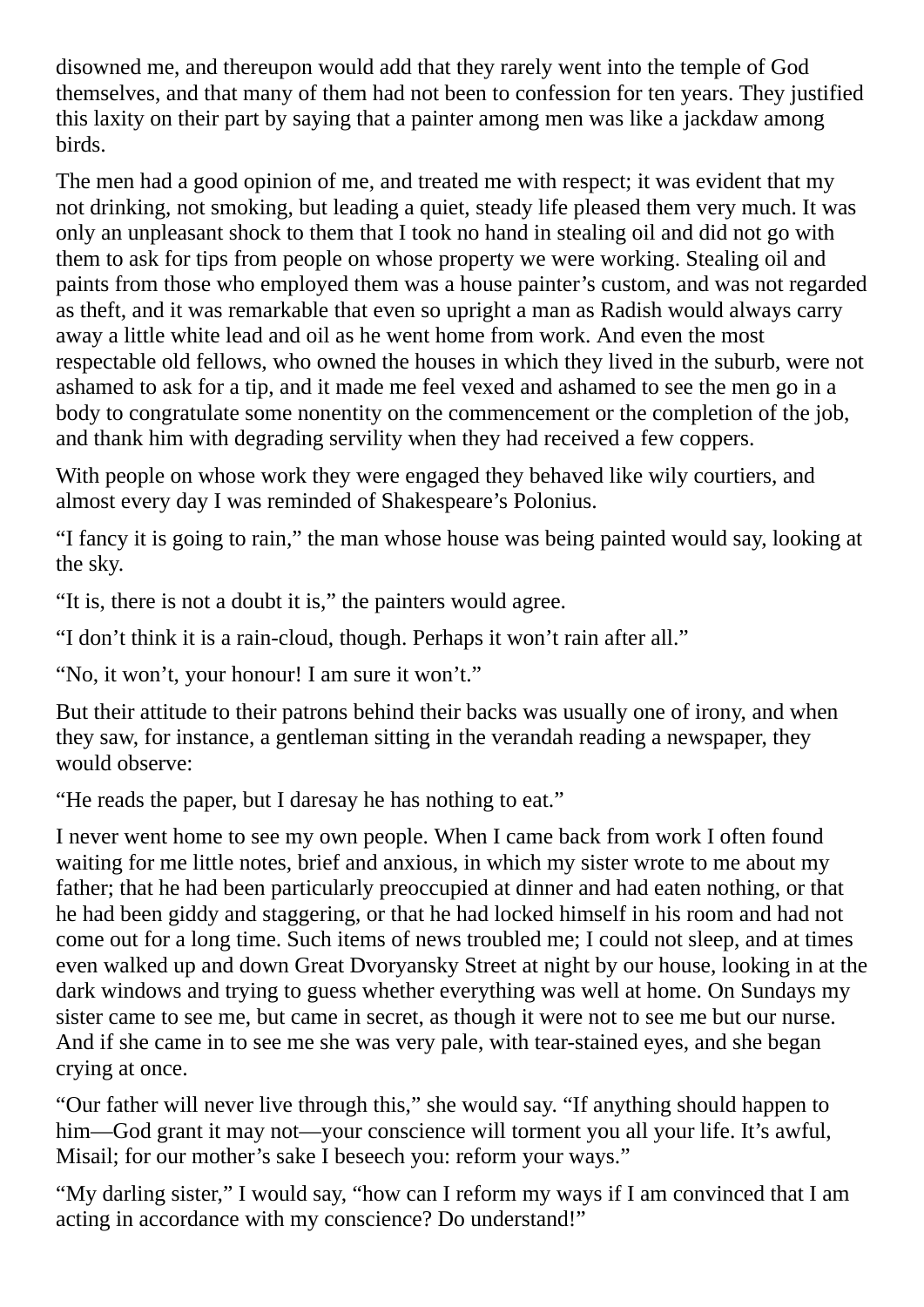"I know you are acting on your conscience, but perhaps it could be done differently, somehow, so as not to wound anybody."

"Ah, holy Saints!" the old woman sighed through the door. "Your life is ruined! There will be trouble, my dears, there will be trouble!"

# **VI**

One Sunday Dr. Blagovo turned up unexpectedly. He was wearing a military tunic over a silk shirt and high boots of patent leather.

"I have come to see you," he began, shaking my hand heartily like a student. "I am hearing about you every day, and I have been meaning to come and have a heart-to-heart talk, as they say. The boredom in the town is awful, there is not a living soul, no one to say a word to. It's hot, Holy Mother," he went on, taking off his tunic and sitting in his silk shirt. "My dear fellow, let me talk to you."

I was dull myself, and had for a long time been craving for the society of someone not a house painter. I was genuinely glad to see him.

"I'll begin by saying," he said, sitting down on my bed, "that I sympathize with you from the bottom of my heart, and deeply respect the life you are leading. They don't understand you here in the town, and, indeed, there is no one to understand, seeing that, as you know, they are all, with very few exceptions, regular Gogolesque pig faces here. But I saw what you were at once that time at the picnic. You are a noble soul, an honest, high-minded man! I respect you, and feel it a great honour to shake hands with you!" he went on enthusiastically. "To have made such a complete and violent change of life as you have done, you must have passed through a complicated spiritual crisis, and to continue this manner of life now, and to keep up to the high standard of your convictions continually, must be a strain on your mind and heart from day to day. Now to begin our talk, tell me, don't you consider that if you had spent your strength of will, this strained activity, all these powers on something else, for instance, on gradually becoming a great scientist, or artist, your life would have been broader and deeper and would have been more productive?"

We talked, and when we got upon manual labour I expressed this idea: that what is wanted is that the strong should not enslave the weak, that the minority should not be a parasite on the majority, nor a vampire for ever sucking its vital sap; that is, all, without exception, strong and weak, rich and poor, should take part equally in the struggle for existence, each one on his own account, and that there was no better means for equalizing things in that way than manual labour, in the form of universal service, compulsory for all.

"Then do you think everyone without exception ought to engage in manual labour?" asked the doctor.

" $V_{\text{P}S}$ "

"And don't you think that if everyone, including the best men, the thinkers and great scientists, taking part in the struggle for existence, each on his own account, are going to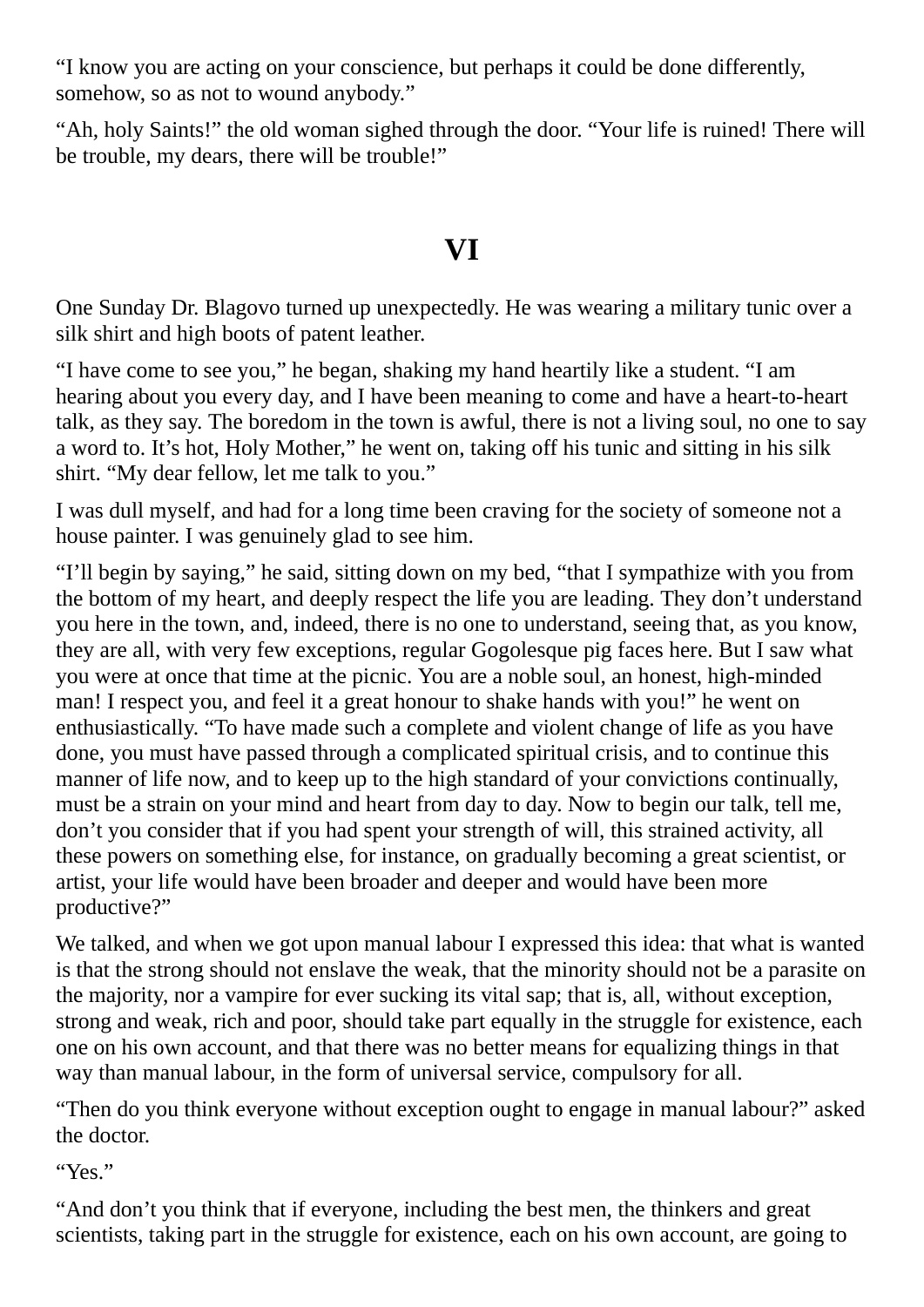waste their time breaking stones and painting roofs, may not that threaten a grave danger to progress?"

"Where is the danger?" I asked. "Why, progress is in deeds of love, in fulfilling the moral law; if you don't enslave anyone, if you don't oppress anyone, what further progress do you want?"

"But, excuse me," Blagovo suddenly fired up, rising to his feet. "But, excuse me! If a snail in its shell busies itself over perfecting its own personality and muddles about with the moral law, do you call that progress?"

"Why muddles?" I said, offended. "If you don't force your neighbour to feed and clothe you, to transport you from place to place and defend you from your enemies, surely in the midst of a life entirely resting on slavery, that is progress, isn't it? To my mind it is the most important progress, and perhaps the only one possible and necessary for man."

"The limits of universal world progress are in infinity, and to talk of some 'possible' progress limited by our needs and temporary theories is, excuse my saying so, positively strange."

"If the limits of progress are in infinity as you say, it follows that its aims are not definite," I said. "To live without knowing definitely what you are living for!"

"So be it! But that 'not knowing' is not so dull as your 'knowing.' I am going up a ladder which is called progress, civilization, culture; I go on and up without knowing definitely where I am going, but really it is worth living for the sake of that delightful ladder; while you know what you are living for, you live for the sake of some people's not enslaving others, that the artist and the man who rubs his paints may dine equally well. But you know that's the petty, bourgeois, kitchen, grey side of life, and surely it is revolting to live for that alone? If some insects do enslave others, bother them, let them devour each other! We need not think about them. You know they will die and decay just the same, however zealously you rescue them from slavery. We must think of that great millennium which awaits humanity in the remote future."

Blagovo argued warmly with me, but at the same time one could see he was troubled by some irrelevant idea.

"I suppose your sister is not coming?" he said, looking at his watch. "She was at our house yesterday, and said she would be seeing you to-day. You keep saying slavery, slavery …" he went on. "But you know that is a special question, and all such questions are solved by humanity gradually."

We began talking of doing things gradually. I said that "the question of doing good or evil every one settles for himself, without waiting till humanity settles it by the way of gradual development. Moreover, this gradual process has more than one aspect. Side by side with the gradual development of human ideas the gradual growth of ideas of another order is observed. Serfdom is no more, but the capitalist system is growing. And in the very heyday of emancipating ideas, just as in the days of Baty, the majority feeds, clothes, and defends the minority while remaining hungry, inadequately clad, and defenceless. Such an order of things can be made to fit in finely with any tendencies and currents of thought you like, because the art of enslaving is also gradually being cultivated. We no longer flog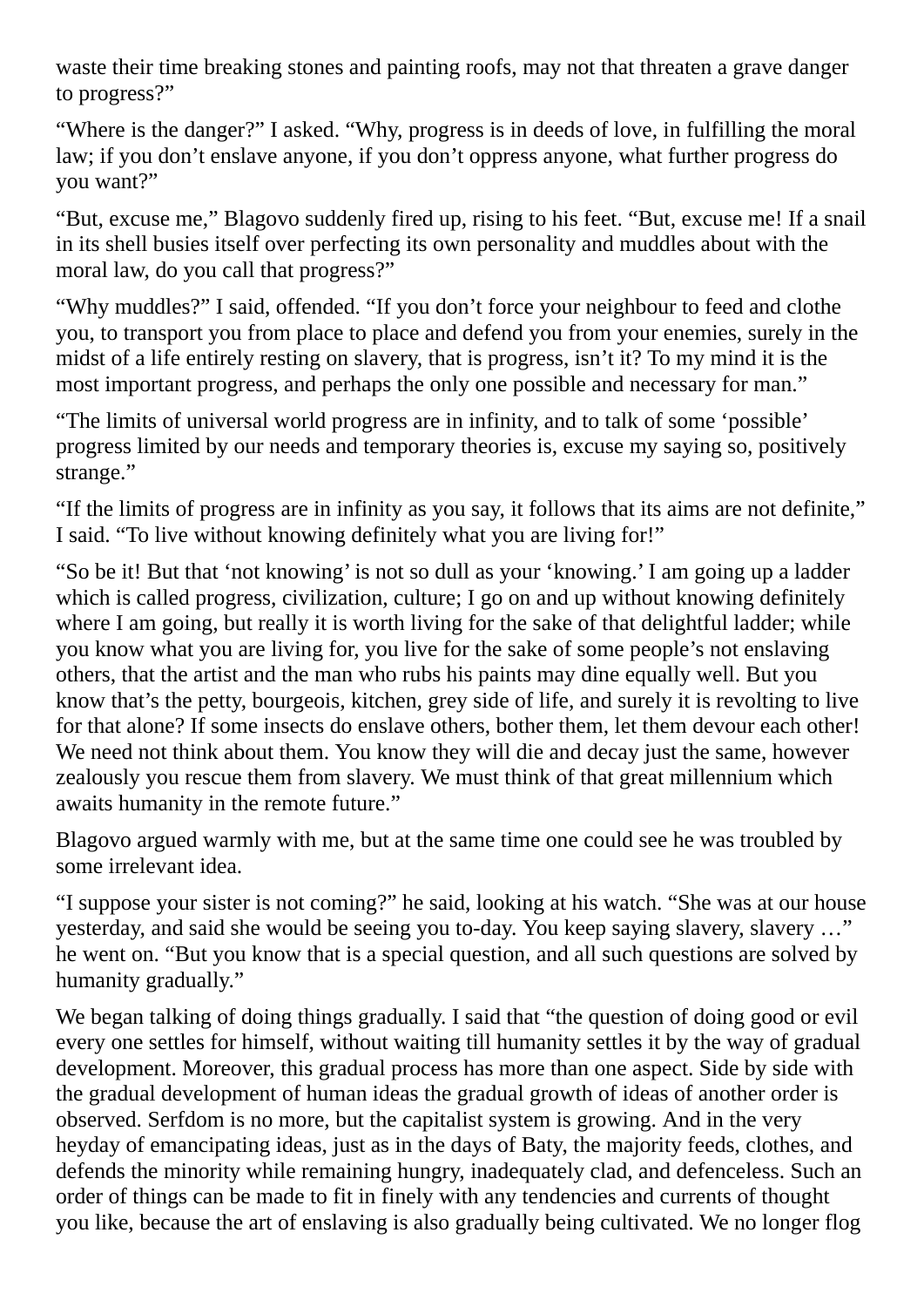our servants in the stable, but we give to slavery refined forms, at least, we succeed in finding a justification for it in each particular case. Ideas are ideas with us, but if now, at the end of the nineteenth century, it were possible to lay the burden of the most unpleasant of our physiological functions upon the working class, we should certainly do so, and afterwards, of course, justify ourselves by saying that if the best people, the thinkers and great scientists, were to waste their precious time on these functions, progress might be menaced with great danger."

But at this point my sister arrived. Seeing the doctor she was fluttered and troubled, and began saying immediately that it was time for her to go home to her father.

"Kleopatra Alexyevna," said Blagovo earnestly, pressing both hands to his heart, "what will happen to your father if you spend half an hour or so with your brother and me?"

He was frank, and knew how to communicate his liveliness to others. After a moment's thought, my sister laughed, and all at once became suddenly gay as she had been at the picnic. We went out into the country, and lying in the grass went on with our talk, and looked towards the town where all the windows facing west were like glittering gold because the sun was setting.

After that, whenever my sister was coming to see me Blagovo turned up too, and they always greeted each other as though their meeting in my room was accidental. My sister listened while the doctor and I argued, and at such times her expression was joyfully enthusiastic, full of tenderness and curiosity, and it seemed to me that a new world she had never dreamed of before, and which she was now striving to fathom, was gradually opening before her eyes. When the doctor was not there she was quiet and sad, and now if she sometimes shed tears as she sat on my bed it was for reasons of which she did not speak.

In August Radish ordered us to be ready to go to the railway-line. Two days before we were "banished" from the town my father came to see me. He sat down and in a leisurely way, without looking at me, wiped his red face, then took out of his pocket our town Messenger, and deliberately, with emphasis on each word, read out the news that the son of the branch manager of the State Bank, a young man of my age, had been appointed head of a Department in the Exchequer.

"And now look at you," he said, folding up the newspaper, "a beggar, in rags, good for nothing! Even working-class people and peasants obtain education in order to become men, while you, a Poloznev, with ancestors of rank and distinction, aspire to the gutter! But I have not come here to talk to you; I have washed my hands of you —" he added in a stifled voice, getting up. "I have come to find out where your sister is, you worthless fellow. She left home after dinner, and here it is nearly eight and she is not back. She has taken to going out frequently without telling me; she is less dutiful —and I see in it your evil and degrading influence. Where is she?"

In his hand he had the umbrella I knew so well, and I was already flustered and drew myself up like a schoolboy, expecting my father to begin hitting me with it, but he noticed my glance at the umbrella and most likely that restrained him.

"Live as you please!" he said. "I shall not give you my blessing!"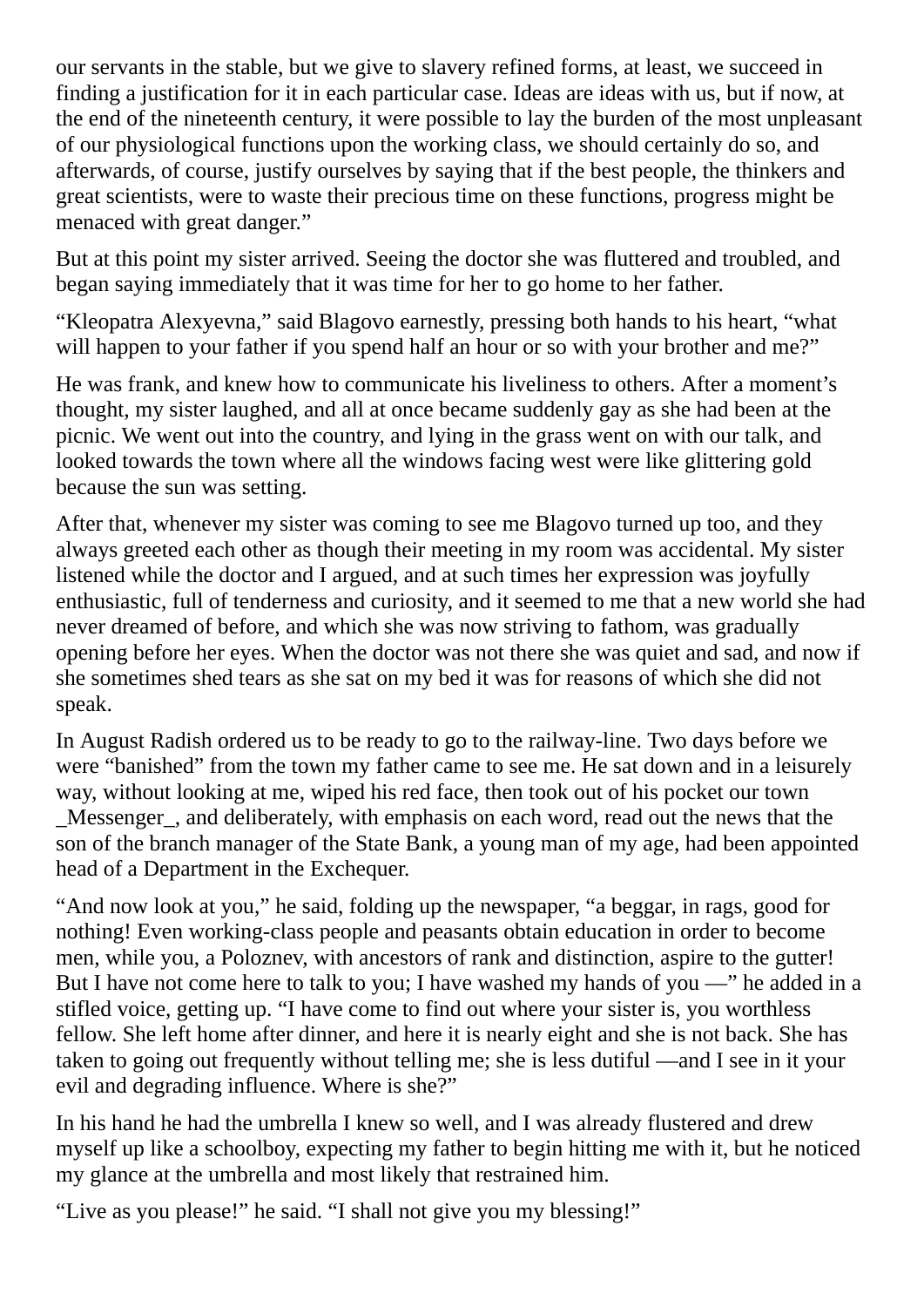"Holy Saints!" my nurse muttered behind the door. "You poor, unlucky child! Ah, my heart bodes ill!"

I worked on the railway-line. It rained without stopping all August; it was damp and cold; they had not carried the corn in the fields, and on big farms where the wheat had been cut by machines it lay not in sheaves but in heaps, and I remember how those luckless heaps of wheat turned blacker every day and the grain was sprouting in them. It was hard to work; the pouring rain spoiled everything we managed to do. We were not allowed to live or to sleep in the railway buildings, and we took refuge in the damp and filthy mud huts in which the navvies had lived during the summer, and I could not sleep at night for the cold and the woodlice crawling on my face and hands. And when we worked near the bridges the navvies used to come in the evenings in a gang, simply in order to beat the painters it was a form of sport to them. They used to beat us, to steal our brushes. And to annoy us and rouse us to fight they used to spoil our work; they would, for instance, smear over the signal boxes with green paint. To complete our troubles, Radish took to paying us very irregularly. All the painting work on the line was given out to a contractor; he gave it out to another; and this subcontractor gave it to Radish after subtracting twenty per cent. for himself. The job was not a profitable one in itself, and the rain made it worse; time was wasted; we could not work while Radish was obliged to pay the fellows by the day. The hungry painters almost came to beating him, called him a cheat, a blood-sucker, a Judas, while he, poor fellow, sighed, lifted up his hand to Heaven in despair, and was continually going to Madame Tcheprakov for money.

### **VII**

Autumn came on, rainy, dark, and muddy. The season of unemployment set in, and I used to sit at home out of work for three days at a stretch, or did various little jobs, not in the painting line. For instance, I wheeled earth, earning about fourpence a day by it. Dr. Blagovo had gone away to Petersburg. My sister had given up coming to see me. Radish was laid up at home ill, expecting death from day to day.

And my mood was autumnal too. Perhaps because, having become a workman, I saw our town life only from the seamy side, it was my lot almost every day to make discoveries which reduced me almost to despair. Those of my fellow-citizens, about whom I had no opinion before, or who had externally appeared perfectly decent, turned out now to be base, cruel people, capable of any dirty action. We common people were deceived, cheated, and kept waiting for hours together in the cold entry or the kitchen; we were insulted and treated with the utmost rudeness. In the autumn I papered the reading-room and two other rooms at the club; I was paid a penny three-farthings the piece, but had to sign a receipt at the rate of twopence halfpenny, and when I refused to do so, a gentleman of benevolent appearance in gold-rimmed spectacles, who must have been one of the club committee, said to me:

"If you say much more, you blackguard, I'll pound your face into a jelly!"

And when the flunkey whispered to him what I was, the son of Poloznev the architect, he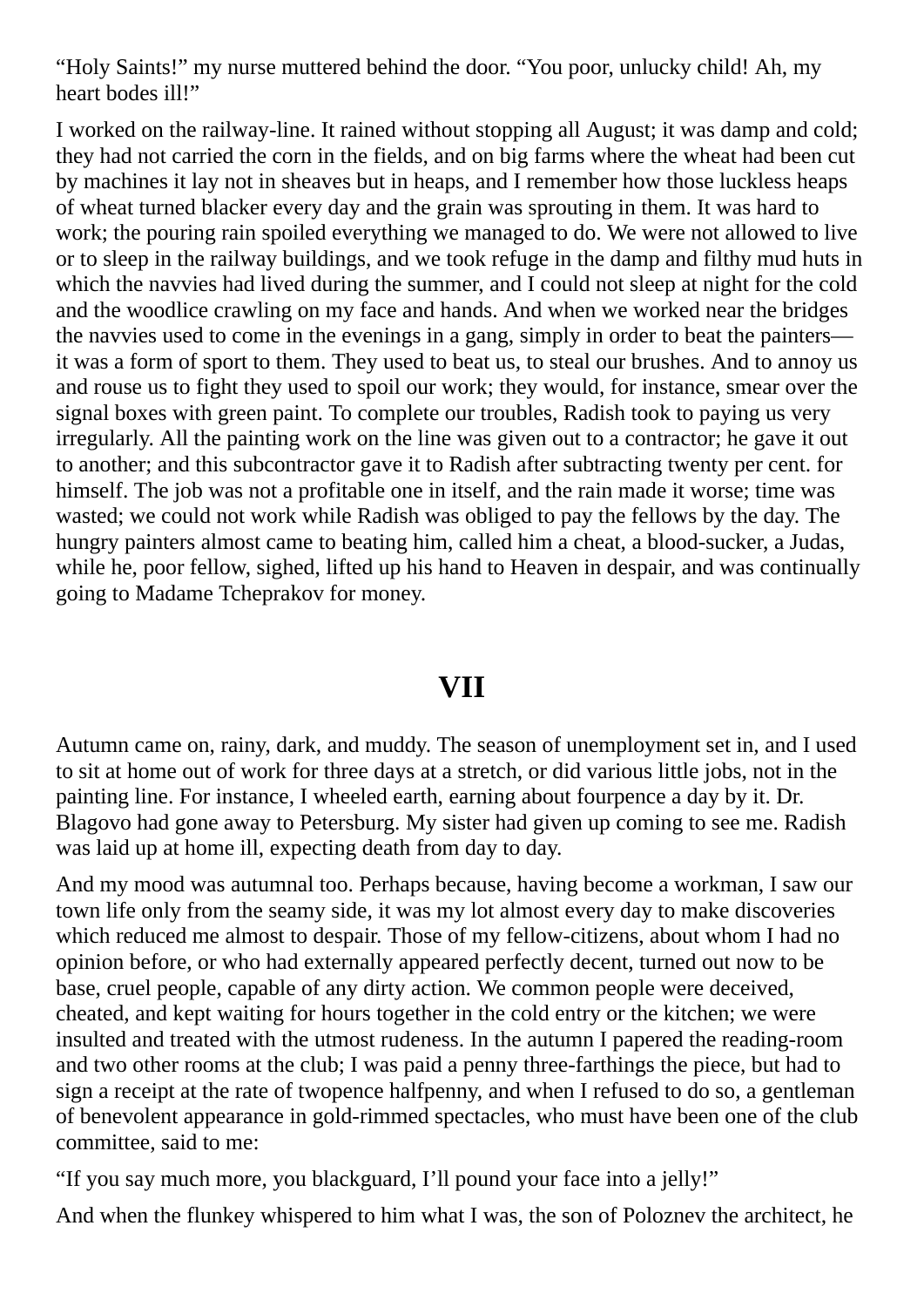became embarrassed, turned crimson, but immediately recovered himself and said: "Devil take him."

In the shops they palmed off on us workmen putrid meat, musty flour, and tea that had been used and dried again; the police hustled us in church, the assistants and nurses in the hospital plundered us, and if we were too poor to give them a bribe they revenged themselves by bringing us food in dirty vessels. In the post-office the pettiest official considered he had a right to treat us like animals, and to shout with coarse insolence: "You wait!" "Where are you shoving to?" Even the housedogs were unfriendly to us, and fell upon us with peculiar viciousness. But the thing that struck me most of all in my new position was the complete lack of justice, what is defined by the peasants in the words: "They have forgotten God." Rarely did a day pass without swindling. We were swindled by the merchants who sold us oil, by the contractors and the workmen and the people who employed us. I need not say that there could never be a question of our rights, and we always had to ask for the money we earned as though it were a charity, and to stand waiting for it at the back door, cap in hand.

I was papering a room at the club next to the reading-room; in the evening, when I was just getting ready to go, the daughter of Dolzhikov, the engineer, walked into the room with a bundle of books under her arm.

I bowed to her.

"Oh, how do you do!" she said, recognizing me at once, and holding out her hand. "I'm very glad to see you."

She smiled and looked with curiosity and wonder at my smock, my pail of paste, the paper stretched on the floor; I was embarrassed, and she, too, felt awkward.

"You must excuse my looking at you like this," she said. "I have been told so much about you. Especially by Dr. Blagovo; he is simply in love with you. And I have made the acquaintance of your sister too; a sweet, dear girl, but I can never persuade her that there is nothing awful about your adopting the simple life. On the contrary, you have become the most interesting man in the town."

She looked again at the pail of paste and the wallpaper, and went on:

"I asked Dr. Blagovo to make me better acquainted with you, but apparently he forgot, or had not time. Anyway, we are acquainted all the same, and if you would come and see me quite simply I should be extremely indebted to you. I so long to have a talk. I am a simple person," she added, holding out her hand to me, "and I hope that you will feel no constraint with me. My father is not here, he is in Petersburg."

She went off into the reading-room, rustling her skirts, while I went home, and for a long time could not get to sleep.

That cheerless autumn some kind soul, evidently wishing to alleviate my existence, sent me from time to time tea and lemons, or biscuits, or roast game. Karpovna told me that they were always brought by a soldier, and from whom they came she did not know; and the soldier used to enquire whether I was well, and whether I dined every day, and whether I had warm clothing. When the frosts began I was presented in the same way in my absence with a soft knitted scarf brought by the soldier. There was a faint elusive smell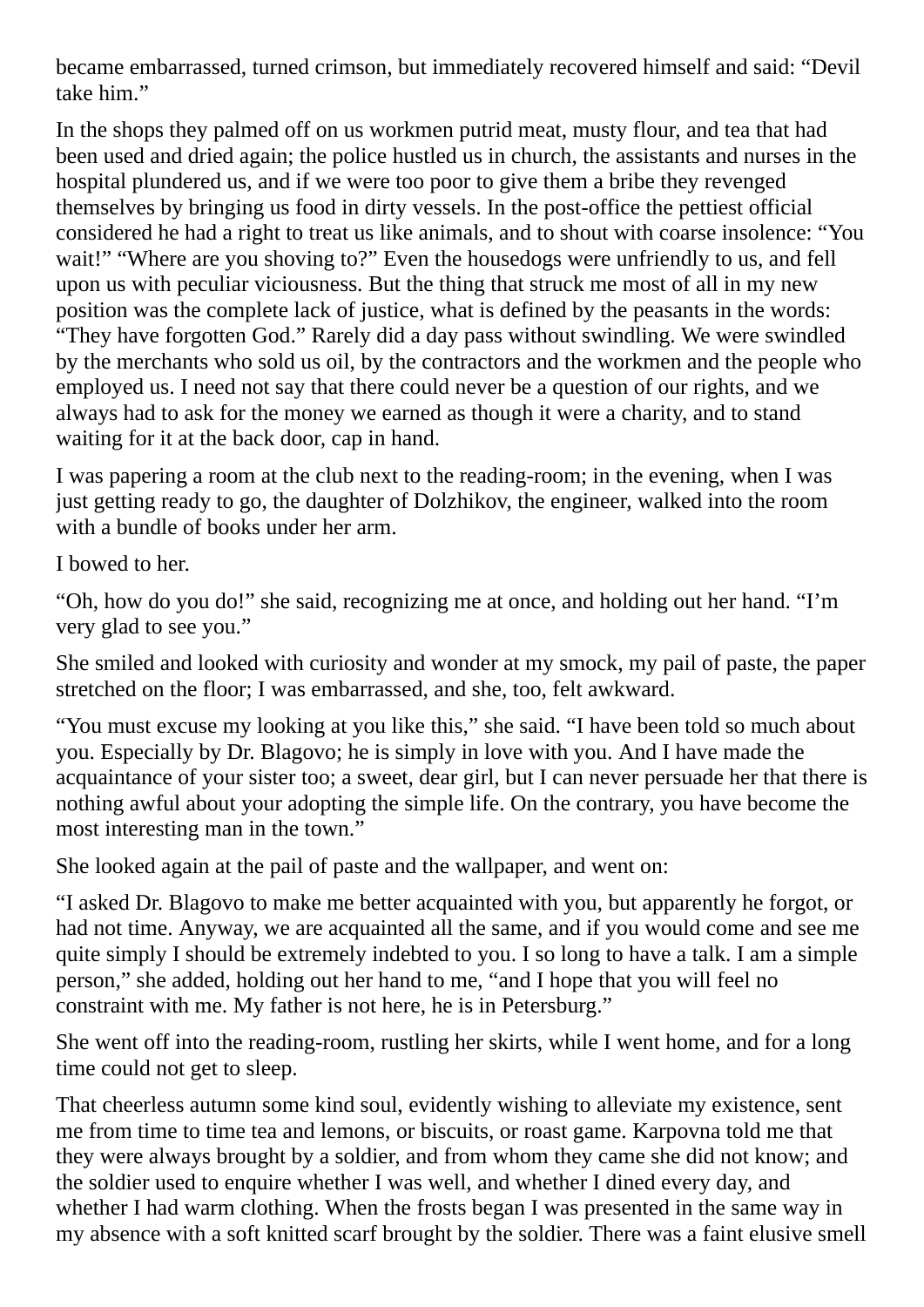of scent about it, and I guessed who my good fairy was. The scarf smelt of lilies-of-thevalley, the favourite scent of Anyuta Blagovo.

Towards winter there was more work and it was more cheerful. Radish recovered, and we worked together in the cemetery church, where we were putting the ground-work on the ikon-stand before gilding. It was a clean, quiet job, and, as our fellows used to say, profitable. One could get through a lot of work in a day, and the time passed quickly, imperceptibly. There was no swearing, no laughter, no loud talk. The place itself compelled one to quietness and decent behaviour, and disposed one to quiet, serious thoughts. Absorbed in our work we stood or sat motionless like statues; there was a deathly silence in keeping with the cemetery, so that if a tool fell, or a flame spluttered in the lamp, the noise of such sounds rang out abrupt and resonant, and made us look round. After a long silence we would hear a buzzing like the swarming of bees: it was the requiem of a baby being chanted slowly in subdued voices in the porch; or an artist, painting a dove with stars round it on a cupola would begin softly whistling, and recollecting himself with a start would at once relapse into silence; or Radish, answering his thoughts, would say with a sigh: "Anything is possible! Anything is possible!" or a slow disconsolate bell would begin ringing over our heads, and the painters would observe that it must be for the funeral of some wealthy person… .

My days I spent in this stillness in the twilight of the church, and in the long evenings I played billiards or went to the theatre in the gallery wearing the new trousers I had bought out of my own earnings. Concerts and performances had already begun at the Azhogins'; Radish used to paint the scenes alone now. He used to tell me the plot of the plays and describe the \_tableaux vivants \_ which he witnessed. I listened to him with envy. I felt greatly drawn to the rehearsals, but I could not bring myself to go to the Azhogins'.

A week before Christmas Dr. Blagovo arrived. And again we argued and played billiards in the evenings. When he played he used to take off his coat and unbutton his shirt over his chest, and for some reason tried altogether to assume the air of a desperate rake. He did not drink much, but made a great uproar about it, and had a special faculty for getting through twenty roubles in an evening at such a poor cheap tavern as the Volga.

My sister began coming to see me again; they both expressed surprise every time on seeing each other, but from her joyful, guilty face it was evident that these meetings were not accidental. One evening, when we were playing billiards, the doctor said to me:

"I say, why don't you go and see Miss Dolzhikov? You don't know Mariya Viktorovna; she is a clever creature, a charmer, a simple, good-natured soul."

I described how her father had received me in the spring.

"Nonsense!" laughed the doctor, "the engineer's one thing and she's another. Really, my dear fellow, you mustn't be nasty to her; go and see her sometimes. For instance, let's go and see her tomorrow evening. What do you say?"

He persuaded me. The next evening I put on my new serge trousers, and in some agitation I set off to Miss Dolzhikov's. The footman did not seem so haughty and terrible, nor the furniture so gorgeous, as on that morning when I had come to ask a favour. Mariya Viktorovna was expecting me, and she received me like an old acquaintance, shaking hands with me in a friendly way. She was wearing a grey cloth dress with full sleeves, and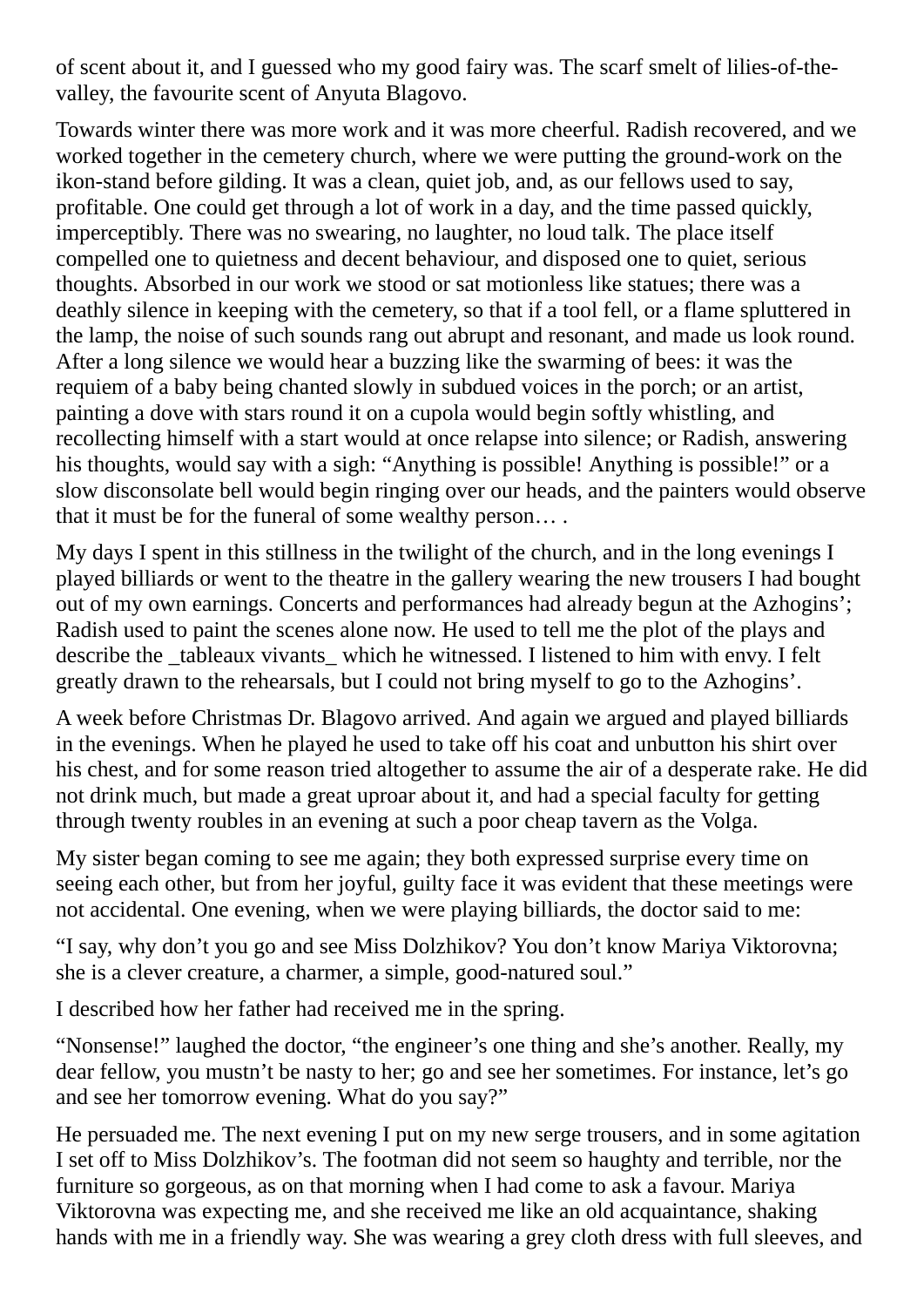had her hair done in the style which we used to call "dogs' ears," when it came into fashion in the town a year before. The hair was combed down over the ears, and this made Mariya Viktorovna's face look broader, and she seemed to me this time very much like her father, whose face was broad and red, with something in its expression like a sledgedriver. She was handsome and elegant, but not youthful looking; she looked thirty, though in reality she was not more than twenty-five.

"Dear Doctor, how grateful I am to you," she said, making me sit down. "If it hadn't been for him you wouldn't have come to see me. I am bored to death! My father has gone away and left me alone, and I don't know what to do with myself in this town."

Then she began asking me where I was working now, how much I earned, where I lived.

"Do you spend on yourself nothing but what you earn?" she asked.

"No."

"Happy man!" she sighed. "All the evil in life, it seems to me, comes from idleness, boredom, and spiritual emptiness, and all this is inevitable when one is accustomed to living at other people's expense. Don't think I am showing off, I tell you truthfully: it is not interesting or pleasant to be rich. 'Make to yourselves friends of the mammon of unrighteousness' is said, because there is not and cannot be a mammon that's righteous."

She looked round at the furniture with a grave, cold expression, as though she wanted to count it over, and went on:

"Comfort and luxury have a magical power; little by little they draw into their clutches even strong-willed people. At one time father and I lived simply, not in a rich style, but now you see how! It is something monstrous," she said, shrugging her shoulders; "we spend up to twenty thousand a year! In the provinces!"

"One comes to look at comfort and luxury as the invariable privilege of capital and education," I said, "and it seems to me that the comforts of life may be combined with any sort of labour, even the hardest and dirtiest. Your father is rich, and yet he says himself that it has been his lot to be a mechanic and an oiler."

She smiled and shook her head doubtfully: "My father sometimes eats bread dipped in kvass," she said. "It's a fancy, a whim!"

At that moment there was a ring and she got up.

"The rich and well-educated ought to work like everyone else," she said, "and if there is comfort it ought to be equal for all. There ought not to be any privileges. But that's enough philosophizing. Tell me something amusing. Tell me about the painters. What are they like? Funny?"

The doctor came in; I began telling them about the painters, but, being unaccustomed to talking, I was constrained, and described them like an ethnologist, gravely and tediously. The doctor, too, told us some anecdotes of working men: he staggered about, shed tears, dropped on his knees, and, even, mimicking a drunkard, lay on the floor; it was as good as a play, and Mariya Viktorovna laughed till she cried as she looked at him. Then he played on the piano and sang in his thin, pleasant tenor, while Mariya Viktorovna stood by and picked out what he was to sing, and corrected him when he made a mistake.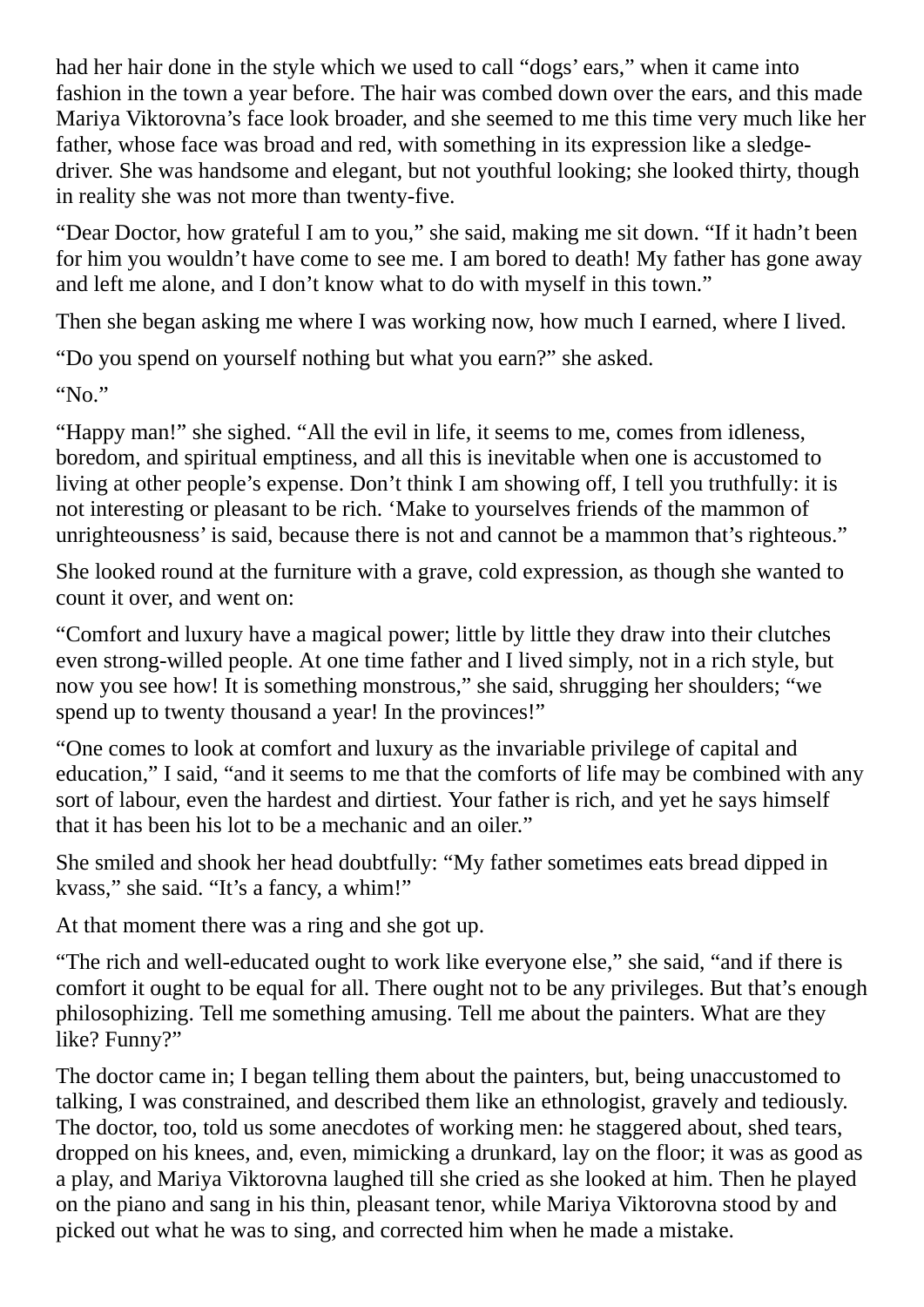"I've heard that you sing, too?" I enquired.

"Sing, too!" cried the doctor in horror. "She sings exquisitely, a perfect artist, and you talk of her 'singing too'! What an idea!"

"I did study in earnest at one time," she said, answering my question, "but now I have given it up."

Sitting on a low stool she told us of her life in Petersburg, and mimicked some celebrated singers, imitating their voice and manner of singing. She made a sketch of the doctor in her album, then of me; she did not draw well, but both the portraits were like us. She laughed, and was full of mischief and charming grimaces, and this suited her better than talking about the mammon of unrighteousness, and it seemed to me that she had been talking just before about wealth and luxury, not in earnest, but in imitation of someone. She was a superb comic actress. I mentally compared her with our young ladies, and even the handsome, dignified Anyuta Blagovo could not stand comparison with her; the difference was immense, like the difference between a beautiful, cultivated rose and a wild briar.

We had supper together, the three of us. The doctor and Mariya Viktorovna drank red wine, champagne, and coffee with brandy in it; they clinked glasses and drank to friendship, to enlightenment, to progress, to liberty, and they did not get drunk but only flushed, and were continually, for no reason, laughing till they cried. So as not to be tiresome I drank claret too.

"Talented, richly endowed natures," said Miss Dolzhikov, "know how to live, and go their own way; mediocre people, like myself for instance, know nothing and can do nothing of themselves; there is nothing left for them but to discern some deep social movement, and to float where they are carried by it."

"How can one discern what doesn't exist?" asked the doctor.

"We think so because we don't see it."

"Is that so? The social movements are the invention of the new literature. There are none among us."

An argument began.

"There are no deep social movements among us and never have been," the doctor declared loudly. "There is no end to what the new literature has invented! It has invented intellectual workers in the country, and you may search through all our villages and find at the most some lout in a reefer jacket or a black frock-coat who will make four mistakes in spelling a word of three letters. Cultured life has not yet begun among us. There's the same savagery, the same uniform boorishness, the same triviality, as five hundred years ago. Movements, currents there have been, but it has all been petty, paltry, bent upon vulgar and mercenary interests—and one cannot see anything important in them. If you think you have discerned a deep social movement, and in following it you devote yourself to tasks in the modern taste, such as the emancipation of insects from slavery or abstinence from beef rissoles, I congratulate you, Madam. We must study, and study, and study and we must wait a bit with our deep social movements; we are not mature enough for them yet; and to tell the truth, we don't know anything about them."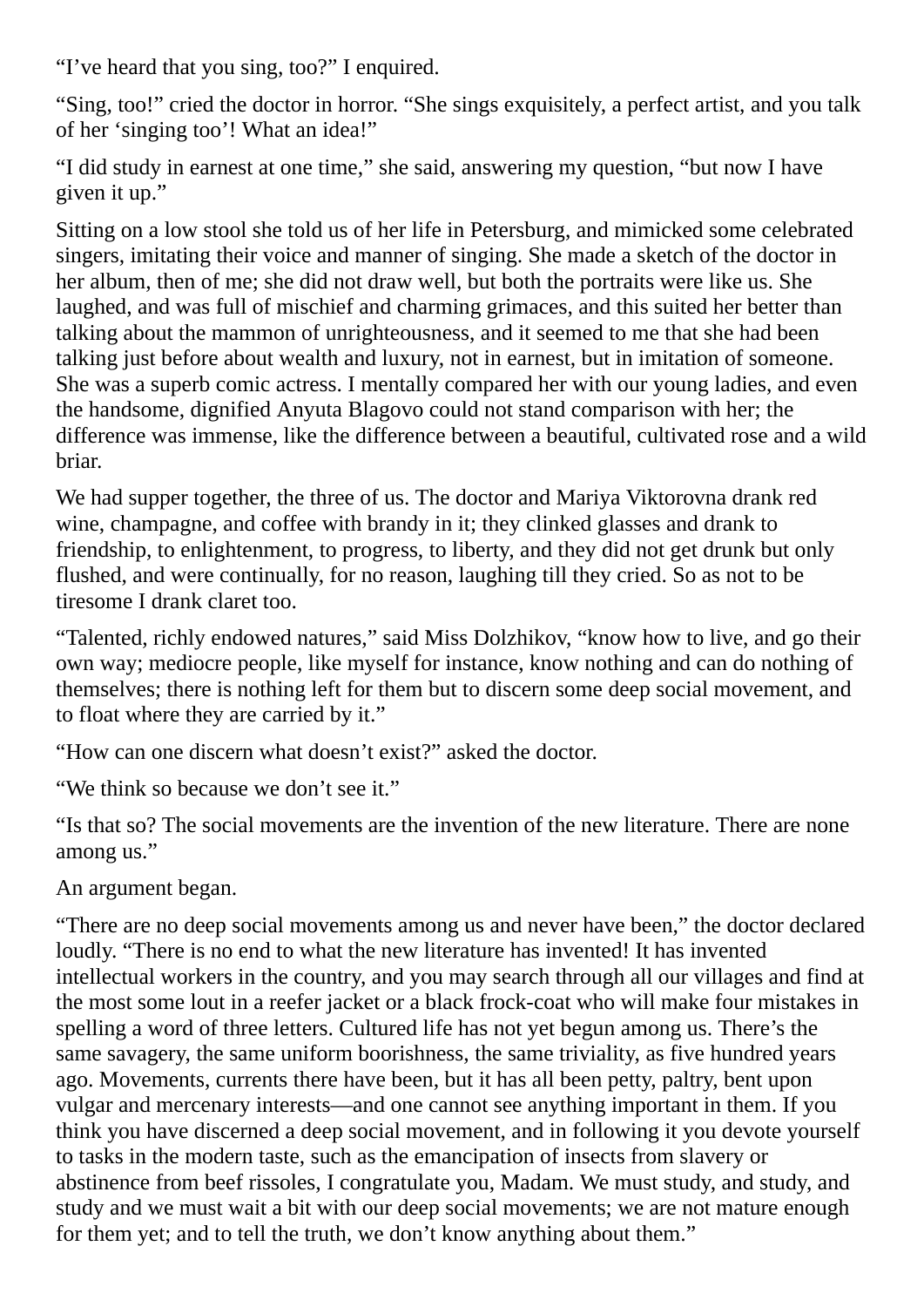"You don't know anything about them, but I do," said Mariya Viktorovna. "Goodness, how tiresome you are to-day!"

"Our duty is to study and to study, to try to accumulate as much knowledge as possible, for genuine social movements arise where there is knowledge; and the happiness of mankind in the future lies only in knowledge. I drink to science!"

"There is no doubt about one thing: one must organize one's life somehow differently," said Mariya Viktorovna, after a moment's silence and thought. "Life, such as it has been hitherto, is not worth having. Don't let us talk about it."

As we came away from her the cathedral clock struck two.

"Did you like her?" asked the doctor; "she's nice, isn't she?"

On Christmas day we dined with Mariya Viktorovna, and all through the holidays we went to see her almost every day. There was never anyone there but ourselves, and she was right when she said that she had no friends in the town but the doctor and me. We spent our time for the most part in conversation; sometimes the doctor brought some book or magazine and read aloud to us. In reality he was the first well-educated man I had met in my life: I cannot judge whether he knew a great deal, but he always displayed his knowledge as though he wanted other people to share it. When he talked about anything relating to medicine he was not like any one of the doctors in our town, but made a fresh, peculiar impression upon me, and I fancied that if he liked he might have become a real man of science. And he was perhaps the only person who had a real influence upon me at that time. Seeing him, and reading the books he gave me, I began little by little to feel a thirst for the knowledge which would have given significance to my cheerless labour. It seemed strange to me, for instance, that I had not known till then that the whole world was made up of sixty elements, I had not known what oil was, what paints were, and that I could have got on without knowing these things. My acquaintance with the doctor elevated me morally too. I was continually arguing with him and, though I usually remained of my own opinion, yet, thanks to him, I began to perceive that everything was not clear to me, and I began trying to work out as far as I could definite convictions in myself, that the dictates of conscience might be definite, and that there might be nothing vague in my mind. Yet, though he was the most cultivated and best man in the town, he was nevertheless far from perfection. In his manners, in his habit of turning every conversation into an argument, in his pleasant tenor, even in his friendliness, there was something coarse, like a divinity student, and when he took off his coat and sat in his silk shirt, or flung a tip to a waiter in the restaurant, I always fancied that culture might be all very well, but the Tatar was fermenting in him still.

At Epiphany he went back to Petersburg. He went off in the morning, and after dinner my sister came in. Without taking off her fur coat and her cap she sat down in silence, very pale, and kept her eyes fixed on the same spot. She was chilled by the frost and one could see that she was upset by it.

"You must have caught cold," I said.

Her eyes filled with tears; she got up and went out to Karpovna without saying a word to me, as though I had hurt her feelings. And a little later I heard her saying, in a tone of bitter reproach: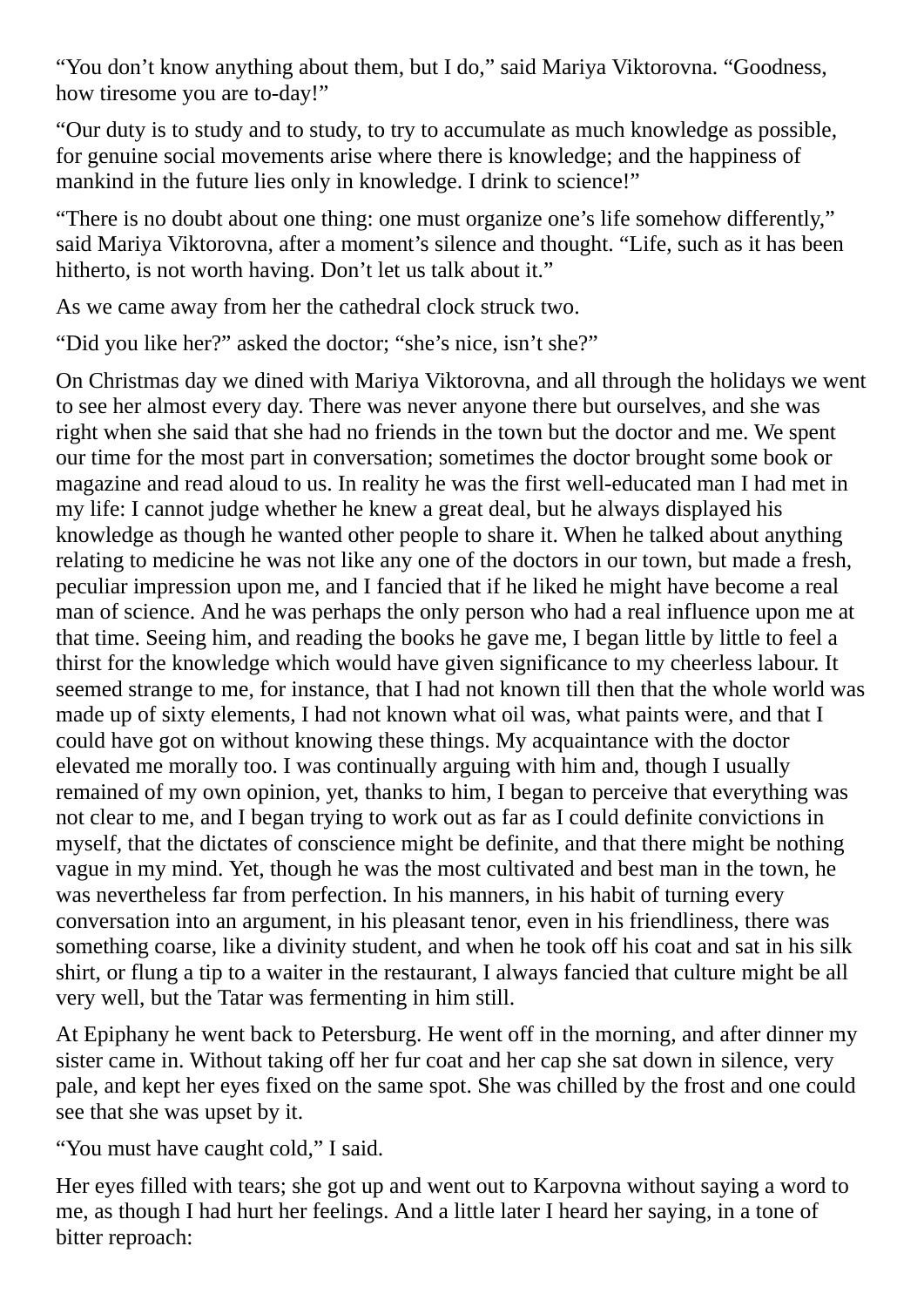"Nurse, what have I been living for till now? What? Tell me, haven't I wasted my youth? All the best years of my life to know nothing but keeping accounts, pouring out tea, counting the halfpence, entertaining visitors, and thinking there was nothing better in the world! Nurse, do understand, I have the cravings of a human being, and I want to live, and they have turned me into something like a housekeeper. It's horrible, horrible!"

She flung her keys towards the door, and they fell with a jingle into my room. They were the keys of the sideboard, of the kitchen cupboard, of the cellar, and of the tea-caddy, the keys which my mother used to carry.

"Oh, merciful heavens!" cried the old woman in horror. "Holy Saints above!"

Before going home my sister came into my room to pick up the keys, and said:

"You must forgive me. Something queer has happened to me lately."

# **VIII**

On returning home late one evening from Mariya Viktorovna's I found waiting in my room a young police inspector in a new uniform; he was sitting at my table, looking through my books.

"At last," he said, getting up and stretching himself. "This is the third time I have been to you. The Governor commands you to present yourself before him at nine o'clock in the morning. Without fail."

He took from me a signed statement that I would act upon his Excellency's command, and went away. This late visit of the police inspector and unexpected invitation to the Governor's had an overwhelmingly oppressive effect upon me. From my earliest childhood I have felt terror-stricken in the presence of gendarmes, policemen, and law court officials, and now I was tormented by uneasiness, as though I were really guilty in some way. And I could not get to sleep. My nurse and Prokofy were also upset and could not sleep. My nurse had earache too; she moaned, and several times began crying with pain. Hearing that I was awake, Prokofy came into my room with a lamp and sat down at the table.

"You ought to have a drink of pepper cordial," he said, after a moment's thought. "If one does have a drink in this vale of tears it does no harm. And if Mamma were to pour a little pepper cordial in her ear it would do her a lot of good."

Between two and three he was going to the slaughter-house for the meat. I knew I should not sleep till morning now, and to get through the time till nine o'clock I went with him. We walked with a lantern, while his boy Nikolka, aged thirteen, with blue patches on his cheeks from frostbites, a regular young brigand to judge by his expression, drove after us in the sledge, urging on the horse in a husky voice.

"I suppose they will punish you at the Governor's," Prokofy said to me on the way. "There are rules of the trade for governors, and rules for the higher clergy, and rules for the officers, and rules for the doctors, and every class has its rules. But you haven't kept to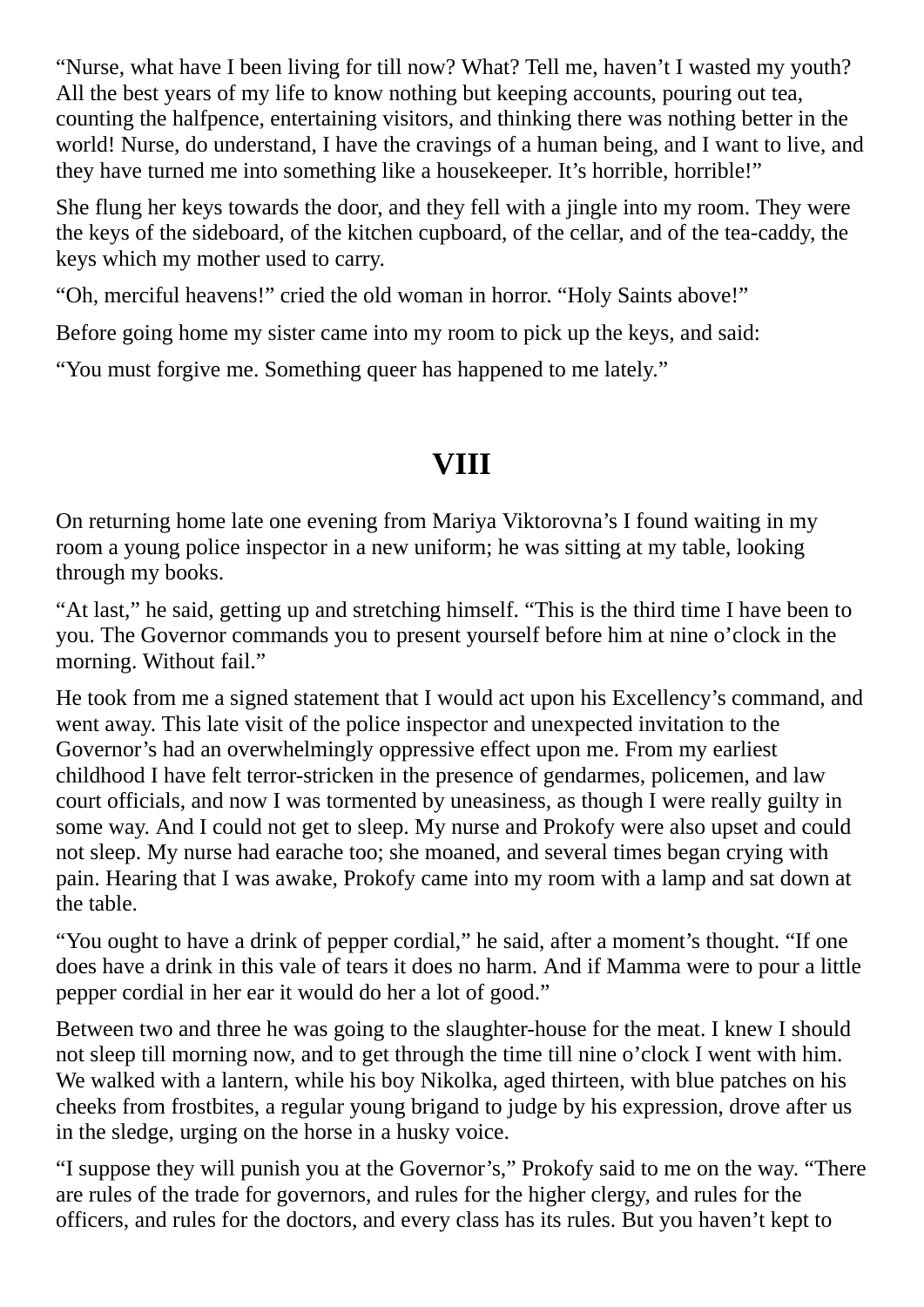your rules, and you can't be allowed."

The slaughter-house was behind the cemetery, and till then I had only seen it in the distance. It consisted of three gloomy barns, surrounded by a grey fence, and when the wind blew from that quarter on hot days in summer, it brought a stifling stench from them. Now going into the yard in the dark I did not see the barns; I kept coming across horses and sledges, some empty, some loaded up with meat. Men were walking about with lanterns, swearing in a disgusting way. Prokofy and Nikolka swore just as revoltingly, and the air was in a continual uproar with swearing, coughing, and the neighing of horses.

There was a smell of dead bodies and of dung. It was thawing, the snow was changing into mud; and in the darkness it seemed to me that I was walking through pools of blood.

Having piled up the sledges full of meat we set off to the butcher's shop in the market. It began to get light. Cooks with baskets and elderly ladies in mantles came along one after another, Prokofy, with a chopper in his hand, in a white apron spattered with blood, swore fearful oaths, crossed himself at the church, shouted aloud for the whole market to hear, that he was giving away the meat at cost price and even at a loss to himself. He gave short weight and short change, the cooks saw that, but, deafened by his shouts, did not protest, and only called him a hangman. Brandishing and bringing down his terrible chopper he threw himself into picturesque attitudes, and each time uttered the sound "Geck" with a ferocious expression, and I was afraid he really would chop off somebody's head or hand.

I spent all the morning in the butcher's shop, and when at last I went to the Governor's, my overcoat smelt of meat and blood. My state of mind was as though I were being sent spear in hand to meet a bear. I remember the tall staircase with a striped carpet on it, and the young official, with shiny buttons, who mutely motioned me to the door with both hands, and ran to announce me. I went into a hall luxuriously but frigidly and tastelessly furnished, and the high, narrow mirrors in the spaces between the walls, and the bright yellow window curtains, struck the eye particularly unpleasantly. One could see that the governors were changed, but the furniture remained the same. Again the young official motioned me with both hands to the door, and I went up to a big green table at which a military general, with the Order of Vladimir on his breast, was standing.

"Mr. Poloznev, I have asked you to come," he began, holding a letter in his hand, and opening his mouth like a round "o," "I have asked you to come here to inform you of this. Your highly respected father has appealed by letter and by word of mouth to the Marshal of the Nobility begging him to summon you, and to lay before you the inconsistency of your behaviour with the rank of the nobility to which you have the honour to belong. His Excellency Alexandr Pavlovitch, justly supposing that your conduct might serve as a bad example, and considering that mere persuasion on his part would not be sufficient, but that official intervention in earnest was essential, presents me here in this letter with his views in regard to you, which I share."

He said this, quietly, respectfully, standing erect, as though I were his superior officer and looking at me with no trace of severity. His face looked worn and wizened, and was all wrinkles; there were bags under his eyes; his hair was dyed; and it was impossible to tell from his appearance how old he was—forty or sixty.

"I trust," he went on, "that you appreciate the delicacy of our honoured Alexandr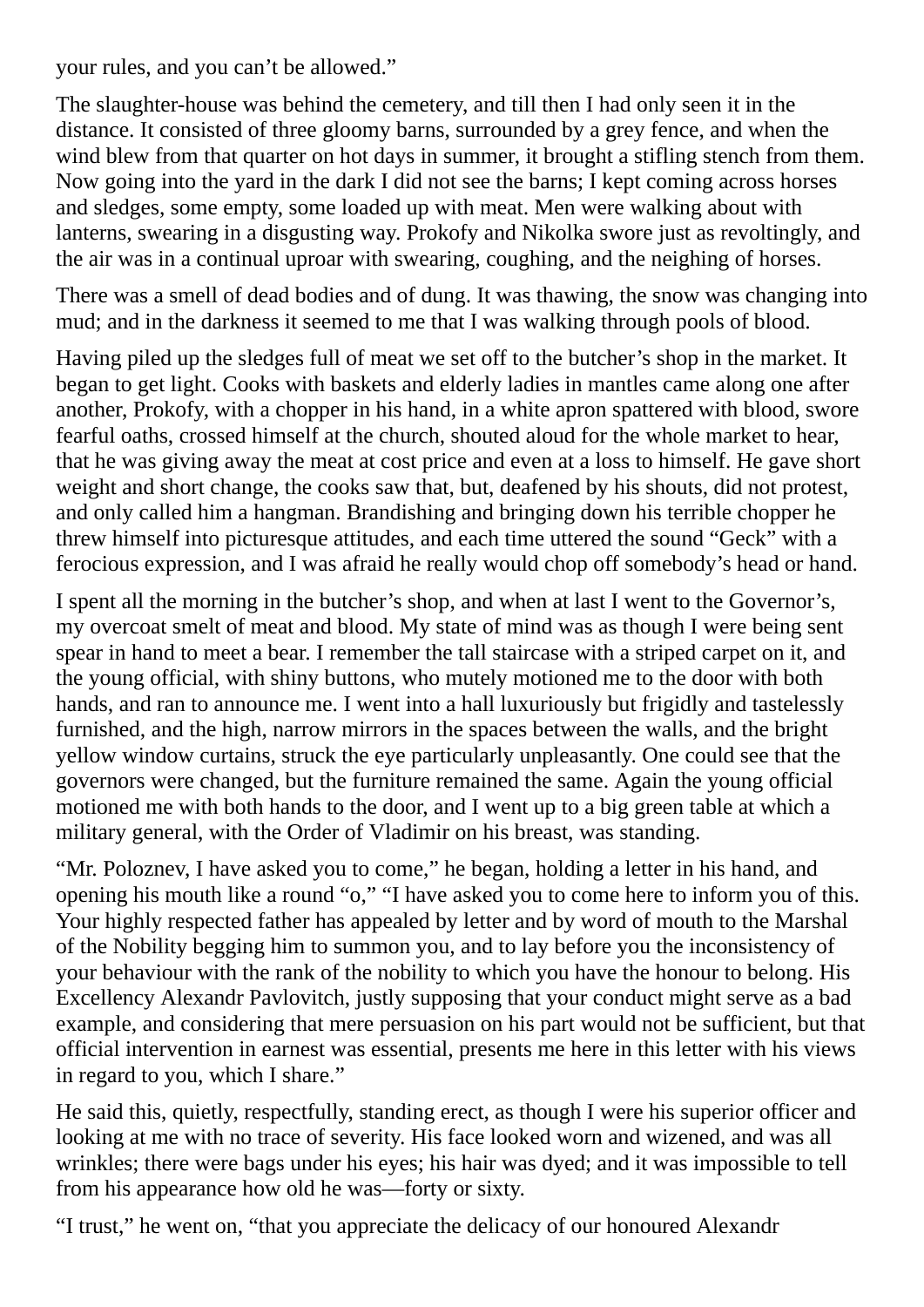Pavlovitch, who has addressed himself to me not officially, but privately. I, too, have asked you to come here unofficially, and I am speaking to you, not as a Governor, but from a sincere regard for your father. And so I beg you either to alter your line of conduct and return to duties in keeping with your rank, or to avoid setting a bad example, remove to another district where you are not known, and where you can follow any occupation you please. In the other case, I shall be forced to take extreme measures."

He stood for half a minute in silence, looking at me with his mouth open.

"Are you a vegetarian?" he asked.

"No, your Excellency, I eat meat."

He sat down and drew some papers towards him. I bowed and went out.

It was not worth while now to go to work before dinner. I went home to sleep, but could not sleep from an unpleasant, sickly feeling, induced by the slaughter house and my conversation with the Governor, and when the evening came I went, gloomy and out of sorts, to Mariya Viktorovna. I told her how I had been at the Governor's, while she stared at me in perplexity as though she did not believe it, then suddenly began laughing gaily, loudly, irrepressibly, as only good-natured laughter-loving people can.

"If only one could tell that in Petersburg!" she brought out, almost falling over with laughter, and propping herself against the table. "If one could tell that in Petersburg!"

### **IX**

Now we used to see each other often, sometimes twice a day. She used to come to the cemetery almost every day after dinner, and read the epitaphs on the crosses and tombstones while she waited for me. Sometimes she would come into the church, and, standing by me, would look on while I worked. The stillness, the naïve work of the painters and gilders, Radish's sage reflections, and the fact that I did not differ externally from the other workmen, and worked just as they did in my waistcoat with no socks on, and that I was addressed familiarly by them—all this was new to her and touched her. One day a workman, who was painting a dove on the ceiling, called out to me in her presence:

"Misail, hand me up the white paint."

I took him the white paint, and afterwards, when I let myself down by the frail scaffolding, she looked at me, touched to tears and smiling.

"What a dear you are!" she said.

I remembered from my childhood how a green parrot, belonging to one of the rich men of the town, had escaped from its cage, and how for quite a month afterwards the beautiful bird had haunted the town, flying from garden to garden, homeless and solitary. Mariya Viktorovna reminded me of that bird.

"There is positively nowhere for me to go now but the cemetery," she said to me with a laugh. "The town has become disgustingly dull. At the Azhogins' they are still reciting,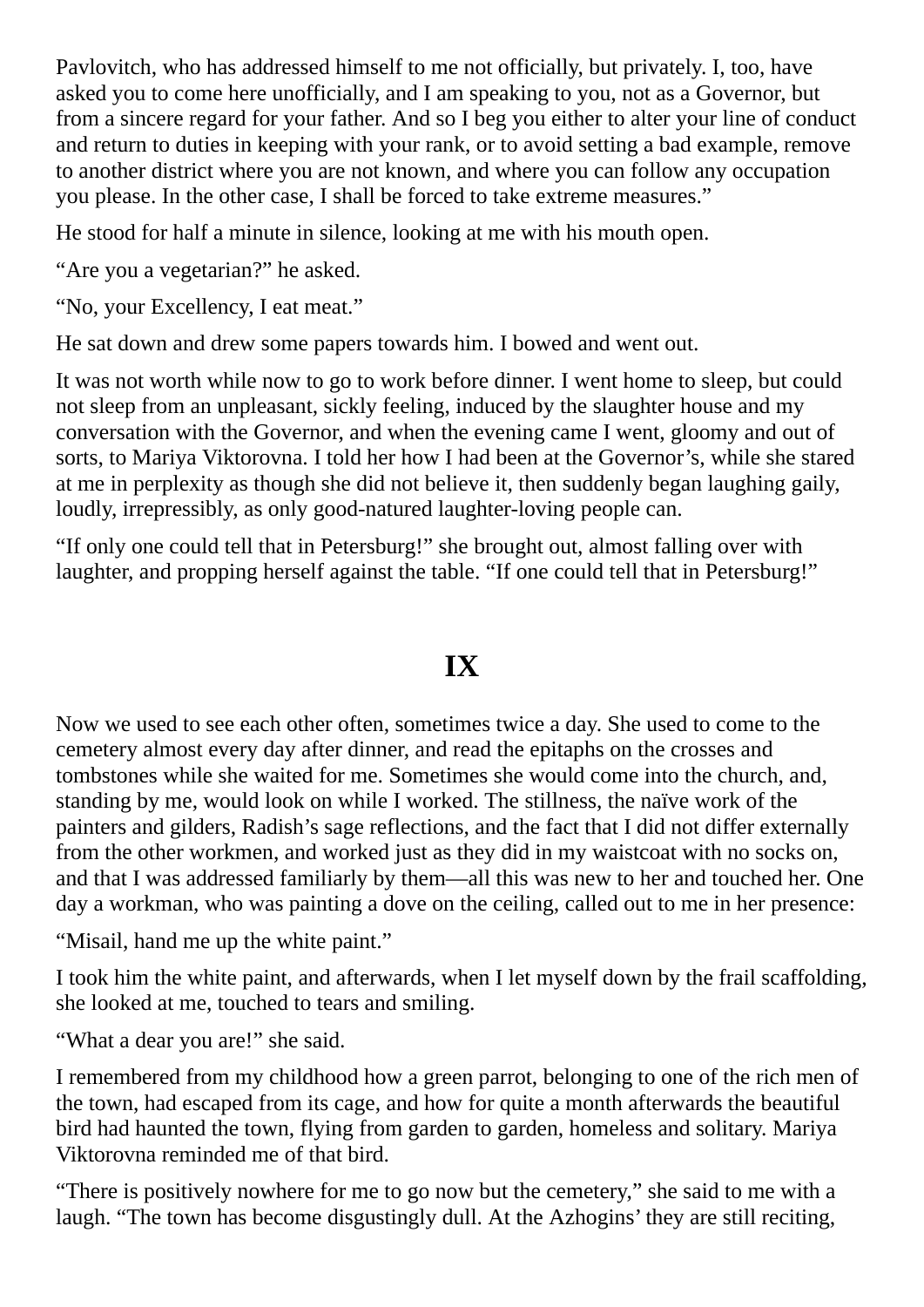singing, lisping. I have grown to detest them of late; your sister is an unsociable creature; Mademoiselle Blagovo hates me for some reason. I don't care for the theatre. Tell me where am I to go?"

When I went to see her I smelt of paint and turpentine, and my hands were stained—and she liked that; she wanted me to come to her in my ordinary working clothes; but in her drawing-room those clothes made me feel awkward. I felt embarrassed, as though I were in uniform, so I always put on my new serge trousers when I went to her. And she did not like that.

"You must own you are not quite at home in your new character," she said to me one day. "Your workman's dress does not feel natural to you; you are awkward in it. Tell me, isn't that because you haven't a firm conviction, and are not satisfied? The very kind of work you have chosen—your painting—surely it does not satisfy you, does it?" she asked, laughing. "I know paint makes things look nicer and last longer, but those things belong to rich people who live in towns, and after all they are luxuries. Besides, you have often said yourself that everybody ought to get his bread by the work of his own hands, yet you get money and not bread. Why shouldn't you keep to the literal sense of your words? You ought to be getting bread, that is, you ought to be ploughing, sowing, reaping, threshing, or doing something which has a direct connection with agriculture, for instance, looking after cows, digging, building huts of logs… ."

She opened a pretty cupboard that stood near her writing-table, and said:

"I am saying all this to you because I want to let you into my secret. \_Voilà!\_ This is my agricultural library. Here I have fields, kitchen garden and orchard, and cattleyard and beehives. I read them greedily, and have already learnt all the theory to the tiniest detail. My dream, my darling wish, is to go to our Dubetchnya as soon as March is here. It's marvellous there, exquisite, isn't it? The first year I shall have a look round and get into things, and the year after I shall begin to work properly myself, putting my back into it as they say. My father has promised to give me Dubetchnya and I shall do exactly what I like with it."

Flushed, excited to tears, and laughing, she dreamed aloud how she would live at Dubetchnya, and what an interesting life it would be! I envied her. March was near, the days were growing longer and longer, and on bright sunny days water dripped from the roofs at midday, and there was a fragrance of spring; I, too, longed for the country.

And when she said that she should move to Dubetchnya, I realized vividly that I should remain in the town alone, and I felt that I envied her with her cupboard of books and her agriculture. I knew nothing of work on the land, and did not like it, and I should have liked to have told her that work on the land was slavish toil, but I remembered that something similar had been said more than once by my father, and I held my tongue.

Lent began. Viktor Ivanitch, whose existence I had begun to forget, arrived from Petersburg. He arrived unexpectedly, without even a telegram to say he was coming. When I went in, as usual in the evening, he was walking about the drawing-room, telling some story with his face freshly washed and shaven, looking ten years younger: his daughter was kneeling on the floor, taking out of his trunks boxes, bottles, and books, and handing them to Pavel the footman. I involuntarily drew back a step when I saw the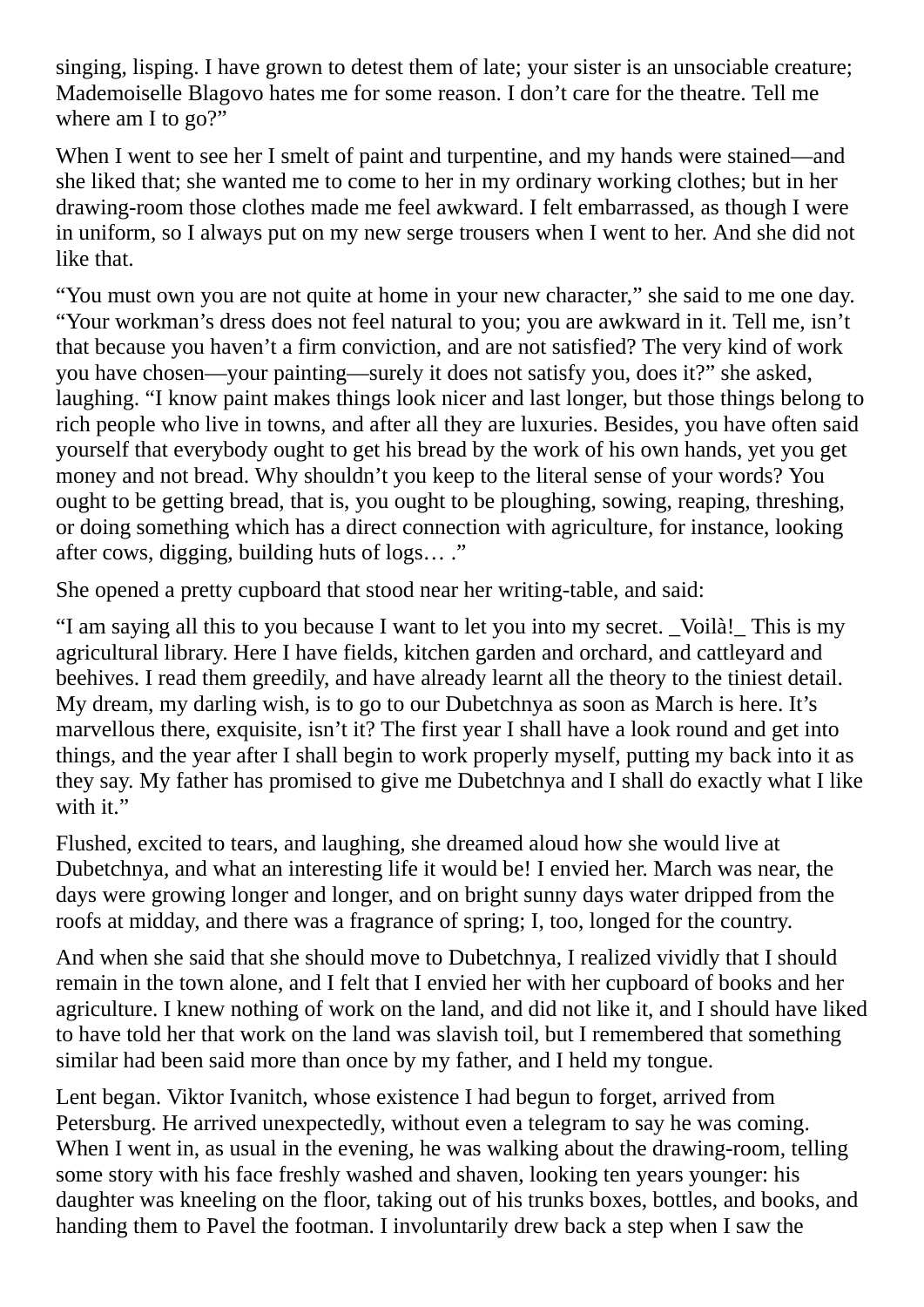engineer, but he held out both hands to me and said, smiling, showing his strong white teeth that looked like a sledge-driver's:

"Here he is, here he is! Very glad to see you, Mr. House-painter! Masha has told me all about it; she has been singing your praises. I quite understand and approve," he went on, taking my arm. "To be a good workman is ever so much more honest and more sensible than wasting government paper and wearing a cockade on your head. I myself worked in Belgium with these very hands and then spent two years as a mechanic… ."

He was wearing a short reefer jacket and indoor slippers; he walked like a man with the gout, rolling slightly from side to side and rubbing his hands. Humming something he softly purred and hugged himself with satisfaction at being at home again at last, and able to have his beloved shower bath.

"There is no disputing," he said to me at supper, "there is no disputing; you are all nice and charming people, but for some reason, as soon as you take to manual labour, or go in for saving the peasants, in the long run it all comes to no more than being a dissenter. Aren't you a dissenter? Here you don't take vodka. What's the meaning of that if it is not being a dissenter?"

To satisfy him I drank some vodka and I drank some wine, too. We tasted the cheese, the sausage, the pâtés, the pickles, and the savouries of all sorts that the engineer had brought with him, and the wine that had come in his absence from abroad. The wine was first-rate. For some reason the engineer got wine and cigars from abroad without paying duty; the caviare and the dried sturgeon someone sent him for nothing; he did not pay rent for his flat as the owner of the house provided the kerosene for the line; and altogether he and his daughter produced on me the impression that all the best in the world was at their service, and provided for them for nothing.

I went on going to see them, but not with the same eagerness. The engineer made me feel constrained, and in his presence I did not feel free. I could not face his clear, guileless eyes, his reflections wearied and sickened me; I was sickened, too, by the memory that so lately I had been in the employment of this red-faced, well-fed man, and that he had been brutally rude to me. It is true that he put his arm round my waist, slapped me on the shoulder in a friendly way, approved my manner of life, but I felt that, as before, he despised my insignificance, and only put up with me to please his daughter, and I couldn't now laugh and talk as I liked, and I behaved unsociably and kept expecting that in another minute he would address me as Panteley as he did his footman Pavel. How my pride as a provincial and a working man was revolted. I, a proletarian, a house painter, went every day to rich people who were alien to me, and whom the whole town regarded as though they were foreigners, and every day I drank costly wines with them and ate unusual dainties —my conscience refused to be reconciled to it! On my way to the house I sullenly avoided meeting people, and looked at them from under my brows as though I really were a dissenter, and when I was going home from the engineer's I was ashamed of my well-fed condition.

Above all I was afraid of being carried away. Whether I was walking along the street, or working, or talking to the other fellows, I was all the time thinking of one thing only, of going in the evening to see Mariya Viktorovna and was picturing her voice, her laugh, her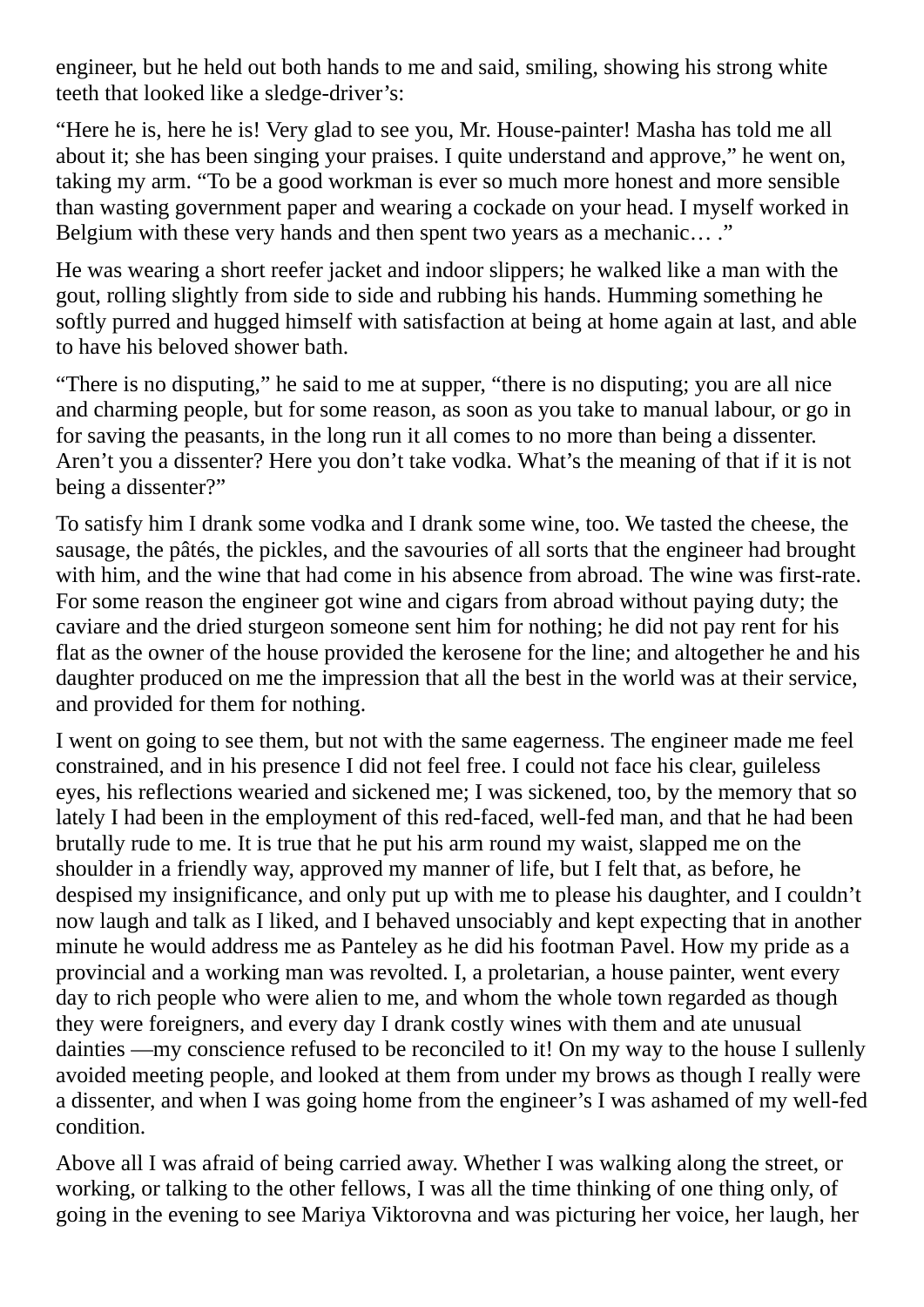movements. When I was getting ready to go to her I always spent a long time before my nurse's warped looking-glass, as I fastened my tie; my serge trousers were detestable in my eyes, and I suffered torments, and at the same time despised myself for being so trivial. When she called to me out of the other room that she was not dressed and asked me to wait, I listened to her dressing; it agitated me, I felt as though the ground were giving way under my feet. And when I saw a woman's figure in the street, even at a distance, I invariably compared it. It seemed to me that all our girls and women were vulgar, that they were absurdly dressed, and did not know how to hold themselves; and these comparisons aroused a feeling of pride in me: Mariya Viktorovna was the best of them all! And I dreamed of her and myself at night.

One evening at supper with the engineer we ate a whole lobster As I was going home afterwards I remembered that the engineer twice called me "My dear fellow" at supper, and I reflected that they treated me very kindly in that house, as they might an unfortunate big dog who had been kicked out by its owners, that they were amusing themselves with me, and that when they were tired of me they would turn me out like a dog. I felt ashamed and wounded, wounded to the point of tears as though I had been insulted, and looking up at the sky I took a vow to put an end to all this.

The next day I did not go to the Dolzhikov's. Late in the evening, when it was quite dark and raining, I walked along Great Dvoryansky Street, looking up at the windows. Everyone was asleep at the Azhogins', and the only light was in one of the furthest windows. It was Madame Azhogin in her own room, sewing by the light of three candles, imagining that she was combating superstition. Our house was in darkness, but at the Dolzhikovs', on the contrary, the windows were lighted up, but one could distinguish nothing through the flowers and the curtains. I kept walking up and down the street; the cold March rain drenched me through. I heard my father come home from the club; he stood knocking at the gate. A minute later a light appeared at the window, and I saw my sister, who was hastening down with a lamp, while with the other hand she was twisting her thick hair together as she went. Then my father walked about the drawing-room, talking and rubbing his hands, while my sister sat in a low chair, thinking and not listening to what he said.

But then they went away; the light went out… . I glanced round at the engineer's, and there, too, all was darkness now. In the dark and the rain I felt hopelessly alone, abandoned to the whims of destiny; I felt that all my doings, my desires, and everything I had thought and said till then were trivial in comparison with my loneliness, in comparison with my present suffering, and the suffering that lay before me in the future. Alas, the thoughts and doings of living creatures are not nearly so significant as their sufferings! And without clearly realizing what I was doing, I pulled at the bell of the Dolzhikovs' gate, broke it, and ran along the street like some naughty boy, with a feeling of terror in my heart, expecting every moment that they would come out and recognize me. When I stopped at the end of the street to take breath I could hear nothing but the sound of the rain, and somewhere in the distance a watchman striking on a sheet of iron.

For a whole week I did not go to the Dolzhikovs'. My serge trousers were sold. There was nothing doing in the painting trade. I knew the pangs of hunger again, and earned from twopence to fourpence a day, where I could, by heavy and unpleasant work. Struggling up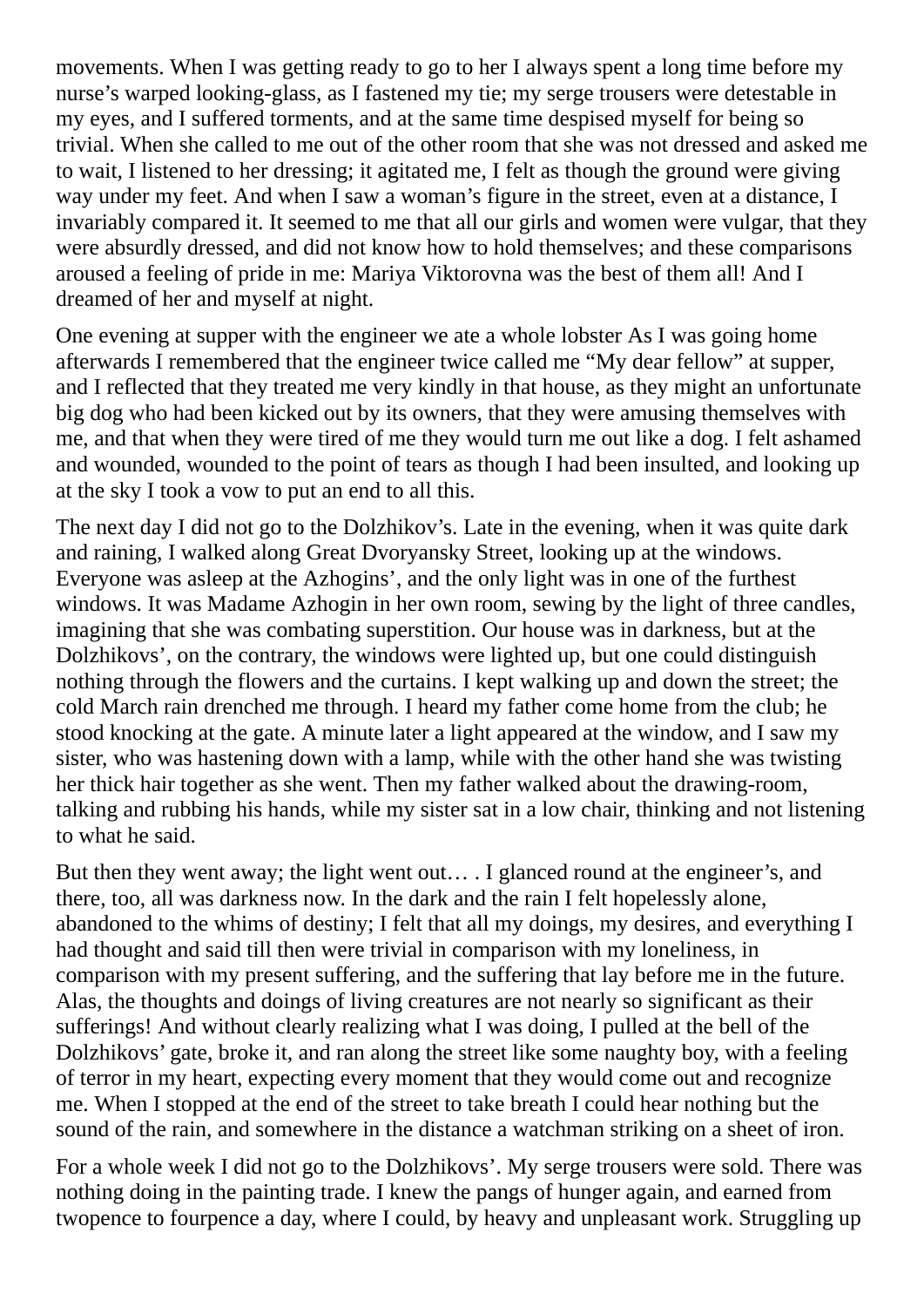to my knees in the cold mud, straining my chest, I tried to stifle my memories, and, as it were, to punish myself for the cheeses and preserves with which I had been regaled at the engineer's. But all the same, as soon as I lay in bed, wet and hungry, my sinful imagination immediately began to paint exquisite, seductive pictures, and with amazement I acknowledged to myself that I was in love, passionately in love, and I fell into a sound, heavy sleep, feeling that hard labour only made my body stronger and younger.

One evening snow began falling most inappropriately, and the wind blew from the north as though winter had come back again. When I returned from work that evening I found Mariya Viktorovna in my room. She was sitting in her fur coat, and had both hands in her muff.

"Why don't you come to see me?" she asked, raising her clear, clever eyes, and I was utterly confused with delight and stood stiffly upright before her, as I used to stand facing my father when he was going to beat me; she looked into my face and I could see from her eyes that she understood why I was confused.

"Why don't you come to see me?" she repeated. "If you don't want to come, you see, I have come to you."

She got up and came close to me.

"Don't desert me," she said, and her eyes filled with tears. "I am alone, utterly alone."

She began crying; and, hiding her face in her muff, articulated:

"Alone! My life is hard, very hard, and in all the world I have no one but you. Don't desert me!"

Looking for a handkerchief to wipe her tears she smiled; we were silent for some time, then I put my arms round her and kissed her, scratching my cheek till it bled with her hatpin as I did it.

And we began talking to each other as though we had been on the closest terms for ages and ages.

# **X**

Two days later she sent me to Dubetchnya and I was unutterably delighted to go. As I walked towards the station and afterwards, as I was sitting in the train, I kept laughing from no apparent cause, and people looked at me as though I were drunk. Snow was falling, and there were still frosts in the mornings, but the roads were already darkcoloured and rooks hovered over them, cawing.

At first I had intended to fit up an abode for us two, Masha and me, in the lodge at the side opposite Madame Tcheprakov's lodge, but it appeared that the doves and the ducks had been living there for a long time, and it was impossible to clean it without destroying a great number of nests. There was nothing for it but to live in the comfortless rooms of the big house with the sunblinds. The peasants called the house the palace; there were more than twenty rooms in it, and the only furniture was a piano and a child's arm-chair lying in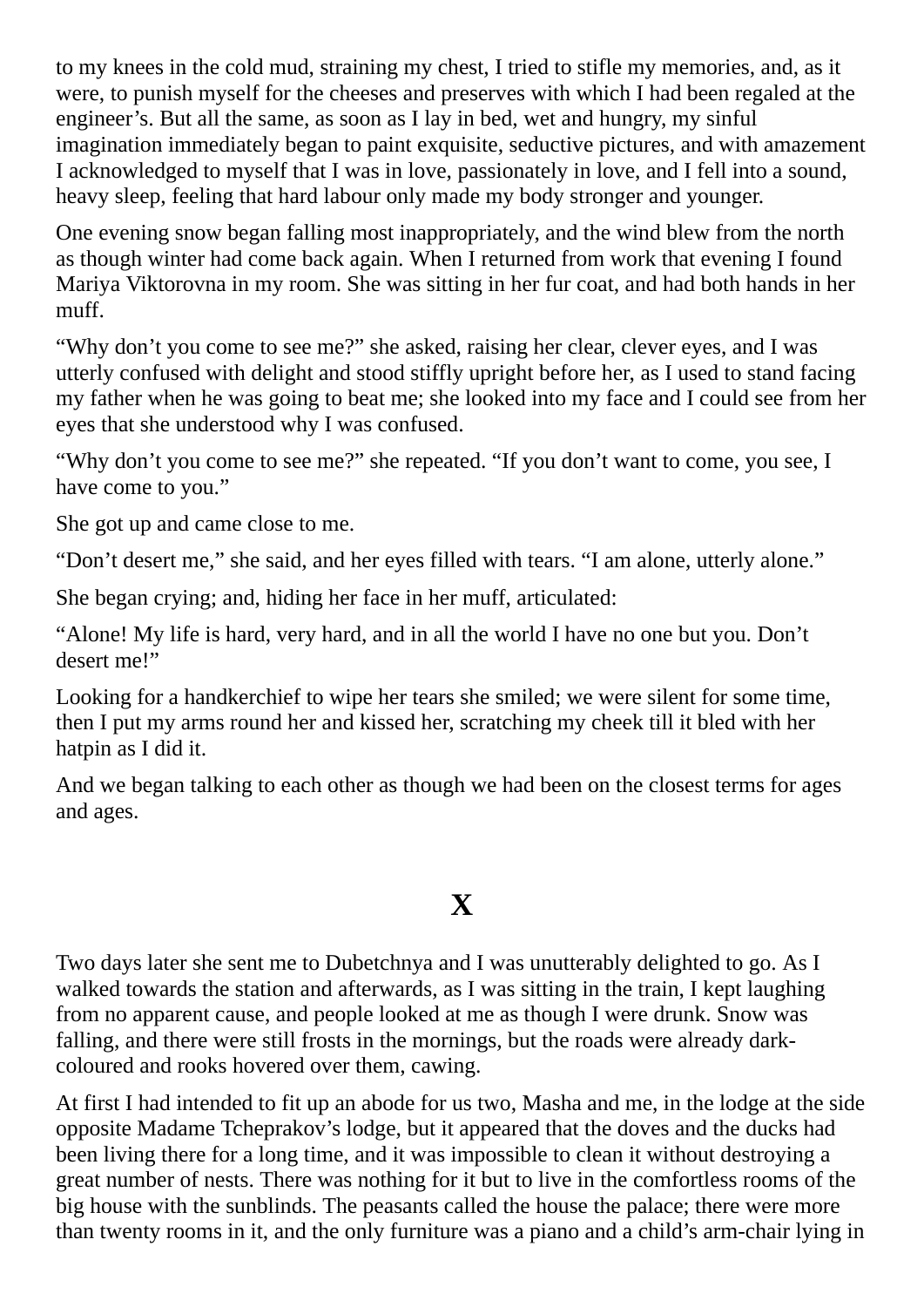the attic. And if Masha had brought all her furniture from the town we should even then have been unable to get rid of the impression of immense emptiness and cold. I picked out three small rooms with windows looking into the garden, and worked from early morning till night, setting them to rights, putting in new panes, papering the walls, filling up the holes and chinks in the floors. It was easy, pleasant work. I was continually running to the river to see whether the ice were not going; I kept fancying that starlings were flying. And at night, thinking of Masha, I listened with an unutterably sweet feeling, with clutching delight to the noise of the rats and the wind droning and knocking above the ceiling. It seemed as though some old house spirit were coughing in the attic.

The snow was deep; a great deal had fallen even at the end of March, but it melted quickly, as though by magic, and the spring floods passed in a tumultuous rush, so that by the beginning of April the starlings were already noisy, and yellow butterflies were flying in the garden. It was exquisite weather. Every day, towards evening, I used to walk to the town to meet Masha, and what a delight it was to walk with bare feet along the gradually drying, still soft road. Half-way I used to sit down and look towards the town, not venturing to go near it. The sight of it troubled me. I kept wondering how the people I knew would behave to me when they heard of my love. What would my father say? What troubled me particularly was the thought that my life was more complicated, and that I had completely lost all power to set it right, and that, like a balloon, it was bearing me away, God knows whither. I no longer considered the problem how to earn my daily bread, how to live, but thought about —I really don't know what.

Masha used to come in a carriage; I used to get in with her, and we drove to Dubetchnya, feeling light-hearted and free. Or, after waiting till the sun had set, I would go back dissatisfied and dreary, wondering why Masha had not come; at the gate or in the garden I would be met by a sweet, unexpected apparition—it was she! It would turn out that she had come by rail, and had walked from the station. What a festival it was! In a simple woollen dress with a kerchief on her head, with a modest sunshade, but laced in, slender, in expensive foreign boots—it was a talented actress playing the part of a little workgirl. We looked round our domain and decided which should be her room, and which mine, where we would have our avenue, our kitchen garden, our beehives.

We already had hens, ducks, and geese, which we loved because they were ours. We had, all ready for sowing, oats, clover, timothy grass, buckwheat, and vegetable seeds, and we always looked at all these stores and discussed at length the crop we might get; and everything Masha said to me seemed extraordinarily clever, and fine. This was the happiest time of my life.

Soon after St. Thomas's week we were married at our parish church in the village of Kurilovka, two miles from Dubetchnya. Masha wanted everything to be done quietly; at her wish our "best men" were peasant lads, the sacristan sang alone, and we came back from the church in a small, jolting chaise which she drove herself. Our only guest from the town was my sister Kleopatra, to whom Masha sent a note three days before the wedding. My sister came in a white dress and wore gloves. During the wedding she cried quietly from joy and tenderness. Her expression was motherly and infinitely kind. She was intoxicated with our happiness, and smiled as though she were absorbing a sweet delirium, and looking at her during our wedding, I realized that for her there was nothing in the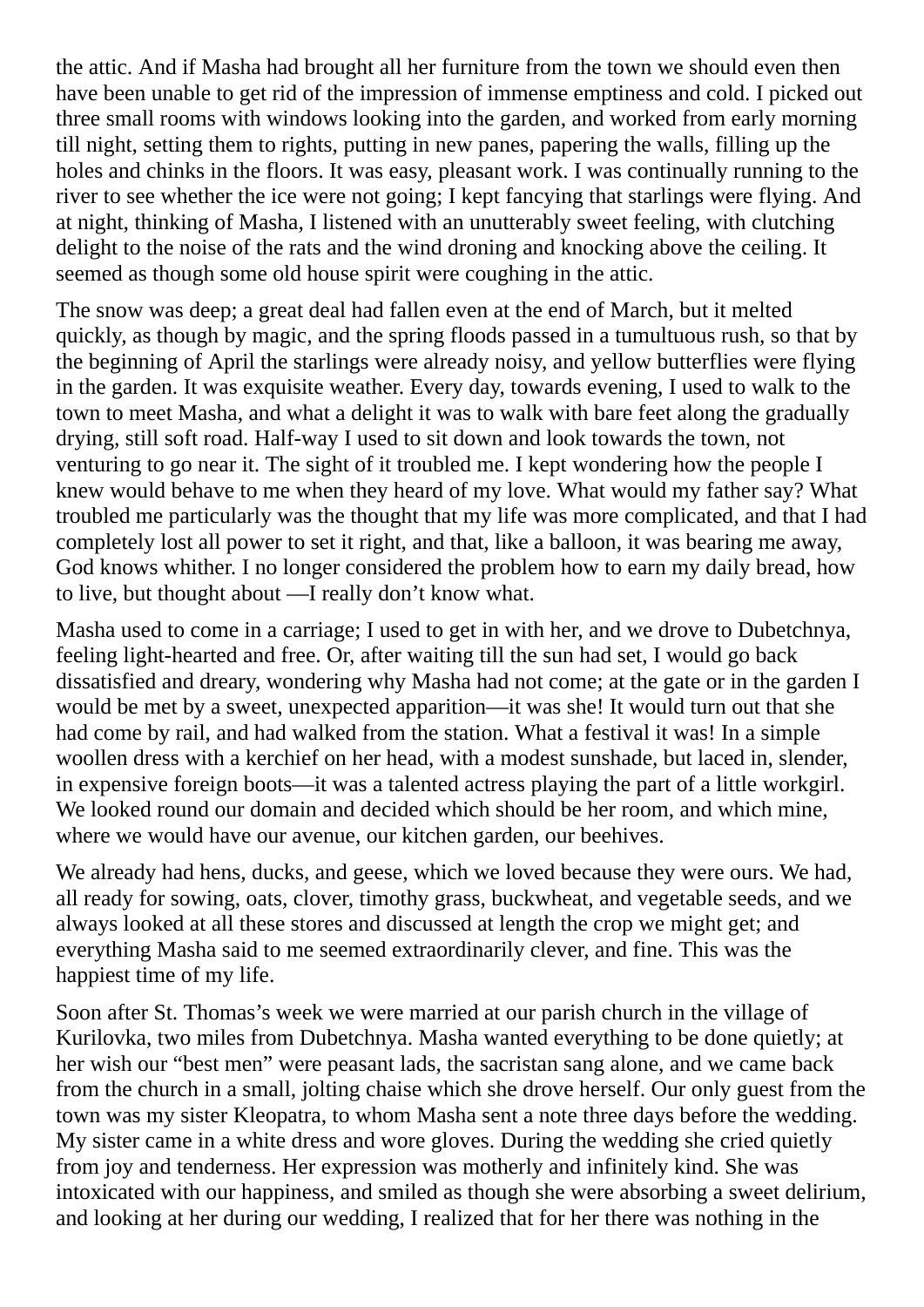world higher than love, earthly love, and that she was dreaming of it secretly, timidly, but continually and passionately. She embraced and kissed Masha, and, not knowing how to express her rapture, said to her of me: "He is good! He is very good!"

Before she went away she changed into her ordinary dress, and drew me into the garden to talk to me alone.

"Father is very much hurt," she said, "that you have written nothing to him. You ought to have asked for his blessing. But in reality he is very much pleased. He says that this marriage will raise you in the eyes of all society, and that under the influence of Mariya Viktorovna you will begin to take a more serious view of life. We talk of nothing but you in the evenings now, and yesterday he actually used the expression: 'Our Misail.' That pleased me. It seems as though he had some plan in his mind, and I fancy he wants to set you an example of magnanimity and be the first to speak of reconciliation. It is very possible he may come here to see you in a day or two."

She hurriedly made the sign of the cross over me several times and said:

"Well, God be with you. Be happy. Anyuta Blagovo is a very clever girl; she says about your marriage that God is sending you a fresh ordeal. To be sure—married life does not bring only joy but suffering too. That's bound to be so."

Masha and I walked a couple of miles to see her on her way; we walked back slowly and in silence, as though we were resting. Masha held my hand, my heart felt light, and I had no inclination to talk about love; we had become closer and more akin now that we were married, and we felt that nothing now could separate us.

"Your sister is a nice creature," said Masha, "but it seems as though she had been tormented for years. Your father must be a terrible man."

I began telling her how my sister and I had been brought up, and what a senseless torture our childhood had really been. When she heard how my father had so lately beaten me, she shuddered and drew closer to me.

"Don't tell me any more," she said. "It's horrible!"

Now she never left me. We lived together in the three rooms in the big house, and in the evenings we bolted the door which led to the empty part of the house, as though someone were living there whom we did not know, and were afraid of. I got up early, at dawn, and immediately set to work of some sort. I mended the carts, made paths in the garden, dug the flower beds, painted the roof of the house. When the time came to sow the oats I tried to plough the ground over again, to harrow and to sow, and I did it all conscientiously, keeping up with our labourer; I was worn out, the rain and the cold wind made my face and feet burn for hours afterwards. I dreamed of ploughed land at night. But field labour did not attract me. I did not understand farming, and I did not care for it; it was perhaps because my forefathers had not been tillers of the soil, and the very blood that flowed in my veins was purely of the city. I loved nature tenderly; I loved the fields and meadows and kitchen gardens, but the peasant who turned up the soil with his plough and urged on his pitiful horse, wet and tattered, with his craning neck, was to me the expression of coarse, savage, ugly force, and every time I looked at his uncouth movements I involuntarily began thinking of the legendary life of the remote past, before men knew the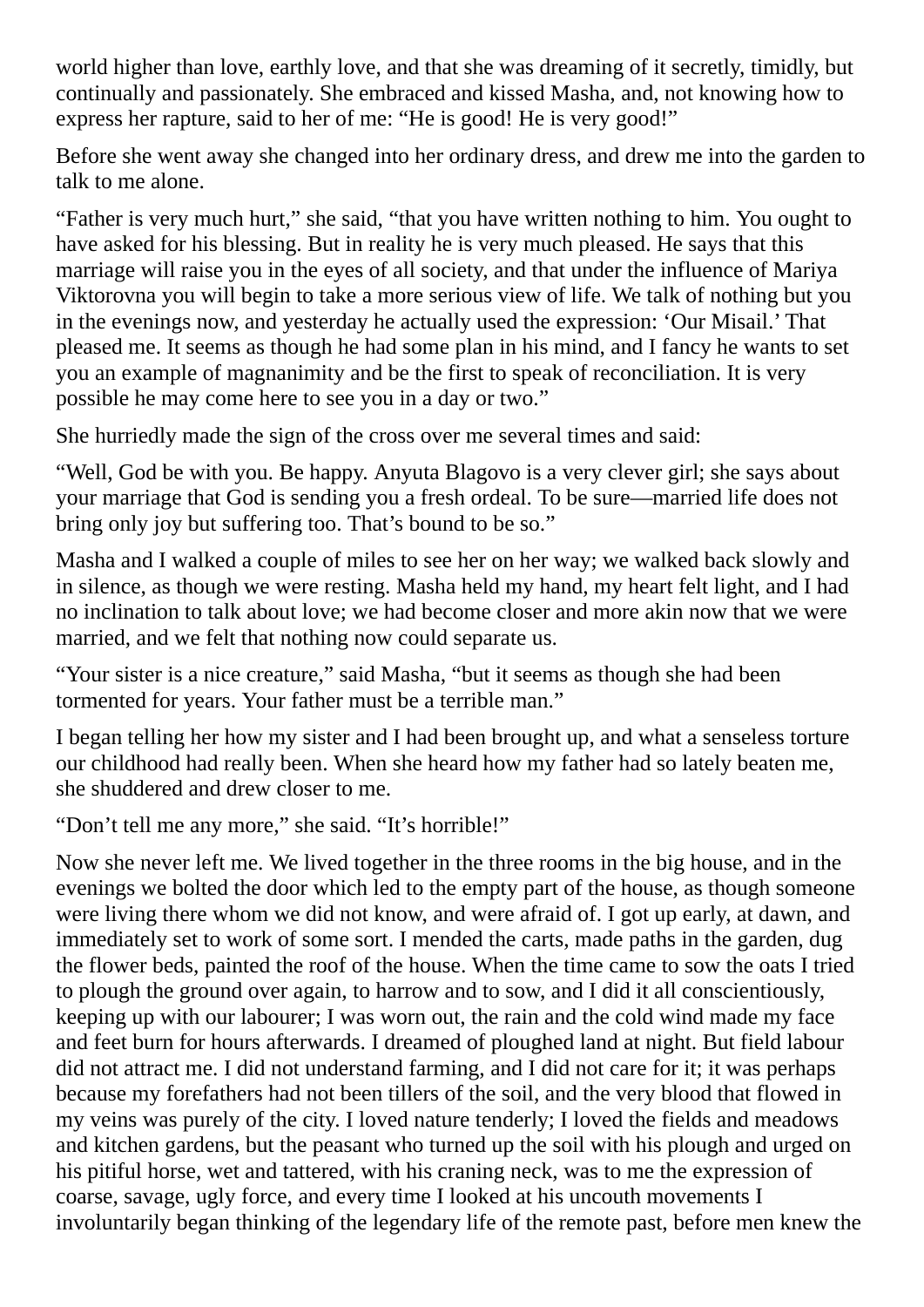use of fire. The fierce bull that ran with the peasants' herd, and the horses, when they dashed about the village, stamping their hoofs, moved me to fear, and everything rather big, strong, and angry, whether it was the ram with its horns, the gander, or the yard-dog, seemed to me the expression of the same coarse, savage force. This mood was particularly strong in me in bad weather, when heavy clouds were hanging over the black ploughed land. Above all, when I was ploughing or sowing, and two or three people stood looking how I was doing it, I had not the feeling that this work was inevitable and obligatory, and it seemed to me that I was amusing myself. I preferred doing something in the yard, and there was nothing I liked so much as painting the roof.

I used to walk through the garden and the meadow to our mill. It was let to a peasant of Kurilovka called Stepan, a handsome, dark fellow with a thick black beard, who looked very strong. He did not like the miller's work, and looked upon it as dreary and unprofitable, and only lived at the mill in order not to live at home. He was a leatherworker, and was always surrounded by a pleasant smell of tar and leather. He was not fond of talking, he was listless and sluggish, and was always sitting in the doorway or on the river bank, humming "oo-loo-loo." His wife and mother-in-law, both white-faced, languid, and meek, used sometimes to come from Kurilovka to see him; they made low bows to him and addressed him formally, "Stepan Petrovitch," while he went on sitting on the river bank, softly humming "oo-loo-loo," without responding by word or movement to their bows. One hour and then a second would pass in silence. His mother-in-law and wife, after whispering together, would get up and gaze at him for some time, expecting him to look round; then they would make a low bow, and in sugary, chanting voices, say:

"Good-bye, Stepan Petrovitch!"

And they would go away. After that Stepan, picking up the parcel they had left, containing cracknels or a shirt, would heave a sigh and say, winking in their direction:

"The female sex!"

The mill with two sets of millstones worked day and night. I used to help Stepan; I liked the work, and when he went off I was glad to stay and take his place.

### **XI**

After bright warm weather came a spell of wet; all May it rained and was cold. The sound of the millwheels and of the rain disposed one to indolence and slumber. The floor trembled, there was a smell of flour, and that, too, induced drowsiness. My wife in a short fur-lined jacket, and in men's high golosh boots, would make her appearance twice a day, and she always said the same thing:

"And this is called summer! Worse than it was in October!"

We used to have tea and make the porridge together, or we would sit for hours at a stretch without speaking, waiting for the rain to stop. Once, when Stepan had gone off to the fair, Masha stayed all night at the mill. When we got up we could not tell what time it was, as the rainclouds covered the whole sky; but sleepy cocks were crowing at Dubetchnya, and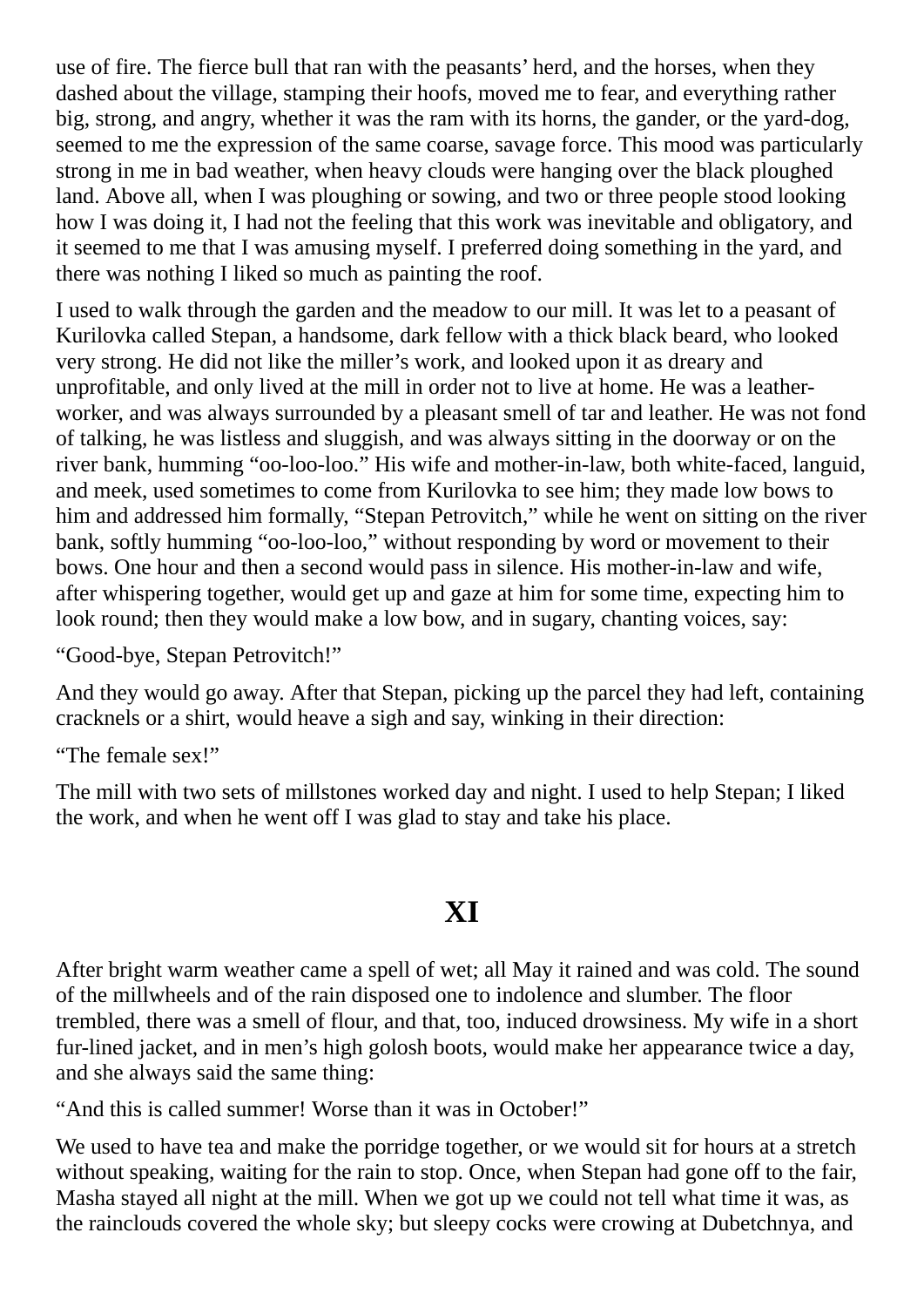landrails were calling in the meadows; it was still very, very early… . My wife and I went down to the millpond and drew out the net which Stepan had thrown in over night in our presence. A big pike was struggling in it, and a cray-fish was twisting about, clawing upwards with its pincers.

"Let them go," said Masha. "Let them be happy too."

Because we got up so early and afterwards did nothing, that day seemed very long, the longest day in my life. Towards evening Stepan came back and I went home.

"Your father came to-day," said Masha.

"Where is he?" I asked.

"He has gone away. I would not see him."

Seeing that I remained standing and silent, that I was sorry for my father, she said:

"One must be consistent. I would not see him, and sent word to him not to trouble to come and see us again."

A minute later I was out at the gate and walking to the town to explain things to my father. It was muddy, slippery, cold. For the first time since my marriage I felt suddenly sad, and in my brain exhausted by that long, grey day, there was stirring the thought that perhaps I was not living as I ought. I was worn out; little by little I was overcome by despondency and indolence, I did not want to move or think, and after going on a little I gave it up with a wave of my hand and turned back.

The engineer in a leather overcoat with a hood was standing in the middle of the yard.

"Where's the furniture? There used to be lovely furniture in the Empire style: there used to be pictures, there used to be vases, while now you could play ball in it! I bought the place with the furniture. The devil take her!"

Moisey, a thin pock-marked fellow of twenty-five, with insolent little eyes, who was in the service of the general's widow, stood near him crumpling up his cap in his hands; one of his cheeks was bigger than the other, as though he had lain too long on it.

"Your honour was graciously pleased to buy the place without the furniture," he brought out irresolutely; "I remember."

"Hold your tongue!" shouted the engineer; he turned crimson and shook with anger … and the echo in the garden loudly repeated his shout.

# **XII**

When I was doing anything in the garden or the yard, Moisey would stand beside me, and folding his arms behind his back he would stand lazily and impudently staring at me with his little eyes. And this irritated me to such a degree that I threw up my work and went away.

From Stepan we heard that Moisey was Madame Tcheprakov's lover. I noticed that when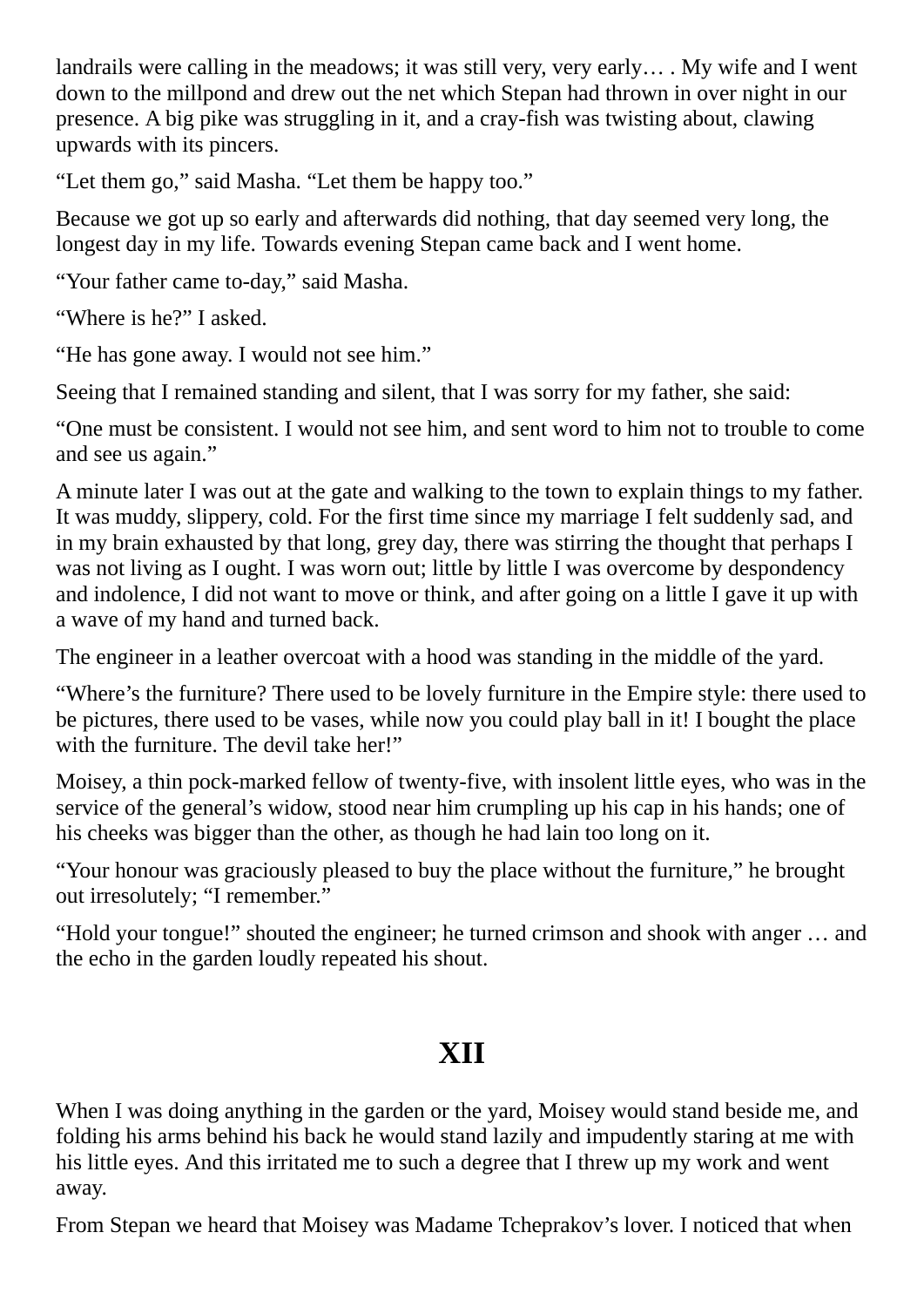people came to her to borrow money they addressed themselves first to Moisey, and once I saw a peasant, black from head to foot—he must have been a coalheaver—bow down at Moisey's feet. Sometimes, after a little whispering, he gave out money himself, without consulting his mistress, from which I concluded that he did a little business on his own account.

He used to shoot in our garden under our windows, carried off victuals from our cellar, borrowed our horses without asking permission, and we were indignant and began to feel as though Dubetchnya were not ours, and Masha would say, turning pale:

"Can we really have to go on living with these reptiles another eighteen months?"

Madame Tcheprakov's son, Ivan, was serving as a guard on our railway-line. He had grown much thinner and feebler during the winter, so that a single glass was enough to make him drunk, and he shivered out of the sunshine. He wore the guard's uniform with aversion and was ashamed of it, but considered his post a good one, as he could steal the candles and sell them. My new position excited in him a mixed feeling of wonder, envy, and a vague hope that something of the same sort might happen to him. He used to watch Masha with ecstatic eyes, ask me what I had for dinner now, and his lean and ugly face wore a sad and sweetish expression, and he moved his fingers as though he were feeling my happiness with them.

"Listen, Better-than-nothing," he said fussily, relighting his cigarette at every instant; there was always a litter where he stood, for he wasted dozens of matches, lighting one cigarette. "Listen, my life now is the nastiest possible. The worst of it is any subaltern can shout: 'Hi, there, guard!' I have overheard all sorts of things in the train, my boy, and do you know, I have learned that life's a beastly thing! My mother has been the ruin of me! A doctor in the train told me that if parents are immoral, their children are drunkards or criminals. Think of that!"

Once he came into the yard, staggering; his eyes gazed about blankly, his breathing was laboured; he laughed and cried and babbled as though in a high fever, and the only words I could catch in his muddled talk were, "My mother! Where's my mother?" which he uttered with a wail like a child who has lost his mother in a crowd. I led him into our garden and laid him down under a tree, and Masha and I took turns to sit by him all that day and all night. He was very sick, and Masha looked with aversion at his pale, wet face, and said:

"Is it possible these reptiles will go on living another year and a half in our yard? It's awful! it's awful!"

And how many mortifications the peasants caused us! How many bitter disappointments in those early days in the spring months, when we so longed to be happy. My wife built a school. I drew a plan of a school for sixty boys, and the Zemstvo Board approved of it, but advised us to build the school at Kurilovka the big village which was only two miles from us. Moreover, the school at Kurilovka in which children—from four villages, our Dubetchnya being one of the number—were taught, was old and too small, and the floor was scarcely safe to walk upon. At the end of March at Masha's wish, she was appointed guardian of the Kurilovka school, and at the beginning of April we three times summoned the village assembly, and tried to persuade the peasants that their school was old and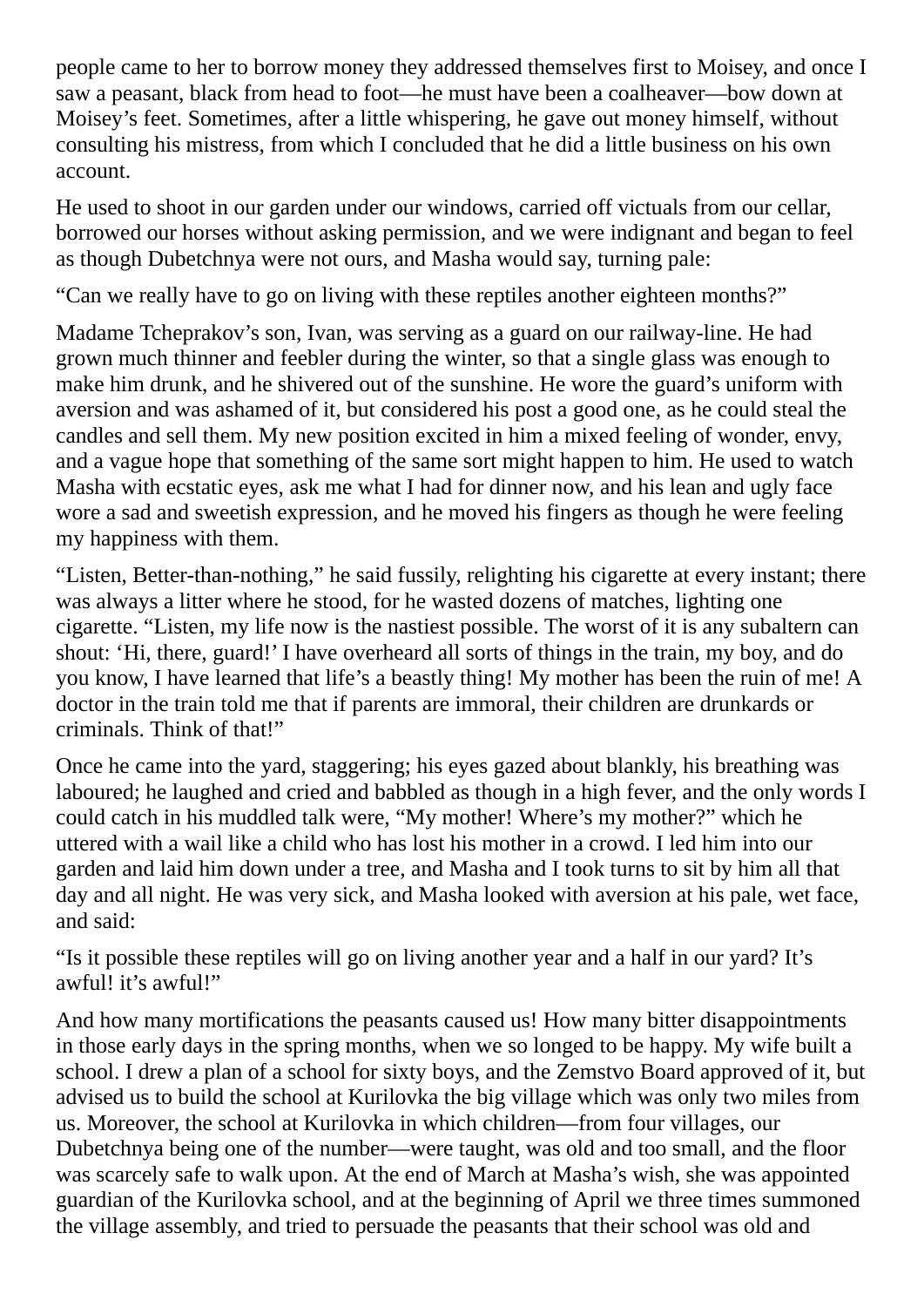overcrowded, and that it was essential to build a new one. A member of the Zemstvo Board and the Inspector of Peasant Schools came, and they, too, tried to persuade them. After each meeting the peasants surrounded us, begging for a bucket of vodka; we were hot in the crowd; we were soon exhausted, and returned home dissatisfied and a little ill at ease. In the end the peasants set apart a plot of ground for the school, and were obliged to bring all the building material from the town with their own horses. And the very first Sunday after the spring corn was sown carts set off from Kurilovka and Dubetchnya to fetch bricks for the foundations. They set off as soon as it was light, and came back late in the evening; the peasants were drunk, and said they were worn out.

As ill-luck would have it, the rain and the cold persisted all through May. The road was in an awful state: it was deep in mud. The carts usually drove into our yard when they came back from the town—and what a horrible ordeal it was. A potbellied horse would appear at the gate, setting its front legs wide apart; it would stumble forward before coming into the yard; a beam, nine yards long, wet and slimy-looking, crept in on a waggon. Beside it, muffled up against the rain, strode a peasant with the skirts of his coat tucked up in his belt, not looking where he was going, but stepping through the puddles. Another cart would appear with boards, then a third with a beam, a fourth … and the space before our house was gradually crowded up with horses, beams, and planks. Men and women, with their heads muffled and their skirts tucked up, would stare angrily at our windows, make an uproar, and clamour for the mistress to come out to them; coarse oaths were audible. Meanwhile Moisey stood at one side, and we fancied he was enjoying our discomfiture.

"We are not going to cart any more," the peasants would shout. "We are worn out! Let her go and get the stuff herself."

Masha, pale and flustered, expecting every minute that they would break into the house, would send them out a half-pail of vodka; after that the noise would subside and the long beams, one after another, would crawl slowly out of the yard.

When I was setting off to see the building my wife was worried and said:

"The peasants are spiteful; I only hope they won't do you a mischief. Wait a minute, I'll come with you."

We drove to Kurilovka together, and there the carpenters asked us for a drink. The framework of the house was ready. It was time to lay the foundation, but the masons had not come; this caused delay, and the carpenters complained. And when at last the masons did come, it appeared that there was no sand; it had been somehow overlooked that it would be needed. Taking advantage of our helpless position, the peasants demanded thirty kopecks for each cartload, though the distance from the building to the river where they got the sand was less than a quarter of a mile, and more than five hundred cartloads were found to be necessary. There was no end to the misunderstandings, swearing, and importunity; my wife was indignant, and the foreman of the masons, Tit Petrov, an old man of seventy, took her by the arm, and said:

"You look here! You look here! You only bring me the sand; I set ten men on at once, and in two days it will be done! You look here!"

But they brought the sand and two days passed, and four, and a week, and instead of the promised foundations there was still a yawning hole.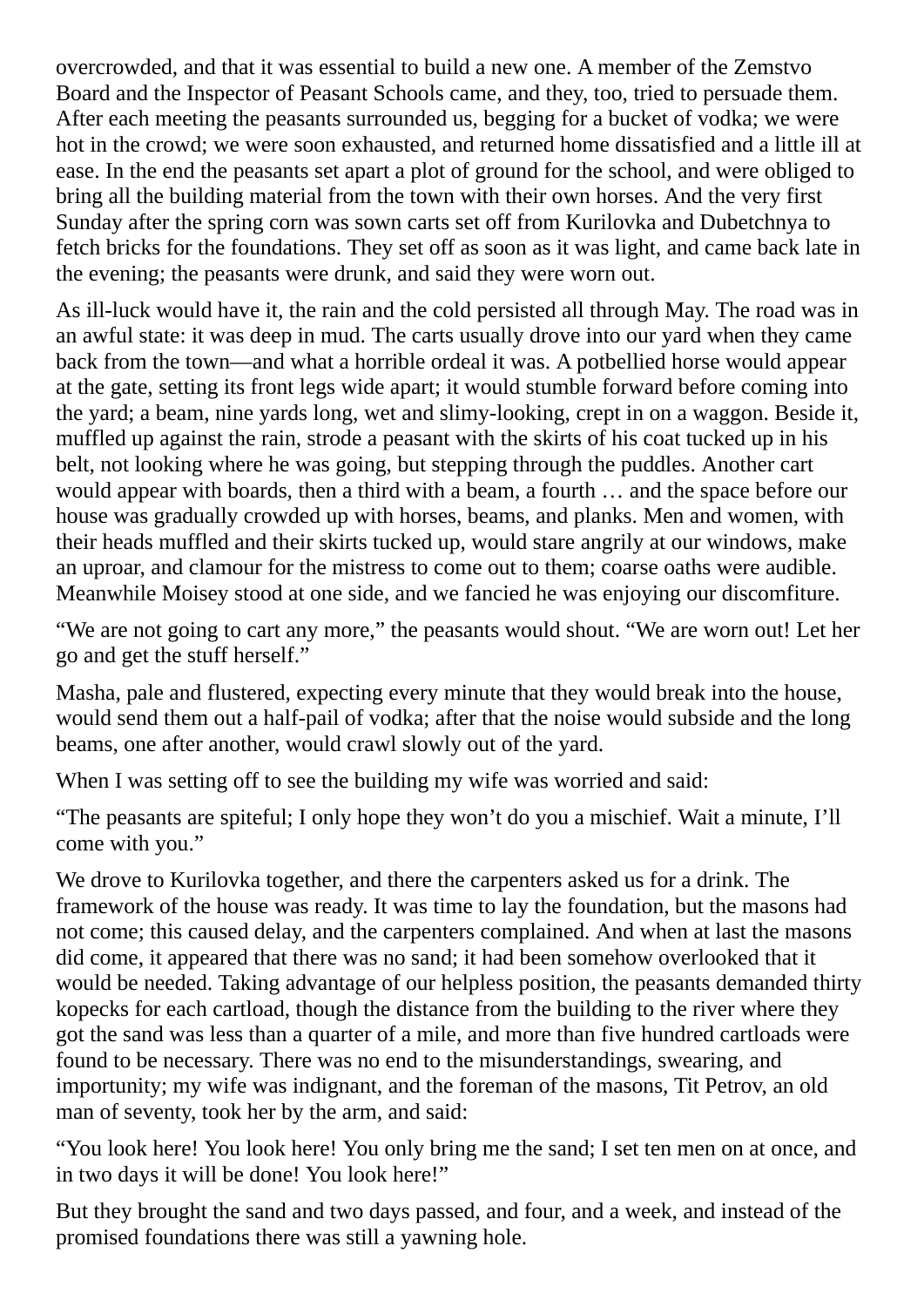"It's enough to drive one out of one's senses," said my wife, in distress. "What people! What people!"

In the midst of these disorderly doings the engineer arrived; he brought with him parcels of wine and savouries, and after a prolonged meal lay down for a nap in the verandah and snored so loudly that the labourers shook their heads and said: "Well!"

Masha was not pleased at his coming, she did not trust him, though at the same time she asked his advice. When, after sleeping too long after dinner, he got up in a bad humour and said unpleasant things about our management of the place, or expressed regret that he had bought Dubetchnya, which had already been a loss to him, poor Masha's face wore an expression of misery. She would complain to him, and he would yawn and say that the peasants ought to be flogged.

He called our marriage and our life a farce, and said it was a caprice, a whim.

"She has done something of the sort before," he said about Masha. "She once fancied herself a great opera singer and left me; I was looking for her for two months, and, my dear soul, I spent a thousand roubles on telegrams alone."

He no longer called me a dissenter or Mr. Painter, and did not as in the past express approval of my living like a workman, but said:

"You are a strange person! You are not a normal person! I won't venture to prophesy, but you will come to a bad end!"

And Masha slept badly at night, and was always sitting at our bedroom window thinking. There was no laughter at supper now, no charming grimaces. I was wretched, and when it rained, every drop that fell seemed to pierce my heart, like small shot, and I felt ready to fall on my knees before Masha and apologize for the weather. When the peasants made a noise in the yard I felt guilty also. For hours at a time I sat still in one place, thinking of nothing but what a splendid person Masha was, what a wonderful person. I loved her passionately, and I was fascinated by everything she did, everything she said. She had a bent for quiet, studious pursuits; she was fond of reading for hours together, of studying. Although her knowledge of farming was only from books she surprised us all by what she knew; and every piece of advice she gave was of value; not one was ever thrown away; and, with all that, what nobility, what taste, what graciousness, that graciousness which is only found in well-educated people.

To this woman, with her sound, practical intelligence, the disorderly surroundings with petty cares and sordid anxieties in which we were living now were an agony: I saw that and could not sleep at night; my brain worked feverishly and I had a lump in my throat. I rushed about not knowing what to do.

I galloped to the town and brought Masha books, newspapers, sweets, flowers; with Stepan I caught fish, wading for hours up to my neck in the cold water in the rain to catch eel-pout to vary our fare; I demeaned myself to beg the peasants not to make a noise; I plied them with vodka, bought them off, made all sorts of promises. And how many other foolish things I did!

At last the rain ceased, the earth dried. One would get up at four o'clock in the morning; one would go out into the garden—where there was dew sparkling on the flowers, the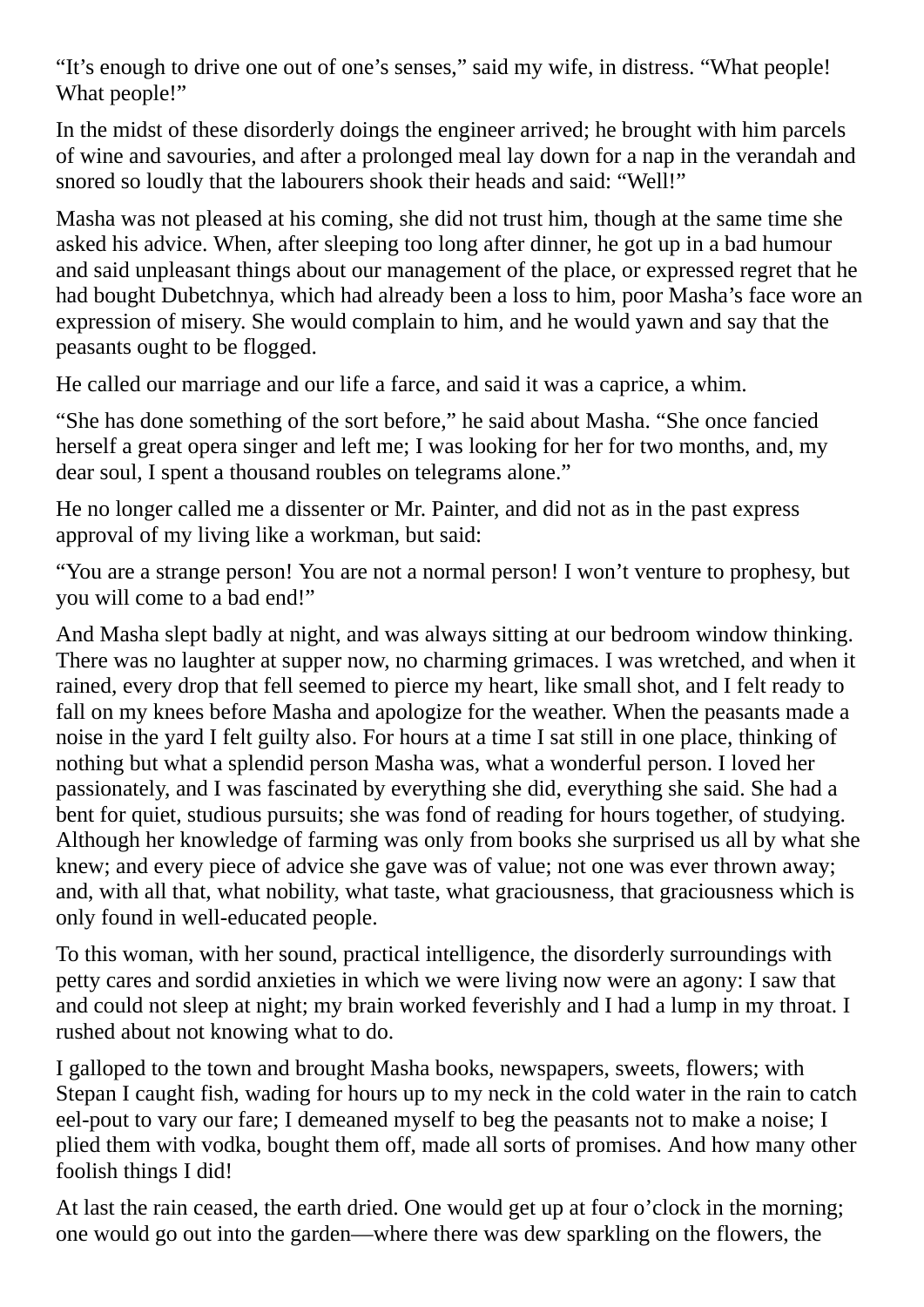twitter of birds, the hum of insects, not one cloud in the sky; and the garden, the meadows, and the river were so lovely, yet there were memories of the peasants, of their carts, of the engineer. Masha and I drove out together in the racing droshky to the fields to look at the oats. She used to drive, I sat behind; her shoulders were raised and the wind played with her hair.

"Keep to the right!" she shouted to those she met.

"You are like a sledge-driver," I said to her one day.

"Maybe! Why, my grandfather, the engineer's father, was a sledge-driver. Didn't you know that?" she asked, turning to me, and at once she mimicked the way sledge-drivers shout and sing.

"And thank God for that," I thought as I listened to her. "Thank God."

And again memories of the peasants, of the carts, of the engineer....

# **XIII**

Dr. Blagovo arrived on his bicycle. My sister began coming often. Again there were conversations about manual labour, about progress, about a mysterious millennium awaiting mankind in the remote future. The doctor did not like our farmwork, because it interfered with arguments, and said that ploughing, reaping, grazing calves were unworthy of a free man, and all these coarse forms of the struggle for existence men would in time relegate to animals and machines, while they would devote themselves exclusively to scientific investigation. My sister kept begging them to let her go home earlier, and if she stayed on till late in the evening, or spent the night with us, there would be no end to the agitation.

"Good Heavens, what a baby you are still!" said Masha reproachfully. "It is positively absurd."

"Yes, it is absurd," my sister agreed, "I know it's absurd; but what is to be done if I haven't the strength to get over it? I keep feeling as though I were doing wrong."

At haymaking I ached all over from the unaccustomed labour; in the evening, sitting on the verandah and talking with the others, I suddenly dropped asleep, and they laughed aloud at me. They waked me up and made me sit down to supper; I was overpowered with drowsiness and I saw the lights, the faces, and the plates as it were in a dream, heard the voices, but did not understand them. And getting up early in the morning, I took up the scythe at once, or went to the building and worked hard all day.

When I remained at home on holidays I noticed that my sister and Masha were concealing something from me, and even seemed to be avoiding me. My wife was tender to me as before, but she had thoughts of her own apart, which she did not share with me. There was no doubt that her exasperation with the peasants was growing, the life was becoming more and more distasteful to her, and yet she did not complain to me. She talked to the doctor now more readily than she did to me, and I did not understand why it was so.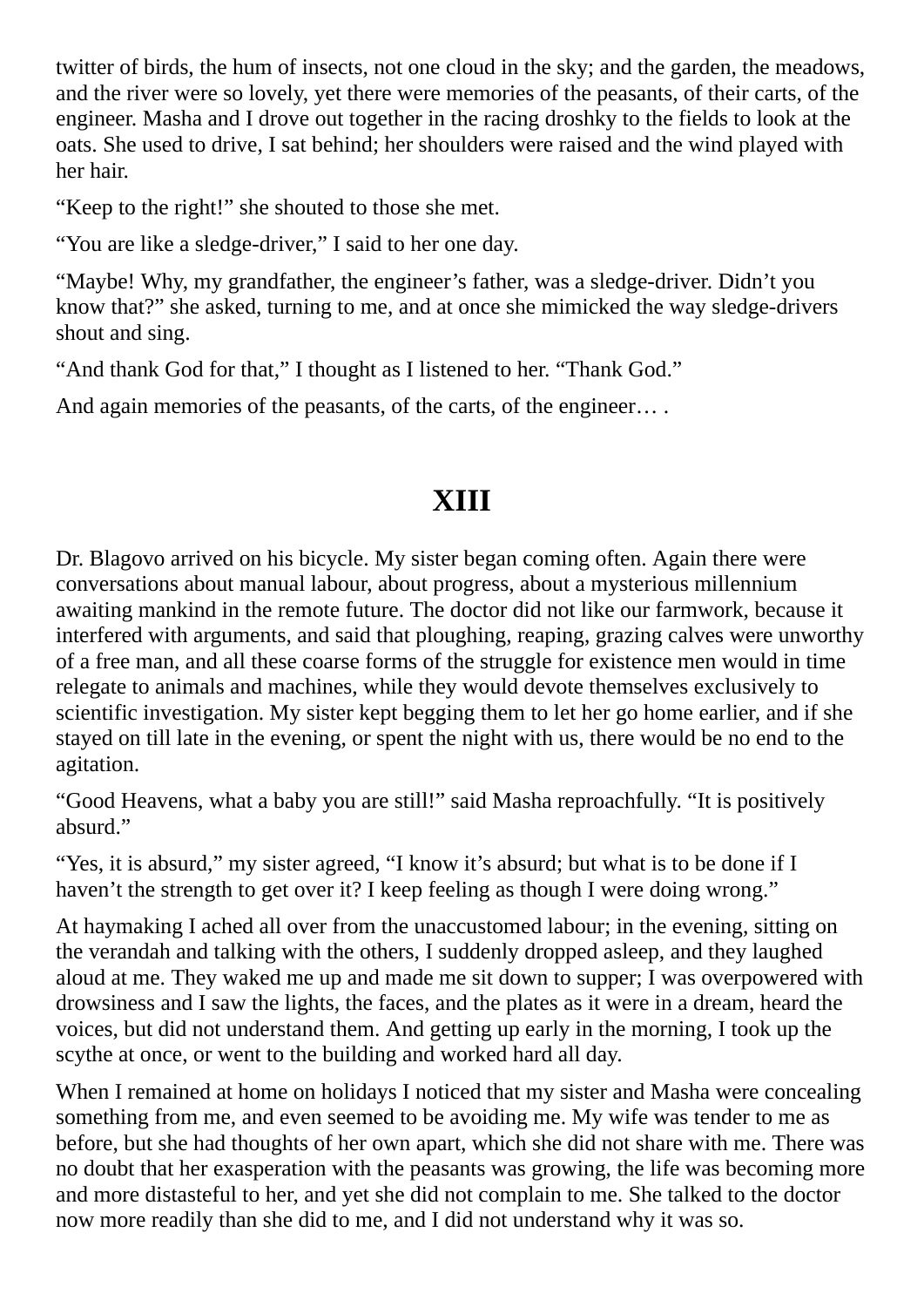It was the custom in our province at haymaking and harvest time for the labourers to come to the manor house in the evening and be regaled with vodka; even young girls drank a glass. We did not keep up this practice; the mowers and the peasant women stood about in our yard till late in the evening expecting vodka, and then departed abusing us. And all the time Masha frowned grimly and said nothing, or murmured to the doctor with exasperation: "Savages! Petchenyegs!"

In the country newcomers are met ungraciously, almost with hostility, as they are at school. And we were received in this way. At first we were looked upon as stupid, silly people, who had bought an estate simply because we did not know what to do with our money. We were laughed at. The peasants grazed their cattle in our wood and even in our garden; they drove away our cows and horses to the village, and then demanded money for the damage done by them. They came in whole companies into our yard, and loudly clamoured that at the mowing we had cut some piece of land that did not belong to us; and as we did not yet know the boundaries of our estate very accurately, we took their word for it and paid damages. Afterwards it turned out that there had been no mistake at the mowing. They barked the lime-trees in our wood. One of the Dubetchnya peasants, a regular shark, who did a trade in vodka without a licence, bribed our labourers, and in collaboration with them cheated us in a most treacherous way. They took the new wheels off our carts and replaced them with old ones, stole our ploughing harness and actually sold them to us, and so on. But what was most mortifying of all was what happened at the building; the peasant women stole by night boards, bricks, tiles, pieces of iron. The village elder with witnesses made a search in their huts; the village meeting fined them two roubles each, and afterwards this money was spent on drink by the whole commune.

When Masha heard about this, she would say to the doctor or my sister indignantly:

"What beasts! It's awful! awful!"

And I heard her more than once express regret that she had ever taken it into her head to build the school.

"You must understand," the doctor tried to persuade her, "that if you build this school and do good in general, it's not for the sake of the peasants, but in the name of culture, in the name of the future; and the worse the peasants are the more reason for building the school. Understand that!"

But there was a lack of conviction in his voice, and it seemed to me that both he and Masha hated the peasants.

Masha often went to the mill, taking my sister with her, and they both said, laughing, that they went to have a look at Stepan, he was so handsome. Stepan, it appeared, was torpid and taciturn only with men; in feminine society his manners were free and easy, and he talked incessantly. One day, going down to the river to bathe, I accidentally overheard a conversation. Masha and Kleopatra, both in white dresses, were sitting on the bank in the spreading shade of a willow, and Stepan was standing by them with his hands behind his back, and was saying:

"Are peasants men? They are not men, but, asking your pardon, wild beasts, impostors. What life has a peasant? Nothing but eating and drinking; all he cares for is victuals to be cheaper and swilling liquor at the tavern like a fool; and there's no conversation, no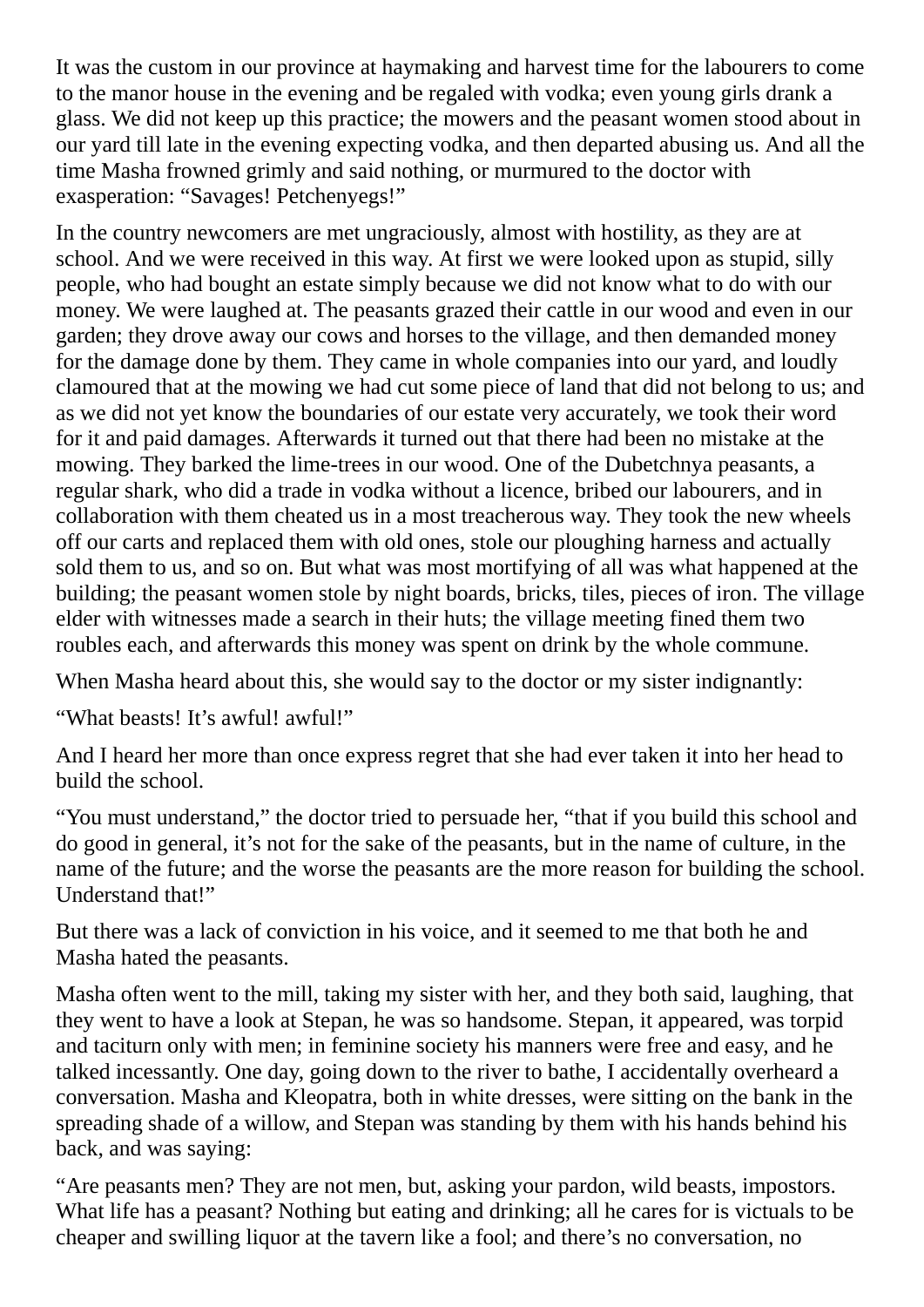manners, no formality, nothing but ignorance! He lives in filth, his wife lives in filth, and his children live in filth. What he stands up in, he lies down to sleep in; he picks the potatoes out of the soup with his fingers; he drinks kvass with a cockroach in it, and doesn't bother to blow it away!"

"It's their poverty, of course," my sister put in.

"Poverty? There is want to be sure, there's different sorts of want, Madam. If a man is in prison, or let us say blind or crippled, that really is trouble I wouldn't wish anyone, but if a man's free and has all his senses, if he has his eyes and his hands and his strength and God, what more does he want? It's cockering themselves, and it's ignorance, Madam, it's not poverty. If you, let us suppose, good gentlefolk, by your education, wish out of kindness to help him he will drink away your money in his low way; or, what's worse, he will open a drinkshop, and with your money start robbing the people. You say poverty, but does the rich peasant live better? He, too, asking your pardon, lives like a swine: coarse, loud-mouthed, cudgel-headed, broader than he is long, fat, red-faced mug, I'd like to swing my fist and send him flying, the scoundrel. There's Larion, another rich one at Dubetchnya, and I bet he strips the bark off your trees as much as any poor one; and he is a foul-mouthed fellow; his children are the same, and when he has had a drop too much he'll topple with his nose in a puddle and sleep there. They are all a worthless lot, Madam. If you live in a village with them it is like hell. It has stuck in my teeth, that village has, and thank the Lord, the King of Heaven, I've plenty to eat and clothes to wear, I served out my time in the dragoons, I was village elder for three years, and now I am a free Cossack, I live where I like. I don't want to live in the village, and no one has the right to force me. They say—my wife. They say you are bound to live in your cottage with your wife. But why so? I am not her hired man."

"Tell me, Stepan, did you marry for love?" asked Masha.

"Love among us in the village!" answered Stepan, and he gave a laugh. "Properly speaking, Madam, if you care to know, this is my second marriage. I am not a Kurilovka man, I am from Zalegoshtcho, but afterwards I was taken into Kurilovka when I married. You see my father did not want to divide the land among us. There were five of us brothers. I took my leave and went to another village to live with my wife's family, but my first wife died when she was young."

#### "What did she die of?"

"Of foolishness. She used to cry and cry and cry for no reason, and so she pined away. She was always drinking some sort of herbs to make her better looking, and I suppose she damaged her inside. And my second wife is a Kurilovka woman too, there is nothing in her. She's a village woman, a peasant woman, and nothing more. I was taken in when they plighted me to her. I thought she was young and fair-skinned, and that they lived in a clean way. Her mother was just like a Flagellant and she drank coffee, and the chief thing, to be sure, they were clean in their ways. So I married her, and next day we sat down to dinner; I bade my mother-in-law give me a spoon, and she gives me a spoon, and I see her wipe it out with her finger. So much for you, thought I; nice sort of cleanliness yours is. I lived a year with them and then I went away. I might have married a girl from the town," he went on after a pause. "They say a wife is a helpmate to her husband. What do I want with a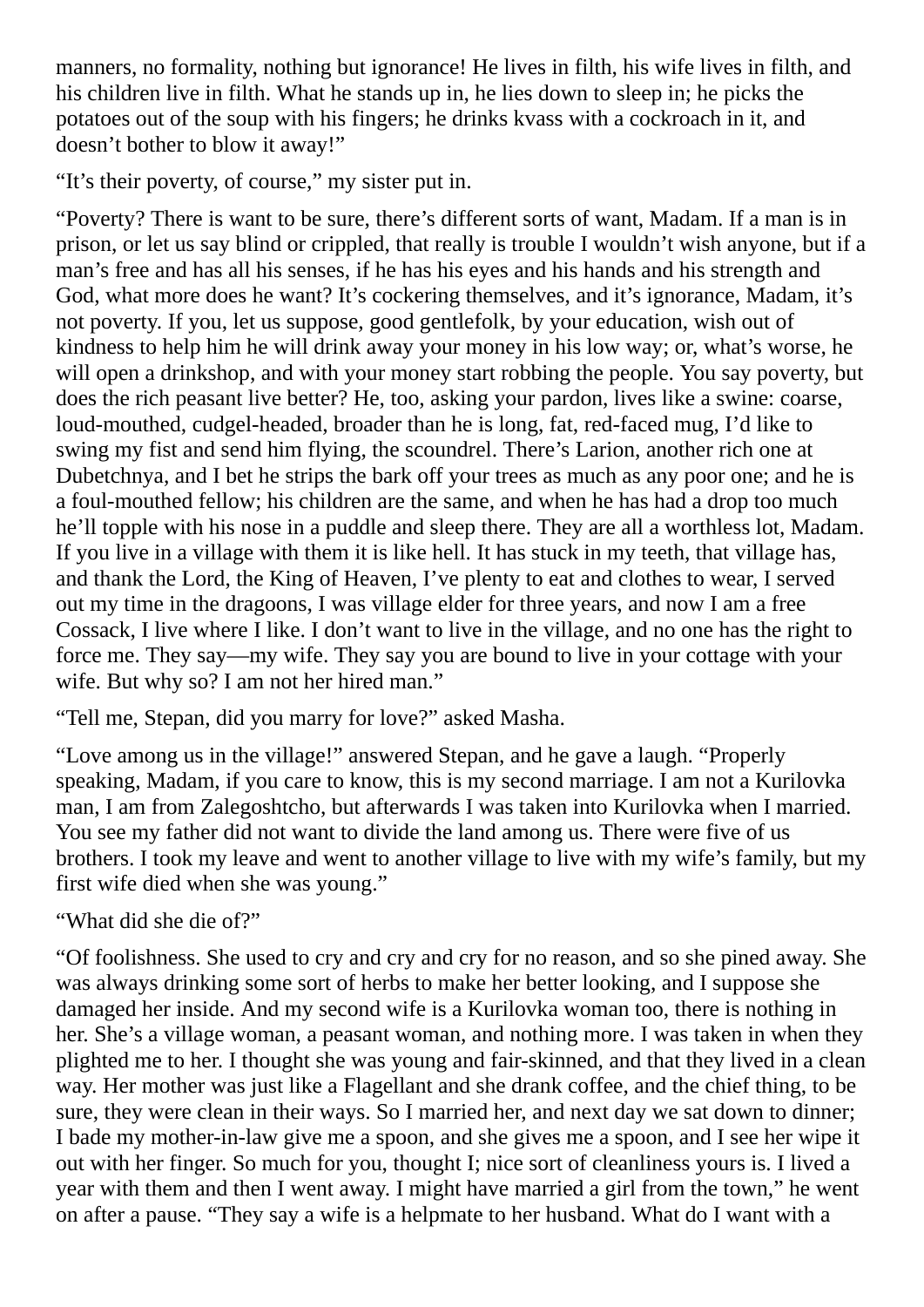helpmate? I help myself; I'd rather she talked to me, and not clack, clack, clack, but circumstantially, feelingly. What is life without good conversation?"

Stepan suddenly paused, and at once there was the sound of his dreary, monotonous "ooloo-loo-loo." This meant that he had seen me.

Masha used often to go to the mill, and evidently found pleasure in her conversations with Stepan. Stepan abused the peasants with such sincerity and conviction, and she was attracted to him. Every time she came back from the mill the feeble-minded peasant, who looked after the garden, shouted at her:

"Wench Palashka! Hulla, wench Palashka!" and he would bark like a dog: "Ga! Ga!"

And she would stop and look at him attentively, as though in that idiot's barking she found an answer to her thoughts, and probably he attracted her in the same way as Stepan's abuse. At home some piece of news would await her, such, for instance, as that the geese from the village had ruined our cabbage in the garden, or that Larion had stolen the reins; and shrugging her shoulders, she would say with a laugh:

"What do you expect of these people?"

She was indignant, and there was rancour in her heart, and meanwhile I was growing used to the peasants, and I felt more and more drawn to them. For the most part they were nervous, irritable, downtrodden people; they were people whose imagination had been stifled, ignorant, with a poor, dingy outlook on life, whose thoughts were ever the same of the grey earth, of grey days, of black bread, people who cheated, but like birds hiding nothing but their head behind the tree—people who could not count. They would not come to mow for us for twenty roubles, but they came for half a pail of vodka, though for twenty roubles they could have bought four pails. There really was filth and drunkenness and foolishness and deceit, but with all that one yet felt that the life of the peasants rested on a firm, sound foundation. However uncouth a wild animal the peasant following the plough seemed, and however he might stupefy himself with vodka, still, looking at him more closely, one felt that there was in him what was needed, something very important, which was lacking in Masha and in the doctor, for instance, and that was that he believed the chief thing on earth was truth and justice, and that his salvation, and that of the whole people, was only to be found in truth and justice, and so more than anything in the world he loved just dealing. I told my wife she saw the spots on the glass, but not the glass itself; she said nothing in reply, or hummed like Stepan "oo-loo-loo-loo." When this goodhearted and clever woman turned pale with indignation, and with a quiver in her voice spoke to the doctor of the drunkenness and dishonesty, it perplexed me, and I was struck by the shortness of her memory. How could she forget that her father the engineer drank too, and drank heavily, and that the money with which Dubetchnya had been bought had been acquired by a whole series of shameless, impudent dishonesties? How could she forget it?

# **XIV**

My sister, too, was leading a life of her own which she carefully hid from me. She was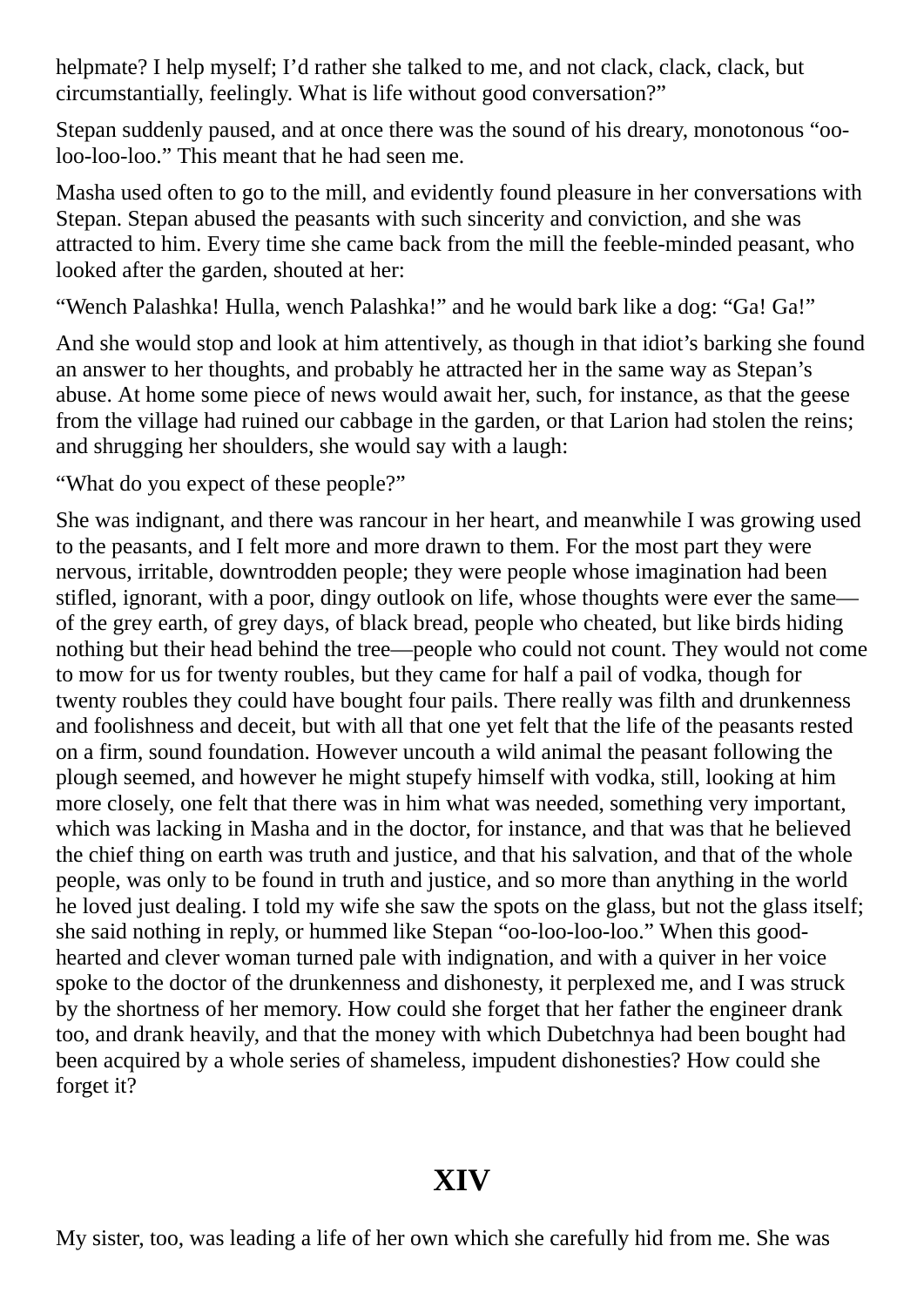often whispering with Masha. When I went up to her she seemed to shrink into herself, and there was a guilty, imploring look in her eyes; evidently there was something going on in her heart of which she was afraid or ashamed. So as to avoid meeting me in the garden, or being left alone with me, she always kept close to Masha, and I rarely had an opportunity of talking to her except at dinner.

One evening I was walking quietly through the garden on my way back from the building. It was beginning to get dark. Without noticing me, or hearing my step, my sister was walking near a spreading old apple-tree, absolutely noiselessly as though she were a phantom. She was dressed in black, and was walking rapidly backwards and forwards on the same track, looking at the ground. An apple fell from the tree; she started at the sound, stood still and pressed her hands to her temples. At that moment I went up to her.

In a rush of tender affection which suddenly flooded my heart, with tears in my eyes, suddenly remembering my mother and our childhood, I put my arm round her shoulders and kissed her.

"What is the matter?" I asked her. "You are unhappy; I have seen it for a long time. Tell me what's wrong?"

"I am frightened," she said, trembling.

"What is it?" I insisted. "For God's sake, be open!"

"I will, I will be open; I will tell you the whole truth. To hide it from you is so hard, so agonizing. Misail, I love …" she went on in a whisper, "I love him … I love him… . I am happy, but why am I so frightened?"

There was the sound of footsteps; between the trees appeared Dr. Blagovo in his silk shirt with his high top boots. Evidently they had arranged to meet near the apple-tree. Seeing him, she rushed impulsively towards him with a cry of pain as though he were being taken from her.

"Vladimir! Vladimir!"

She clung to him and looked greedily into his face, and only then I noticed how pale and thin she had become of late. It was particularly noticeable from her lace collar which I had known for so long, and which now hung more loosely than ever before about her thin, long neck. The doctor was disconcerted, but at once recovered himself, and, stroking her hair, said:

"There, there… . Why so nervous? You see, I'm here."

We were silent, looking with embarrassment at each other, then we walked on, the three of us together, and I heard the doctor say to me:

"Civilized life has not yet begun among us. Old men console themselves by making out that if there is nothing now, there was something in the forties or the sixties; that's the old: you and I are young; our brains have not yet been touched by \_marasmus senilis\_; we cannot comfort ourselves with such illusions. The beginning of Russia was in 862, but the beginning of civilized Russia has not come yet."

But I did not grasp the meaning of these reflections. It was somehow strange, I could not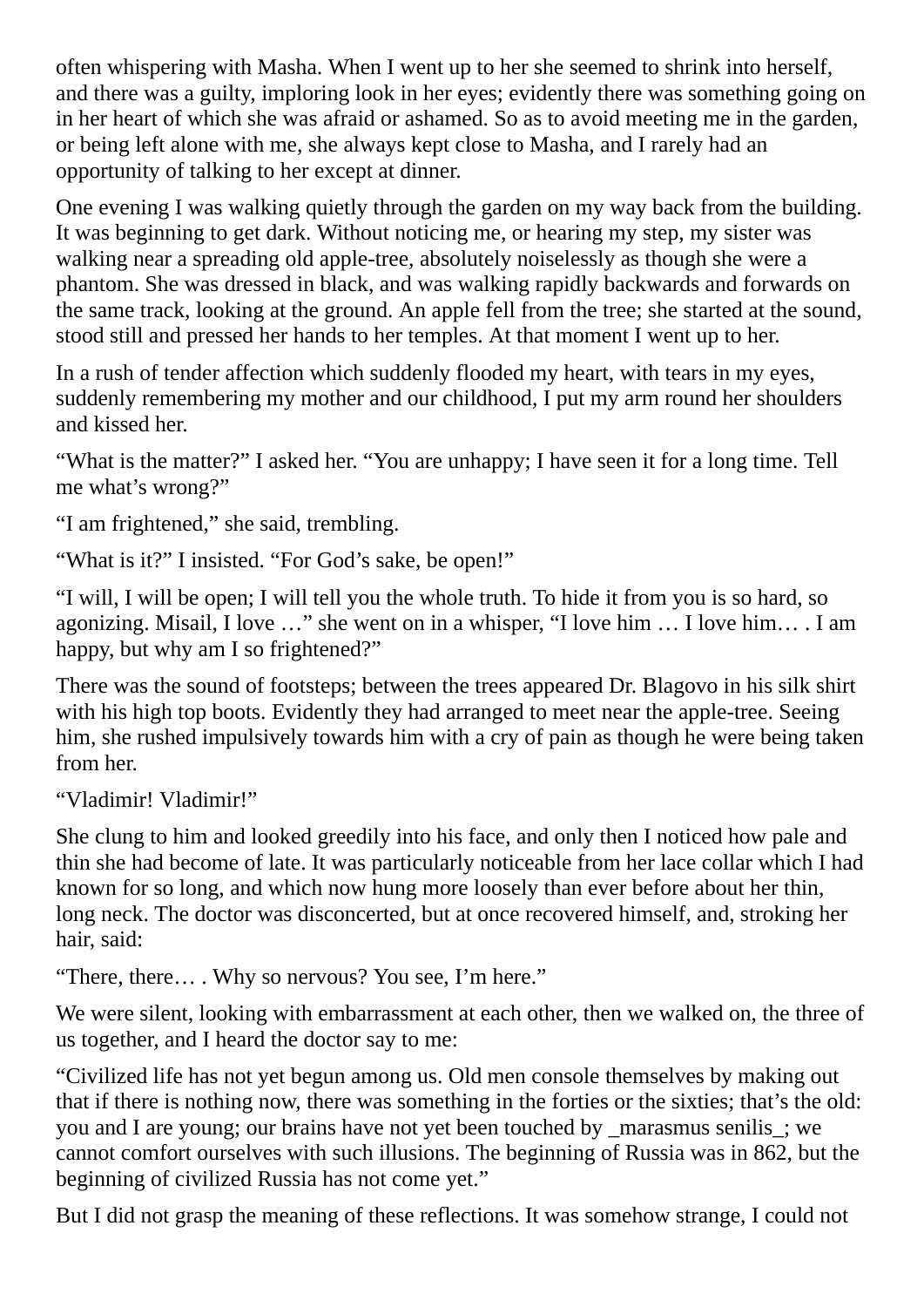believe it, that my sister was in love, that she was walking and holding the arm of a stranger and looking tenderly at him. My sister, this nervous, frightened, crushed, fettered creature, loved a man who was married and had children! I felt sorry for something, but what exactly I don't know; the presence of the doctor was for some reason distasteful to me now, and I could not imagine what would come of this love of theirs.

## **XV**

Masha and I drove to Kurilovka to the dedication of the school.

"Autumn, autumn, autumn, …" said Masha softly, looking away. "Summer is over. There are no birds and nothing is green but the willows."

Yes, summer was over. There were fine, warm days, but it was fresh in the morning, and the shepherds went out in their sheepskins already; and in our garden the dew did not dry off the asters all day long. There were plaintive sounds all the time, and one could not make out whether they came from the shutters creaking on their rusty hinges, or from the flying cranes—and one's heart felt light, and one was eager for life.

"The summer is over," said Masha. "Now you and I can balance our accounts. We have done a lot of work, a lot of thinking; we are the better for it—all honour and glory to us we have succeeded in self-improvement; but have our successes had any perceptible influence on the life around us, have they brought any benefit to anyone whatever? No. Ignorance, physical uncleanliness, drunkenness, an appallingly high infant mortality, everything remains as it was, and no one is the better for your having ploughed and sown, and my having wasted money and read books. Obviously we have been working only for ourselves and have had advanced ideas only for ourselves." Such reasonings perplexed me, and I did not know what to think.

"We have been sincere from beginning to end," said I, "and if anyone is sincere he is right."

"Who disputes it? We were right, but we haven't succeeded in properly accomplishing what we were right in. To begin with, our external methods themselves—aren't they mistaken? You want to be of use to men, but by the very fact of your buying an estate, from the very start you cut yourself off from any possibility of doing anything useful for them. Then if you work, dress, eat like a peasant you sanctify, as it were, by your authority, their heavy, clumsy dress, their horrible huts, their stupid beards… . On the other hand, if we suppose that you work for long, long years, your whole life, that in the end some practical results are obtained, yet what are they, your results, what can they do against such elemental forces as wholesale ignorance, hunger, cold, degeneration? A drop in the ocean! Other methods of struggle are needed, strong, bold, rapid! If one really wants to be of use one must get out of the narrow circle of ordinary social work, and try to act direct upon the mass! What is wanted, first of all, is a loud, energetic propaganda. Why is it that art—music, for instance—is so living, so popular, and in reality so powerful? Because the musician or the singer affects thousands at once. Precious, precious art!" she went on, looking dreamily at the sky. "Art gives us wings and carries us far, far away!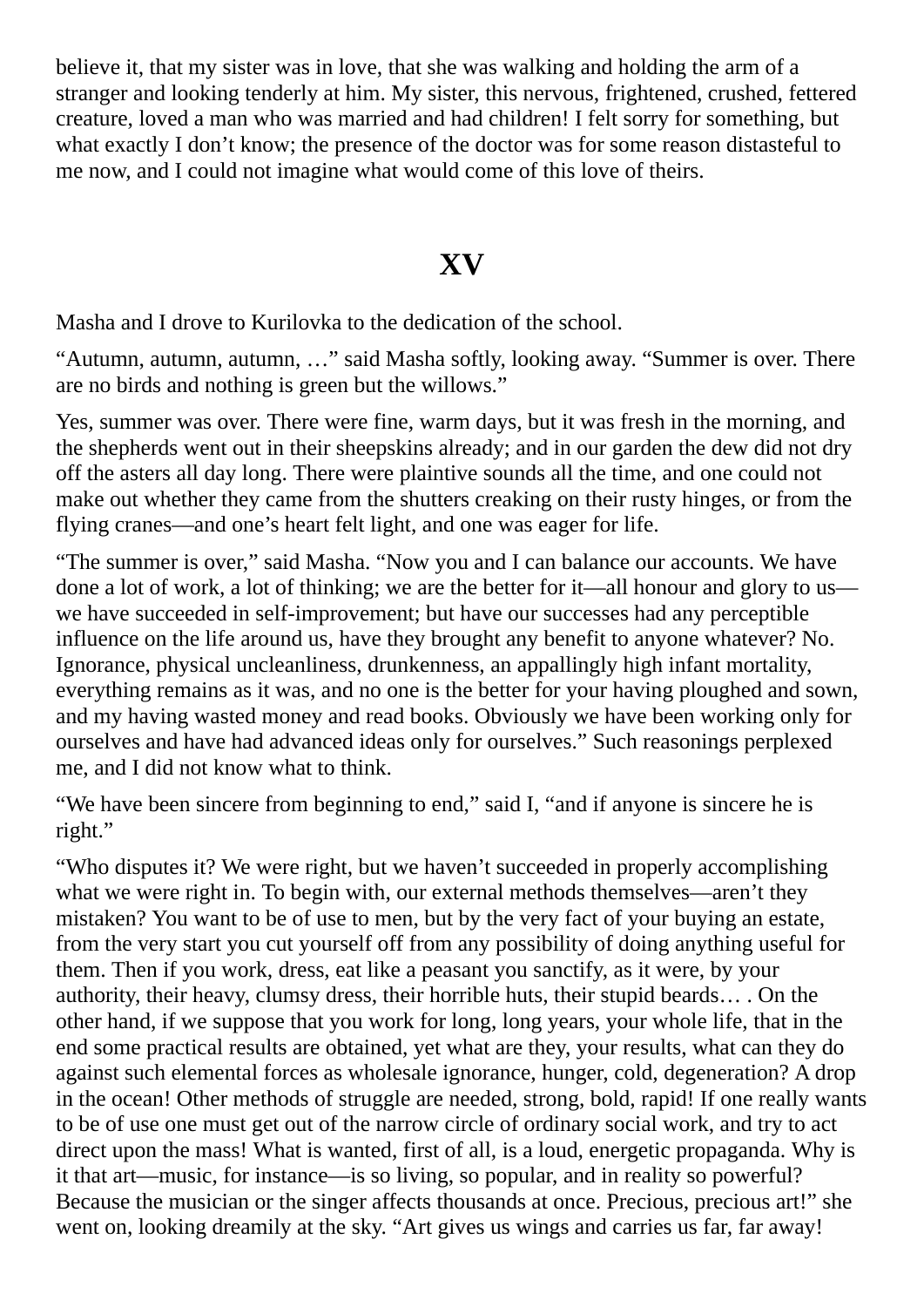Anyone who is sick of filth, of petty, mercenary interests, anyone who is revolted, wounded, and indignant, can find peace and satisfaction only in the beautiful."

When we drove into Kurilovka the weather was bright and joyous. Somewhere they were threshing; there was a smell of rye straw. A mountain ash was bright red behind the hurdle fences, and all the trees wherever one looked were ruddy or golden. They were ringing the bells, they were carrying the ikons to the school, and we could hear them sing: "Holy Mother, our Defender," and how limpid the air was, and how high the doves were flying.

The service was being held in the classroom. Then the peasants of Kurilovka brought Masha the ikon, and the peasants of Dubetchnya offered her a big loaf and a gilt salt cellar. And Masha broke into sobs.

"If anything has been said that shouldn't have been or anything done not to your liking, forgive us," said an old man, and he bowed down to her and to me.

As we drove home Masha kept looking round at the school; the green roof, which I had painted, and which was glistening in the sun, remained in sight for a long while. And I felt that the look Masha turned upon it now was one of farewell.

# **XVI**

In the evening she got ready to go to the town. Of late she had taken to going often to the town and staying the night there. In her absence I could not work, my hands felt weak and limp; our huge courtyard seemed a dreary, repulsive, empty hole. The garden was full of angry noises, and without her the house, the trees, the horses were no longer "ours."

I did not go out of the house, but went on sitting at her table beside her bookshelf with the books on land work, those old favourites no longer wanted and looking at me now so shamefacedly. For whole hours together, while it struck seven, eight, nine, while the autumn night, black as soot, came on outside, I kept examining her old glove, or the pen with which she always wrote, or her little scissors. I did nothing, and realized clearly that all I had done before, ploughing, mowing, chopping, had only been because she wished it. And if she had sent me to clean a deep well, where I had to stand up to my waist in deep water, I should have crawled into the well without considering whether it was necessary or not. And now when she was not near, Dubetchnya, with its ruins, its untidiness, its banging shutters, with its thieves by day and by night, seemed to me a chaos in which any work would be useless. Besides, what had I to work for here, why anxiety and thought about the future, if I felt that the earth was giving way under my feet, that I had played my part in Dubetchnya, and that the fate of the books on farming was awaiting me too? Oh, what misery it was at night, in hours of solitude, when I was listening every minute in alarm, as though I were expecting someone to shout that it was time for me to go away! I did not grieve for Dubetchnya. I grieved for my love which, too, was threatened with its autumn. What an immense happiness it is to love and be loved, and how awful to feel that one is slipping down from that high pinnacle!

Masha returned from the town towards the evening of the next day. She was displeased with something, but she concealed it, and only said, why was it all the window frames had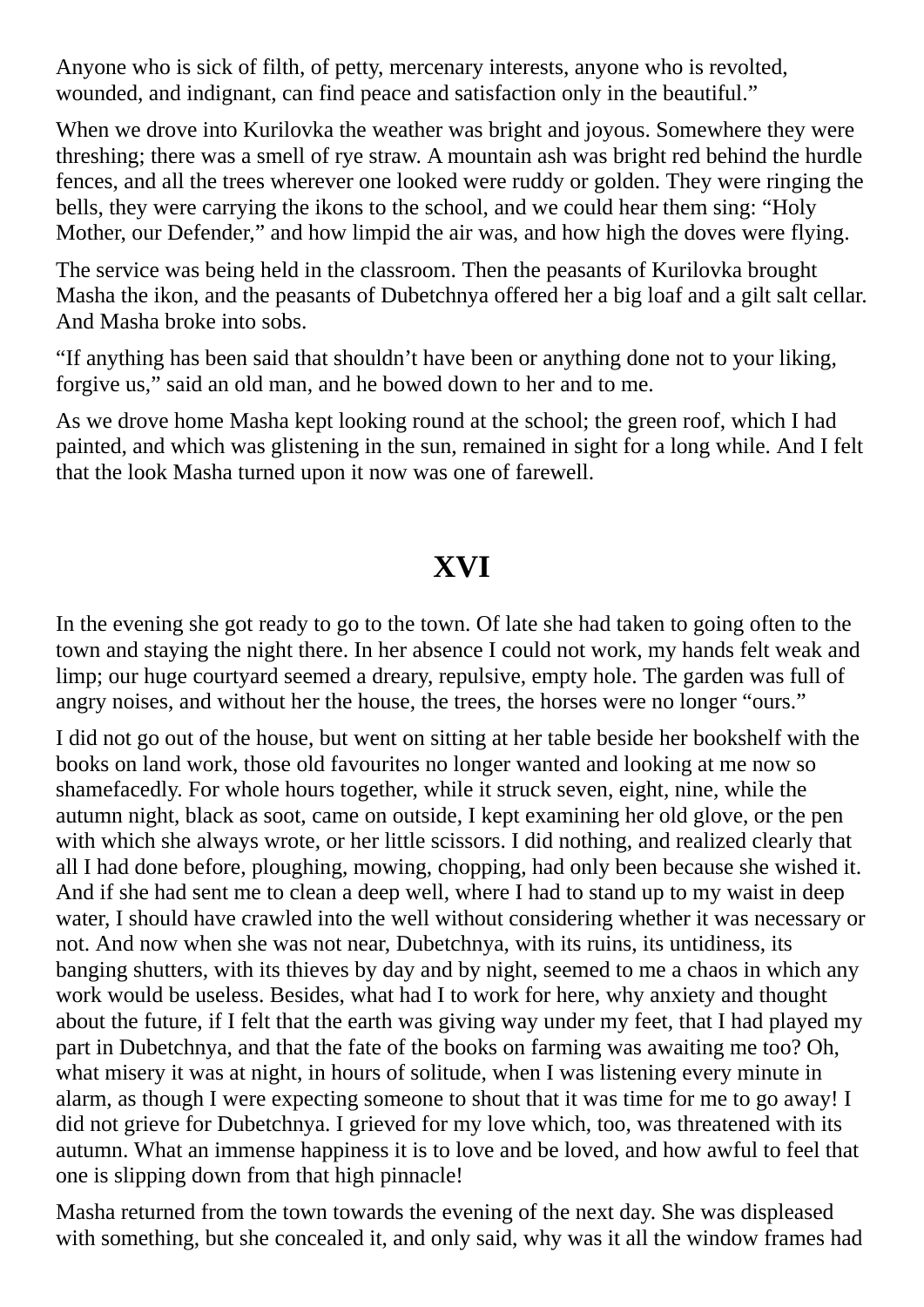been put in for the winter it was enough to suffocate one. I took out two frames. We were not hungry, but we sat down to supper.

"Go and wash your hands," said my wife; "you smell of putty."

She had brought some new illustrated papers from the town, and we looked at them together after supper. There were supplements with fashion plates and patterns. Masha looked through them casually, and was putting them aside to examine them properly later on; but one dress, with a flat skirt as full as a bell and large sleeves, interested her, and she looked at it for a minute gravely and attentively.

"That's not bad," she said.

"Yes, that dress would suit you beautifully," I said, "beautifully."

And looking with emotion at the dress, admiring that patch of grey simply because she liked it, I went on tenderly:

"A charming, exquisite dress! Splendid, glorious, Masha! My precious Masha!"

And tears dropped on the fashion plate.

"Splendid Masha …" I muttered; "sweet, precious Masha… ."

She went to bed, while I sat another hour looking at the illustrations.

"It's a pity you took out the window frames," she said from the bedroom, "I am afraid it may be cold. Oh, dear, what a draught there is!"

I read something out of the column of odds and ends, a receipt for making cheap ink, and an account of the biggest diamond in the world. I came again upon the fashion plate of the dress she liked, and I imagined her at a ball, with a fan, bare shoulders, brilliant, splendid, with a full understanding of painting, music, literature, and how small and how brief my part seemed!

Our meeting, our marriage, had been only one of the episodes of which there would be many more in the life of this vital, richly gifted woman. All the best in the world, as I have said already, was at her service, and she received it absolutely for nothing, and even ideas and the intellectual movement in vogue served simply for her recreation, giving variety to her life, and I was only the sledge-driver who drove her from one entertainment to another. Now she did not need me. She would take flight, and I should be alone.

And as though in response to my thought, there came a despairing scream from the garden.

#### "He-e-elp!"

It was a shrill, womanish voice, and as though to mimic it the wind whistled in the chimney on the same shrill note. Half a minute passed, and again through the noise of the wind, but coming, it seemed, from the other end of the yard:

"He-e-elp!"

"Misail, do you hear?" my wife asked me softly. "Do you hear?"

She came out from the bedroom in her nightgown, with her hair down, and listened,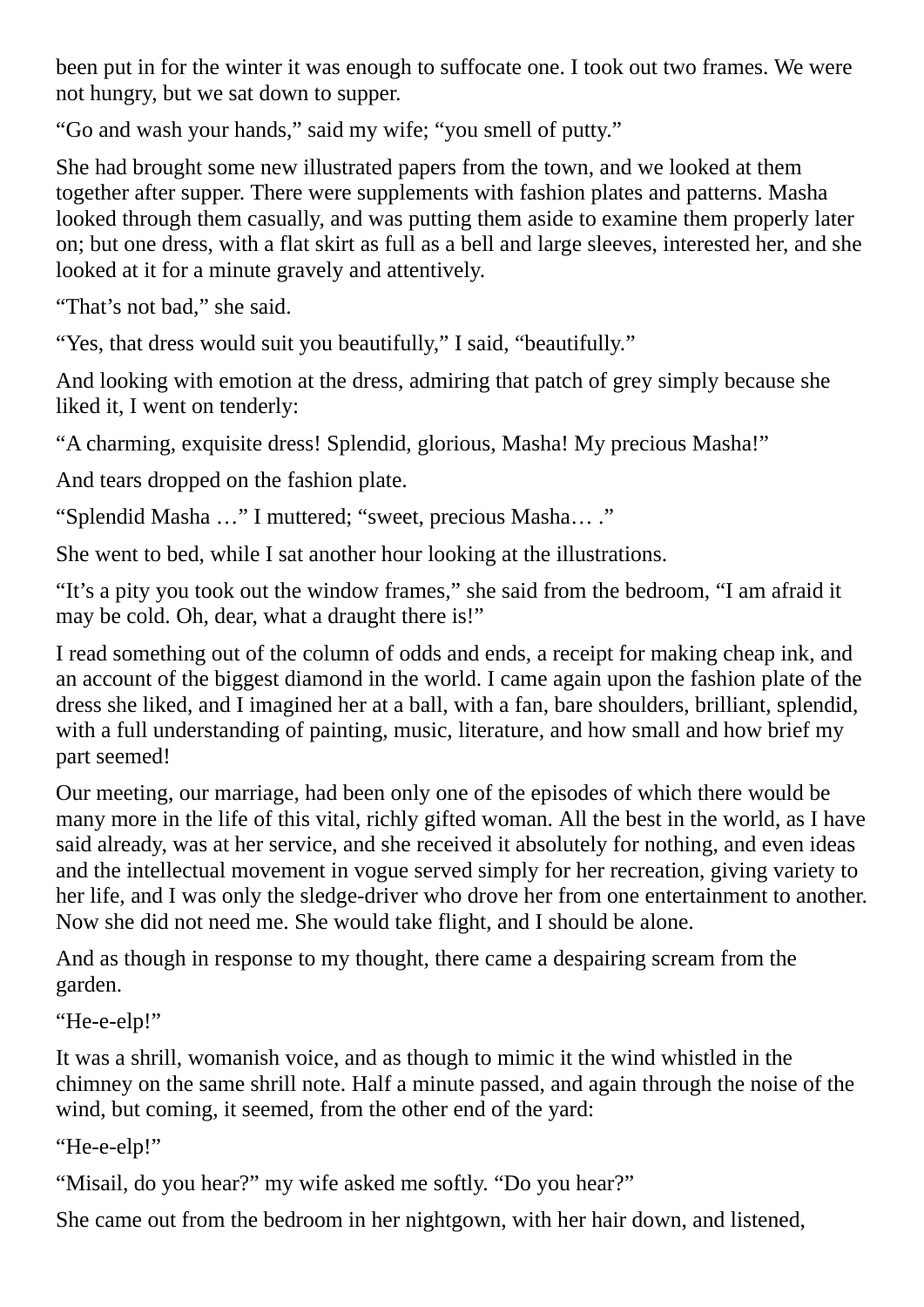looking at the dark window.

"Someone is being murdered," she said. "That is the last straw."

I took my gun and went out. It was very dark outside, the wind was high, and it was difficult to stand. I went to the gate and listened, the trees roared, the wind whistled and, probably at the feeble-minded peasant's, a dog howled lazily. Outside the gates the darkness was absolute, not a light on the railway-line. And near the lodge, which a year before had been the office, suddenly sounded a smothered scream:

"He-e-elp!"

"Who's there?" I called.

There were two people struggling. One was thrusting the other out, while the other was resisting, and both were breathing heavily.

"Leave go," said one, and I recognized Ivan Tcheprakov; it was he who was shrieking in a shrill, womanish voice: "Let go, you damned brute, or I'll bite your hand off."

The other I recognized as Moisey. I separated them, and as I did so I could not resist hitting Moisey two blows in the face. He fell down, then got up again, and I hit him once more.

"He tried to kill me," he muttered. "He was trying to get at his mamma's chest… . I want to lock him up in the lodge for security."

Tcheprakov was drunk and did not recognize me; he kept drawing deep breaths, as though he were just going to shout "help" again.

I left them and went back to the house; my wife was lying on her bed; she had dressed. I told her what had happened in the yard, and did not conceal the fact that I had hit Moisey.

"It's terrible to live in the country," she said.

"And what a long night it is. Oh dear, if only it were over!"

"He-e-elp!" we heard again, a little later.

"I'll go and stop them," I said.

"No, let them bite each other's throats," she said with an expression of disgust.

She was looking up at the ceiling, listening, while I sat beside her, not daring to speak to her, feeling as though I were to blame for their shouting "help" in the yard and for the night's seeming so long.

We were silent, and I waited impatiently for a gleam of light at the window, and Masha looked all the time as though she had awakened from a trance and now was marvelling how she, so clever, and well-educated, so elegant, had come into this pitiful, provincial, empty hole among a crew of petty, insignificant people, and how she could have so far forgotten herself as ever to be attracted by one of these people, and for more than six months to have been his wife. It seemed to me that at that moment it did not matter to her whether it was I, or Moisey, or Tcheprakov; everything for her was merged in that savage drunken "help"—I and our marriage, and our work together, and the mud and slush of autumn, and when she sighed or moved into a more comfortable position I read in her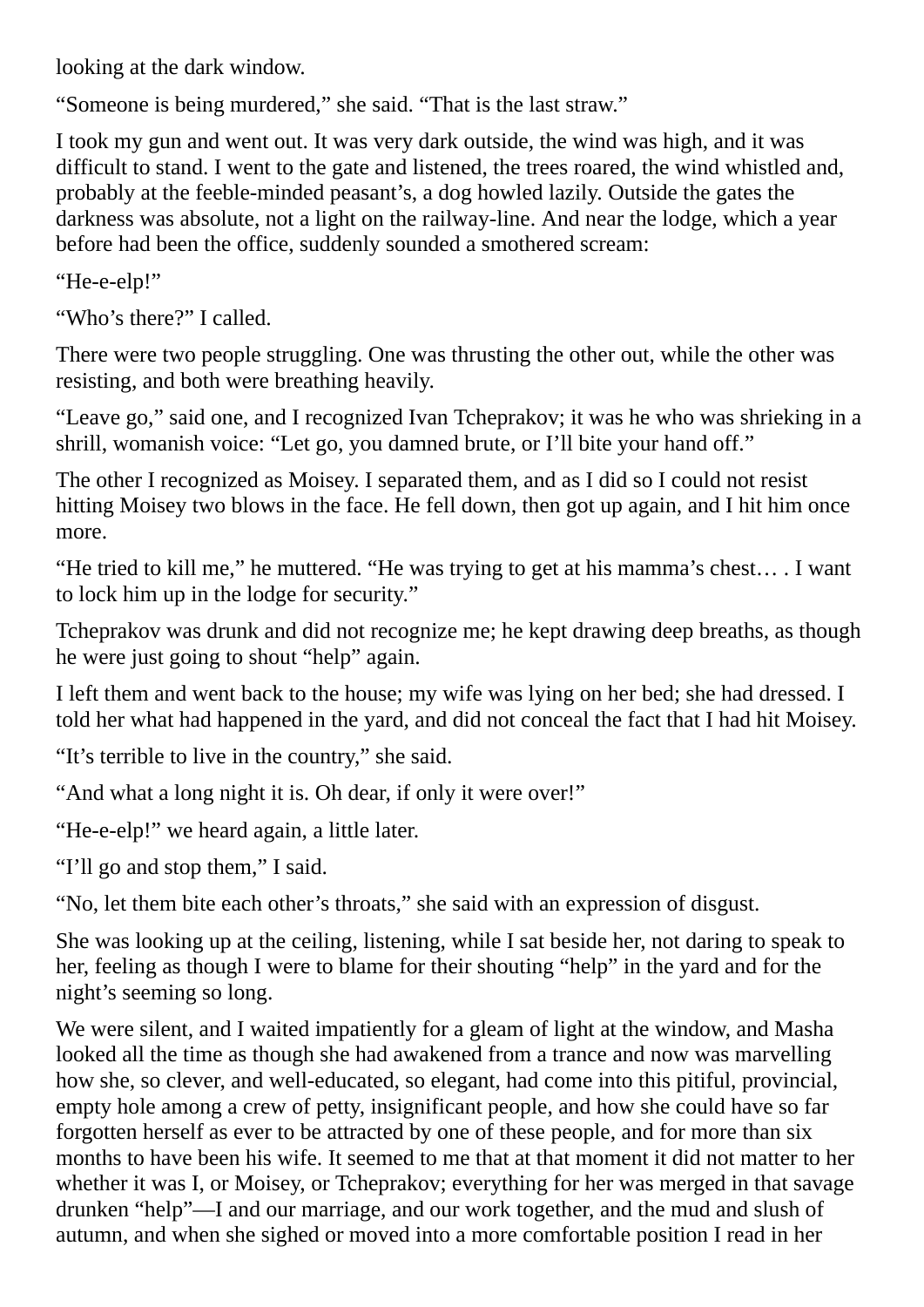face: "Oh, that morning would come quickly!"

In the morning she went away. I spent another three days at Dubetchnya expecting her, then I packed all our things in one room, locked it, and walked to the town. It was already evening when I rang at the engineer's, and the street lamps were burning in Great Dvoryansky Street. Pavel told me there was no one at home; Viktor Ivanitch had gone to Petersburg, and Mariya Viktorovna was probably at the rehearsal at the Azhogins'. I remember with what emotion I went on to the Azhogins', how my heart throbbed and fluttered as I mounted the stairs, and stood waiting a long while on the landing at the top, not daring to enter that temple of the muses! In the big room there were lighted candles everywhere, on a little table, on the piano, and on the stage, everywhere in threes; and the first performance was fixed for the thirteenth, and now the first rehearsal was on a Monday, an unlucky day. All part of the war against superstition! All the devotees of the scenic art were gathered together; the eldest, the middle, and the youngest sisters were walking about the stage, reading their parts in exercise books. Apart from all the rest stood Radish, motionless, with the side of his head pressed to the wall as he gazed with adoration at the stage, waiting for the rehearsal to begin. Everything as it used to be.

I was making my way to my hostess; I had to pay my respects to her, but suddenly everyone said "Hush!" and waved me to step quietly. There was a silence. The lid of the piano was raised; a lady sat down at it screwing up her short-sighted eyes at the music, and my Masha walked up to the piano, in a low-necked dress, looking beautiful, but with a special, new sort of beauty not in the least like the Masha who used to come and meet me in the spring at the mill. She sang: "Why do I love the radiant night?"

It was the first time during our whole acquaintance that I had heard her sing. She had a fine, mellow, powerful voice, and while she sang I felt as though I were eating a ripe, sweet, fragrant melon. She ended, the audience applauded, and she smiled, very much pleased, making play with her eyes, turning over the music, smoothing her skirts, like a bird that has at last broken out of its cage and preens its wings in freedom. Her hair was arranged over her ears, and she had an unpleasant, defiant expression in her face, as though she wanted to throw down a challenge to us all, or to shout to us as she did to her horses: "Hey, there, my beauties!"

And she must at that moment have been very much like her grandfather the sledge-driver.

"You here too?" she said, giving me her hand. "Did you hear me sing? Well, what did you think of it?" and without waiting for my answer she went on: "It's a very good thing you are here. I am going to-night to Petersburg for a short time. You'll let me go, won't you?"

At midnight I went with her to the station. She embraced me affectionately, probably feeling grateful to me for not asking unnecessary questions, and she promised to write to me, and I held her hands a long time, and kissed them, hardly able to restrain my tears and not uttering a word.

And when she had gone I stood watching the retreating lights, caressing her in imagination and softly murmuring:

"My darling Masha, glorious Masha… ."

I spent the night at Karpovna's, and next morning I was at work with Radish, re-covering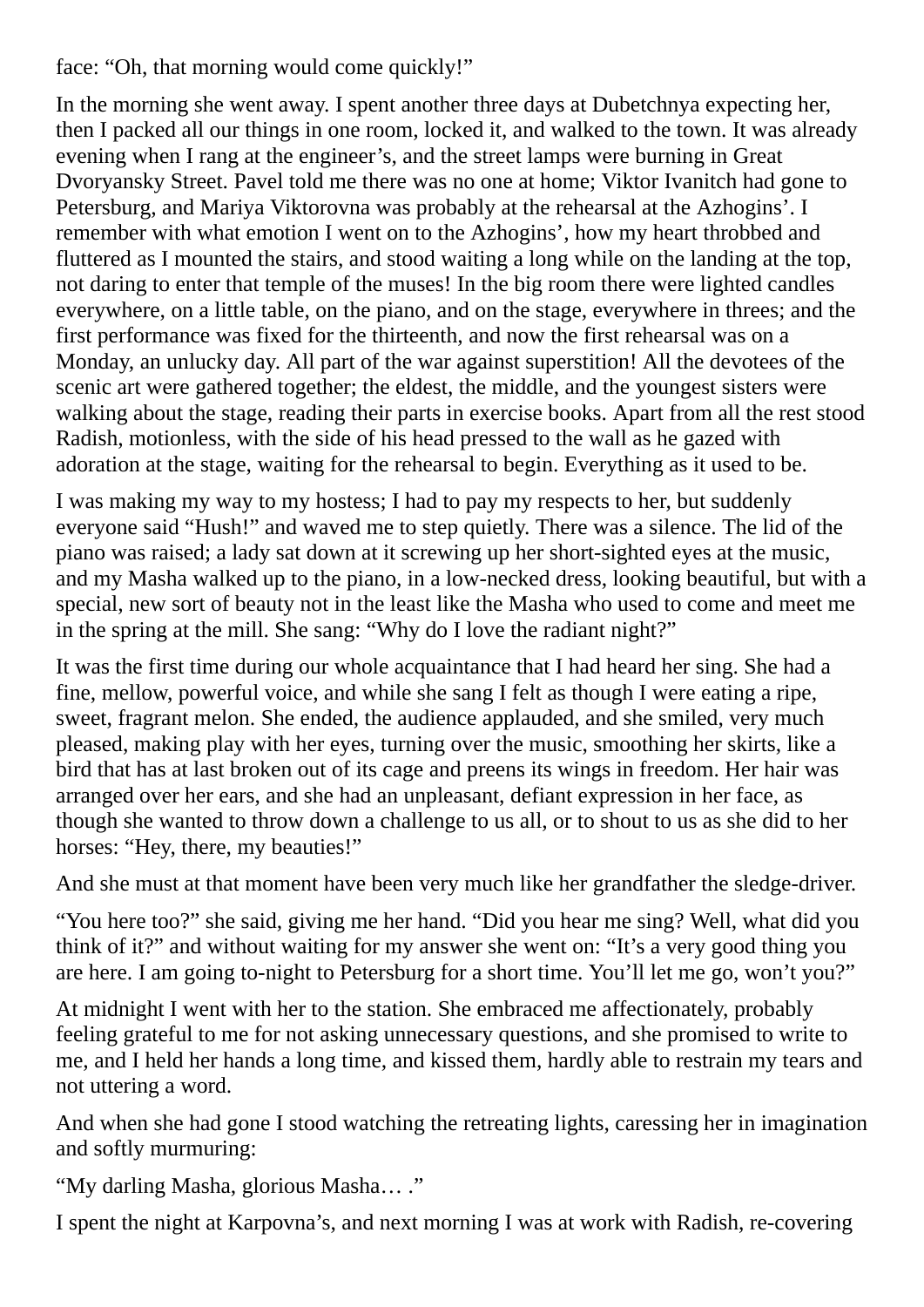the furniture of a rich merchant who was marrying his daughter to a doctor.

# **XVII**

My sister came after dinner on Sunday and had tea with me.

"I read a great deal now," she said, showing me the books which she had fetched from the public library on her way to me. "Thanks to your wife and to Vladimir, they have awakened me to self-realization. They have been my salvation; they have made me feel myself a human being. In old days I used to lie awake at night with worries of all sorts, thinking what a lot of sugar we had used in the week, or hoping the cucumbers would not be too salt. And now, too, I lie awake at night, but I have different thoughts. I am distressed that half my life has been passed in such a foolish, cowardly way. I despise my past; I am ashamed of it. And I look upon our father now as my enemy. Oh, how grateful I am to your wife! And Vladimir! He is such a wonderful person! They have opened my eyes!"

"That's bad that you don't sleep at night," I said.

"Do you think I am ill? Not at all. Vladimir sounded me, and said I was perfectly well. But health is not what matters, it is not so important. Tell me: am I right?"

She needed moral support, that was obvious. Masha had gone away. Dr. Blagovo was in Petersburg, and there was no one left in the town but me, to tell her she was right. She looked intently into my face, trying to read my secret thoughts, and if I were absorbed or silent in her presence she thought this was on her account, and was grieved. I always had to be on my guard, and when she asked me whether she was right I hastened to assure her that she was right, and that I had a deep respect for her.

"Do you know they have given me a part at the Azhogins'?" she went on. "I want to act on the stage, I want to live—in fact, I mean to drain the full cup. I have no talent, none, and the part is only ten lines, but still this is immeasurably finer and loftier than pouring out tea five times a day, and looking to see if the cook has eaten too much. Above all, let my father see I am capable of protest."

After tea she lay down on my bed, and lay for a little while with her eyes closed, looking very pale.

"What weakness," she said, getting up. "Vladimir says all city-bred women and girls are anæmic from doing nothing. What a clever man Vladimir is! He is right, absolutely right. We must work!"

Two days later she came to the Azhogins' with her manuscript for the rehearsal. She was wearing a black dress with a string of coral round her neck, and a brooch that in the distance was like a pastry puff, and in her ears earrings sparkling with brilliants. When I looked at her I felt uncomfortable. I was struck by her lack of taste. That she had very inappropriately put on earrings and brilliants, and that she was strangely dressed, was remarked by other people too; I saw smiles on people's faces, and heard someone say with a laugh: "Kleopatra of Egypt."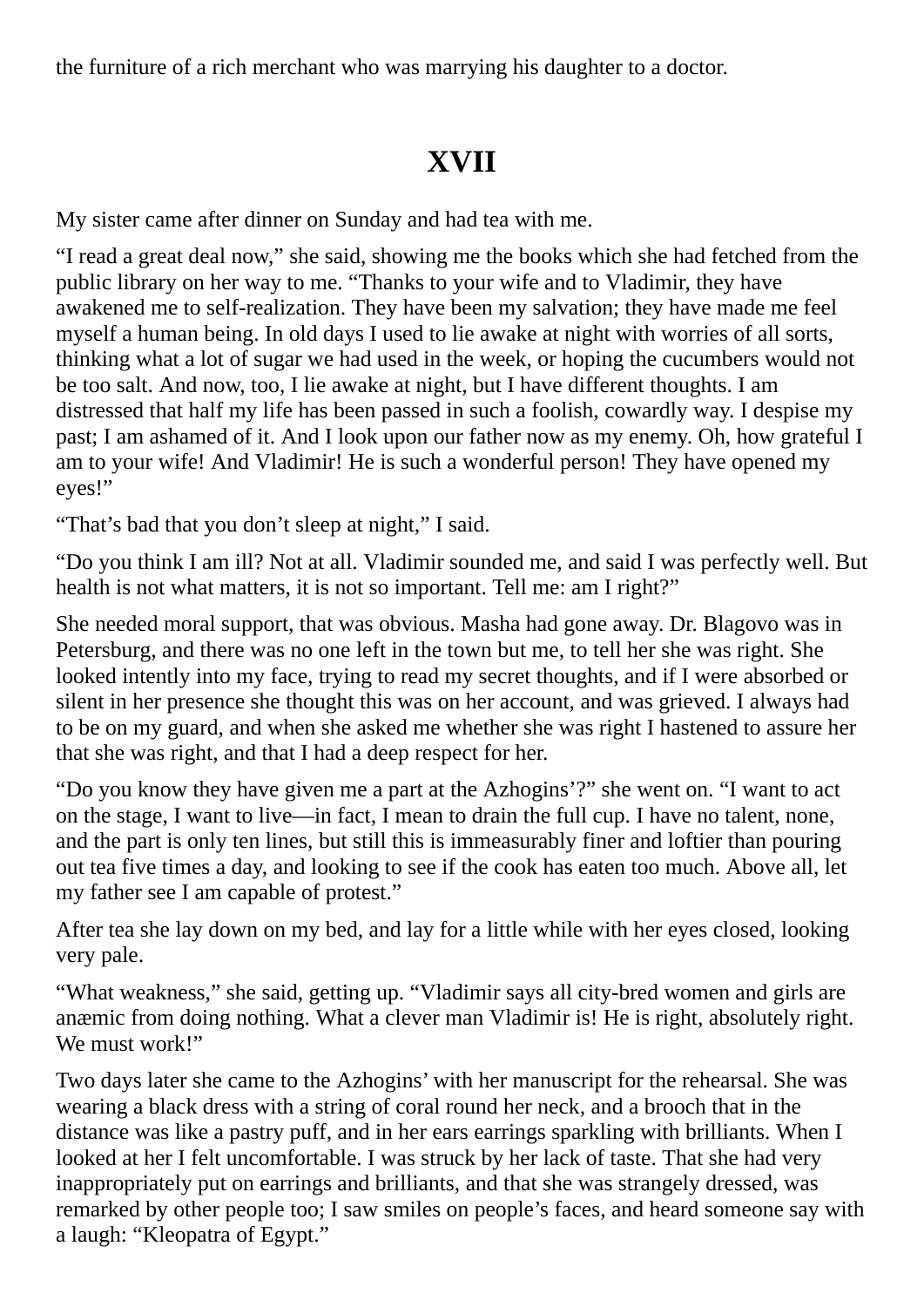She was trying to assume society manners, to be unconstrained and at her ease, and so seemed artificial and strange. She had lost simplicity and sweetness.

"I told father just now that I was going to the rehearsal," she began, coming up to me, "and he shouted that he would not give me his blessing, and actually almost struck me. Only fancy, I don't know my part," she said, looking at her manuscript. "I am sure to make a mess of it. So be it, the die is cast," she went on in intense excitement. "The die is cast… ."

It seemed to her that everyone was looking at her, and that all were amazed at the momentous step she had taken, that everyone was expecting something special of her, and it would have been impossible to convince her that no one was paying attention to people so petty and insignificant as she and I were.

She had nothing to do till the third act, and her part, that of a visitor, a provincial crony, consisted only in standing at the door as though listening, and then delivering a brief monologue. In the interval before her appearance, an hour and a half at least, while they were moving about on the stage reading their parts, drinking tea and arguing, she did not leave my side, and was all the time muttering her part and nervously crumpling up the manuscript. And imagining that everyone was looking at her and waiting for her appearance, with a trembling hand she smoothed back her hair and said to me:

"I shall certainly make a mess of it… . What a load on my heart, if only you knew! I feel frightened, as though I were just going to be led to execution."

At last her turn came.

"Kleopatra Alexyevna, it's your cue!" said the stage manager.

She came forward into the middle of the stage with an expression of horror on her face, looking ugly and angular, and for half a minute stood as though in a trance, perfectly motionless, and only her big earrings shook in her ears.

"The first time you can read it," said someone.

It was clear to me that she was trembling, and trembling so much that she could not speak, and could not unfold her manuscript, and that she was incapable of acting her part; and I was already on the point of going to her and saying something, when she suddenly dropped on her knees in the middle of the stage and broke into loud sobs.

All was commotion and hubbub. I alone stood still, leaning against the side scene, overwhelmed by what had happened, not understanding and not knowing what to do. I saw them lift her up and lead her away. I saw Anyuta Blagovo come up to me; I had not seen her in the room before, and she seemed to have sprung out of the earth. She was wearing her hat and veil, and, as always, had an air of having come only for a moment.

"I told her not to take a part," she said angrily, jerking out each word abruptly and turning crimson. "It's insanity! You ought to have prevented her!"

Madame Azhogin, in a short jacket with short sleeves, with cigarette ash on her breast, looking thin and flat, came rapidly towards me.

"My dear, this is terrible," she brought out, wringing her hands, and, as her habit was,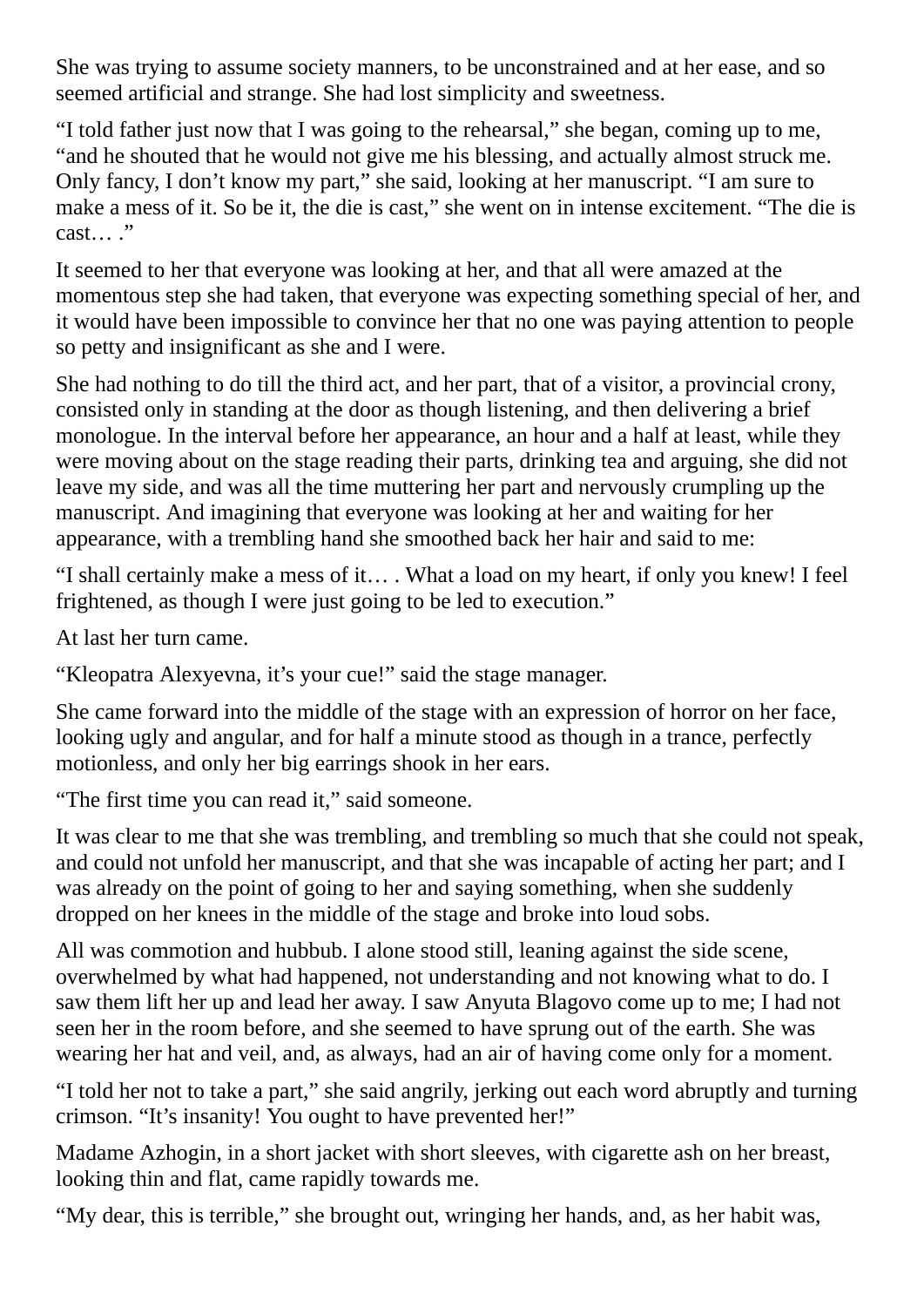looking intently into my face. "This is terrible! Your sister is in a condition… . She is with child. Take her away, I implore you… ."

She was breathless with agitation, while on one side stood her three daughters, exactly like her, thin and flat, huddling together in a scared way. They were alarmed, overwhelmed, as though a convict had been caught in their house. What a disgrace, how dreadful! And yet this estimable family had spent its life waging war on superstition; evidently they imagined that all the superstition and error of humanity was limited to the three candles, the thirteenth of the month, and to the unluckiness of Monday!

"I beg you… I beg," repeated Madame Azhogin, pursing up her lips in the shape of a heart on the syllable "you." "I beg you to take her home."

# **XVIII**

A little later my sister and I were walking along the street. I covered her with the skirts of my coat; we hastened, choosing back streets where there were no street lamps, avoiding passers-by; it was as though we were running away. She was no longer crying, but looked at me with dry eyes. To Karpovna's, where I took her, it was only twenty minutes' walk, and, strange to say, in that short time we succeeded in thinking of our whole life; we talked over everything, considered our position, reflected… .

We decided we could not go on living in this town, and that when I had earned a little money we would move to some other place. In some houses everyone was asleep, in others they were playing cards; we hated these houses; we were afraid of them. We talked of the fanaticism, the coarseness of feeling, the insignificance of these respectable families, these amateurs of dramatic art whom we had so alarmed, and I kept asking in what way these stupid, cruel, lazy, and dishonest people were superior to the drunken and superstitious peasants of Kurilovka, or in what way they were better than animals, who in the same way are thrown into a panic when some incident disturbs the monotony of their life limited by their instincts. What would have happened to my sister now if she had been left to live at home?

What moral agonies would she have experienced, talking with my father, meeting every day with acquaintances? I imagined this to myself, and at once there came into my mind people, all people I knew, who had been slowly done to death by their nearest relations. I remembered the tortured dogs, driven mad, the live sparrows plucked naked by boys and flung into the water, and a long, long series of obscure lingering miseries which I had looked on continually from early childhood in that town; and I could not understand what these sixty thousand people lived for, what they read the gospel for, why they prayed, why they read books and magazines. What good had they gained from all that had been said and written hitherto if they were still possessed by the same spiritual darkness and hatred of liberty, as they were a hundred and three hundred years ago? A master carpenter spends his whole life building houses in the town, and always, to the day of his death, calls a "gallery" a "galdery." So these sixty thousand people have been reading and hearing of truth, of justice, of mercy, of freedom for generations, and yet from morning till night, till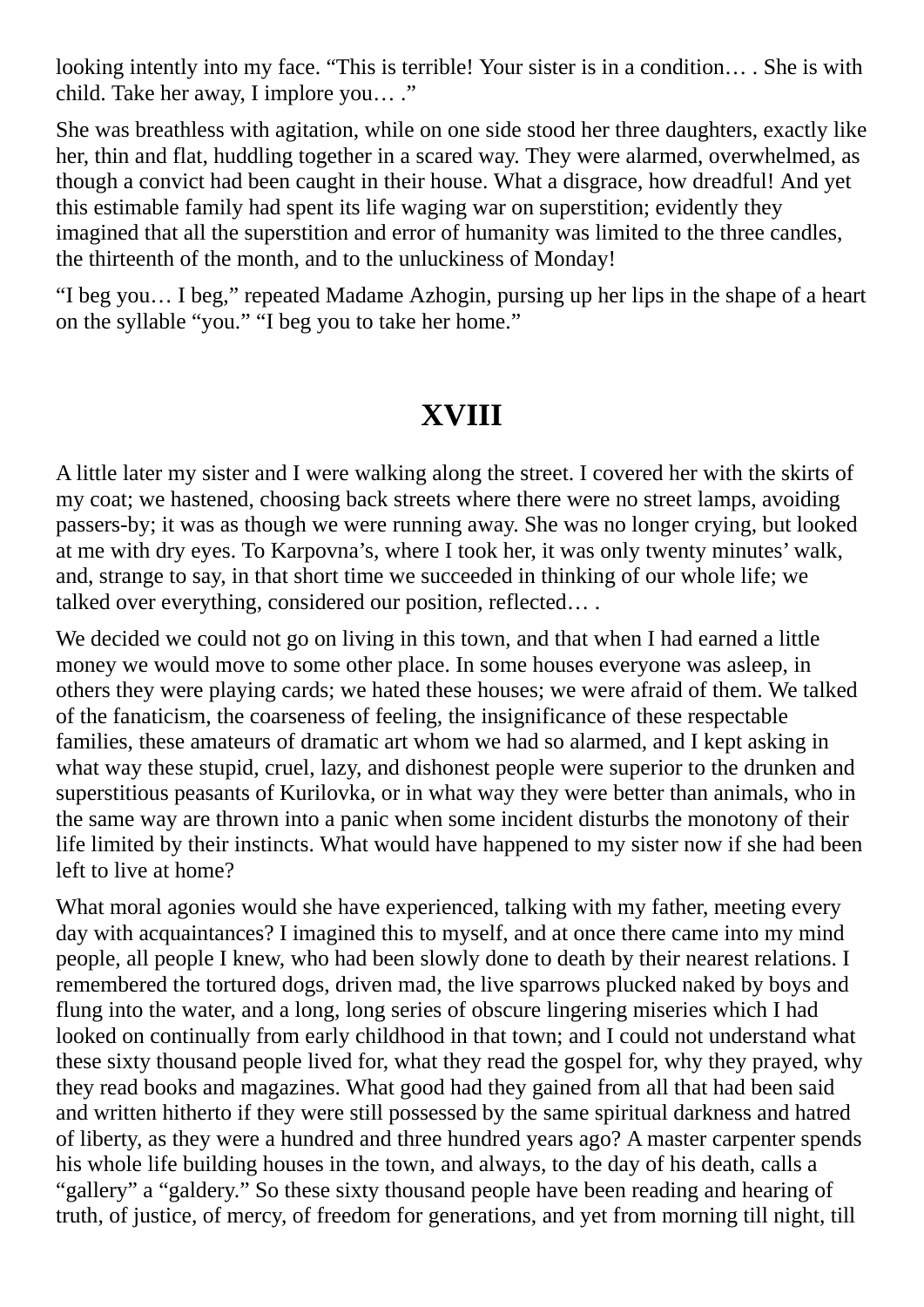the day of their death, they are lying, and tormenting each other, and they fear liberty and hate it as a deadly foe.

"And so my fate is decided," said my sister, as we arrived home. "After what has happened I cannot go back there. Heavens, how good that is! My heart feels lighter."

She went to bed at once. Tears were glittering on her eyelashes, but her expression was happy; she fell into a sound sweet sleep, and one could see that her heart was lighter and that she was resting. It was a long, long time since she had slept like that.

And so we began our life together. She was always singing and saying that her life was very happy, and the books I brought her from the public library I took back unread, as now she could not read; she wanted to do nothing but dream and talk of the future, mending my linen, or helping Karpovna near the stove; she was always singing, or talking of her Vladimir, of his cleverness, of his charming manners, of his kindness, of his extraordinary learning, and I assented to all she said, though by now I disliked her doctor. She wanted to work, to lead an independent life on her own account, and she used to say that she would become a school-teacher or a doctor's assistant as soon as her health would permit her, and would herself do the scrubbing and the washing. Already she was passionately devoted to her child; he was not yet born, but she knew already the colour of his eyes, what his hands would be like, and how he would laugh. She was fond of talking about education, and as her Vladimir was the best man in the world, all her discussion of education could be summed up in the question how to make the boy as fascinating as his father. There was no end to her talk, and everything she said made her intensely joyful. Sometimes I was delighted, too, though I could not have said why.

I suppose her dreaminess infected me. I, too, gave up reading, and did nothing but dream. In the evenings, in spite of my fatigue, I walked up and down the room, with my hands in my pockets, talking of Masha.

"What do you think?" I would ask of my sister. "When will she come back? I think she'll come back at Christmas, not later; what has she to do there?"

"As she doesn't write to you, it's evident she will come back very soon.

"That's true," I assented, though I knew perfectly well that Masha would not return to our town.

I missed her fearfully, and could no longer deceive myself, and tried to get other people to deceive me. My sister was expecting her doctor, and I—Masha; and both of us talked incessantly, laughed, and did not notice that we were preventing Karpovna from sleeping. She lay on the stove and kept muttering:

"The samovar hummed this morning, it did hum! Oh, it bodes no good, my dears, it bodes no good!"

No one ever came to see us but the postman, who brought my sister letters from the doctor, and Prokofy, who sometimes came in to see us in the evening, and after looking at my sister without speaking went away, and when he was in the kitchen said:

"Every class ought to remember its rules, and anyone, who is so proud that he won't understand that, will find it a vale of tears."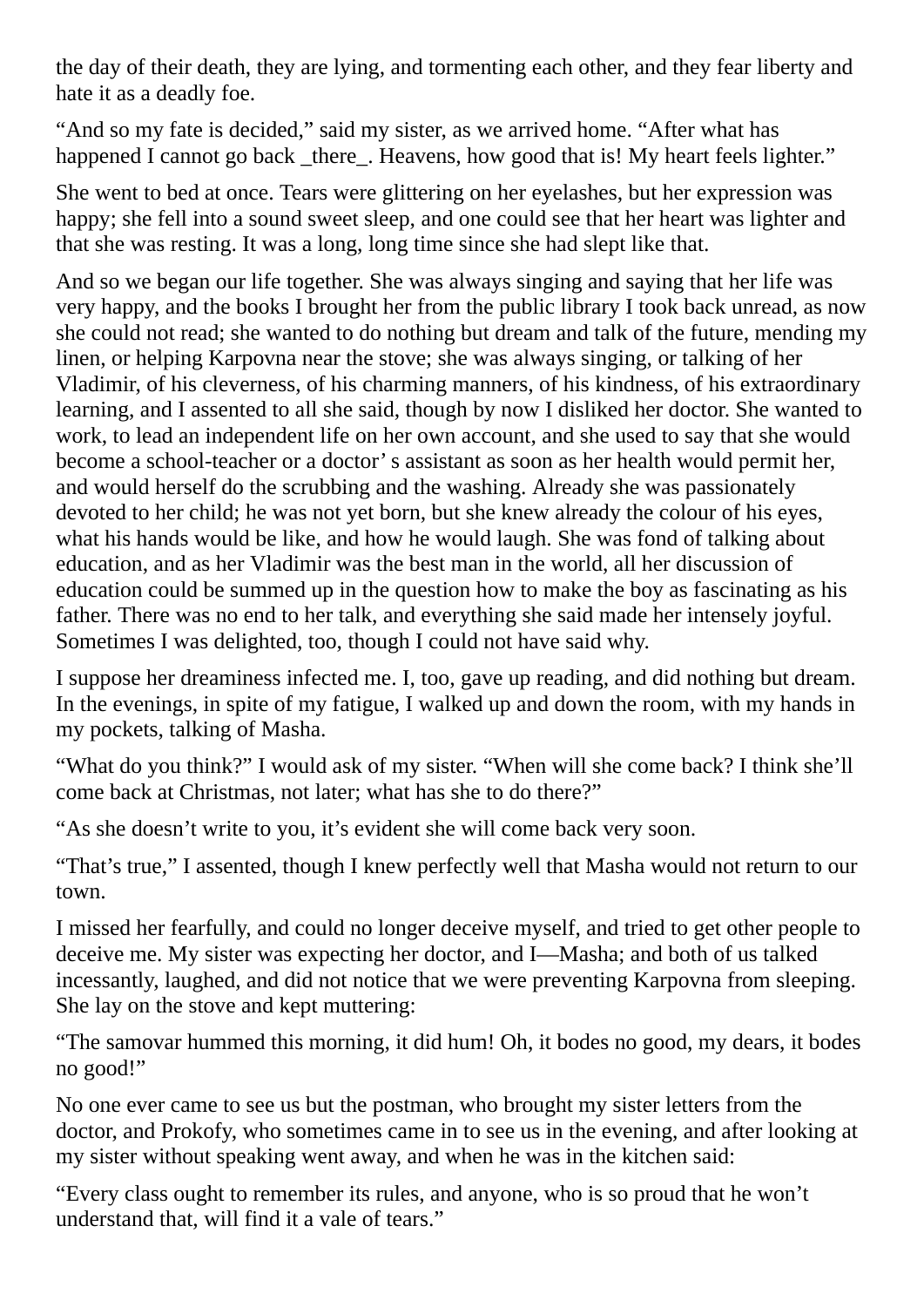He was very fond of the phrase "a vale of tears." One day—it was in Christmas week, when I was walking by the bazaar—he called me into the butcher's shop, and not shaking hands with me, announced that he had to speak to me about something very important. His face was red from the frost and vodka; near him, behind the counter, stood Nikolka, with the expression of a brigand, holding a bloodstained knife in his hand.

"I desire to express my word to you," Prokofy began. "This incident cannot continue, because, as you understand yourself that for such a vale, people will say nothing good of you or of us. Mamma, through pity, cannot say something unpleasant to you, that your sister should move into another lodging on account of her condition, but I won't have it any more, because I can't approve of her behaviour."

I understood him, and I went out of the shop. The same day my sister and I moved to Radish's. We had no money for a cab, and we walked on foot; I carried a parcel of our belongings on my back; my sister had nothing in her hands, but she gasped for breath and coughed, and kept asking whether we should get there soon.

# **XIX**

At last a letter came from Masha.

"Dear, good M. A." (she wrote), "our kind, gentle 'angel' as the old painter calls you, farewell; I am going with my father to America for the exhibition. In a few days I shall see the ocean—so far from Dubetchnya, it's dreadful to think! It's far and unfathomable as the sky, and I long to be there in freedom. I am triumphant, I am mad, and you see how incoherent my letter is. Dear, good one, give me my freedom, make haste to break the thread, which still holds, binding you and me together. My meeting and knowing you was a ray from heaven that lighted up my existence; but my becoming your wife was a mistake, you understand that, and I am oppressed now by the consciousness of the mistake, and I beseech you, on my knees, my generous friend, quickly, quickly, before I start for the ocean, telegraph that you consent to correct our common mistake, to remove the solitary stone from my wings, and my father, who will undertake all the arrangements, promised me not to burden you too much with formalities. And so I am free to fly whither I will? Yes?

"Be happy, and God bless you; forgive me, a sinner.

"I am well, I am wasting money, doing all sorts of silly things, and I thank God every minute that such a bad woman as I has no children. I sing and have success, but it's not an infatuation; no, it's my haven, my cell to which I go for peace. King David had a ring with an inscription on it: 'All things pass.' When one is sad those words make one cheerful, and when one is cheerful it makes one sad. I have got myself a ring like that with Hebrew letters on it, and this talisman keeps me from infatuations. All things pass, life will pass, one wants nothing. Or at least one wants nothing but the sense of freedom, for when anyone is free, he wants nothing, nothing, nothing. Break the thread. A warm hug to you and your sister. Forgive and forget your M."

My sister used to lie down in one room, and Radish, who had been ill again and was now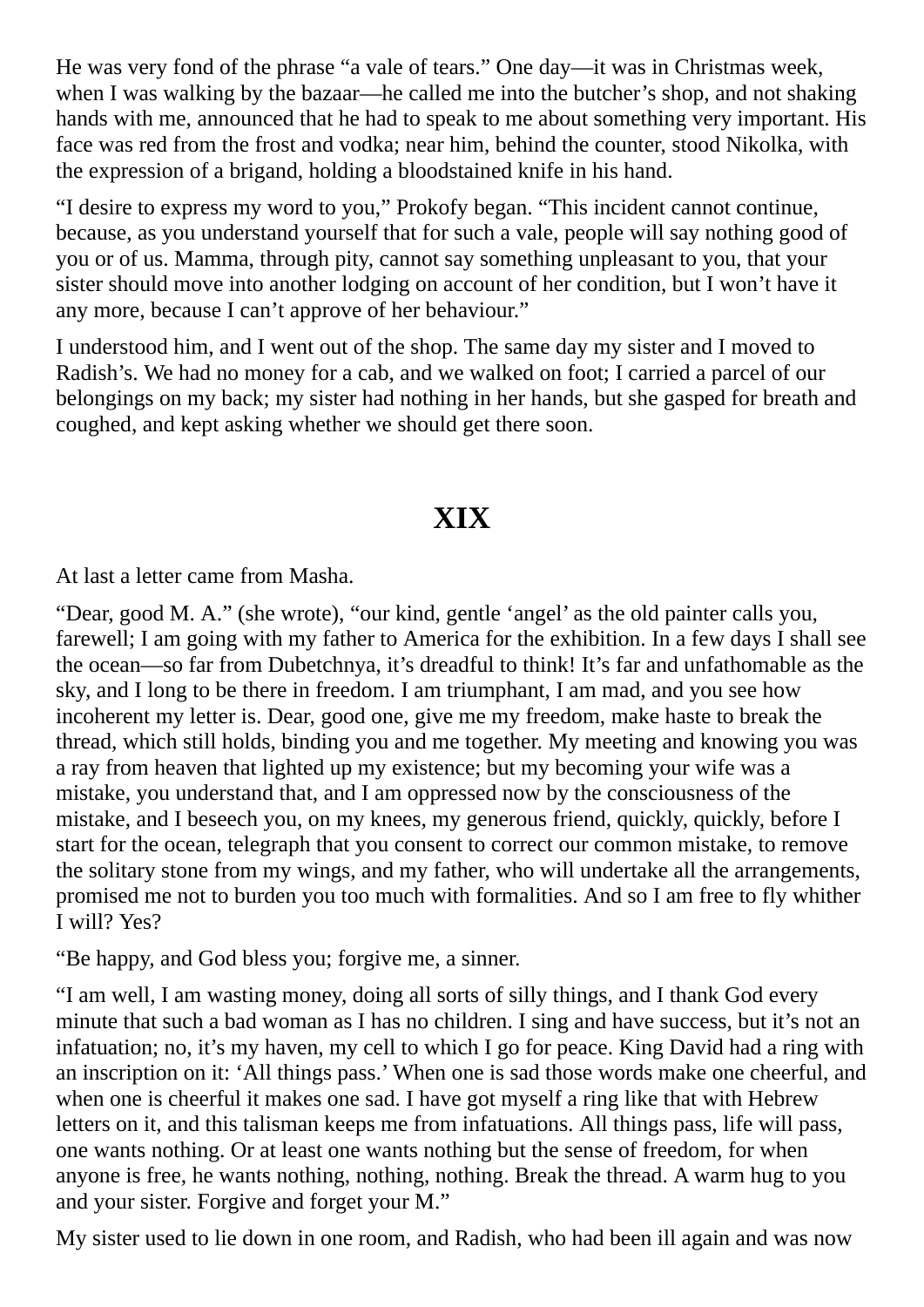better, in another. Just at the moment when I received this letter my sister went softly into the painter's room, sat down beside him and began reading aloud. She read to him every day, Ostrovsky or Gogol, and he listened, staring at one point, not laughing, but shaking his head and muttering to himself from time to time:

"Anything may happen! Anything may happen!"

If anything ugly or unseemly were depicted in the play he would say as though vindictively, thrusting his finger into the book:

"There it is, lying! That's what it does, lying does."

The plays fascinated him, both from their subjects and their moral, and from their skilful, complex construction, and he marvelled at "him," never calling the author by his name. How neatly \_he\_ has put it all together.

This time my sister read softly only one page, and could read no more: her voice would not last out. Radish took her hand and, moving his parched lips, said, hardly audibly, in a husky voice:

"The soul of a righteous man is white and smooth as chalk, but the soul of a sinful man is like pumice stone. The soul of a righteous man is like clear oil, but the soul of a sinful man is gas tar. We must labour, we must sorrow, we must suffer sickness," he went on, "and he who does not labour and sorrow will not gain the Kingdom of Heaven. Woe, woe to them that are well fed, woe to the mighty, woe to the rich, woe to the moneylenders! Not for them is the Kingdom of Heaven. Lice eat grass, rust eats iron…"

"And lying the soul," my sister added laughing. I read the letter through once more. At that moment there walked into the kitchen a soldier who had been bringing us twice a week parcels of tea, French bread and game, which smelt of scent, from some unknown giver. I had no work. I had had to sit at home idle for whole days together, and probably whoever sent us the French bread knew that we were in want.

I heard my sister talking to the soldier and laughing gaily. Then, lying down, she ate some French bread and said to me:

"When you wouldn't go into the service, but became a house painter, Anyuta Blagovo and I knew from the beginning that you were right, but we were frightened to say so aloud. Tell me what force is it that hinders us from saying what one thinks? Take Anyuta Blagovo now, for instance. She loves you, she adores you, she knows you are right, she loves me too, like a sister, and knows that I am right, and I daresay in her soul envies me, but some force prevents her from coming to see us, she shuns us, she is afraid."

My sister crossed her arms over her breast, and said passionately:

"How she loves you, if only you knew! She has confessed her love to no one but me, and then very secretly in the dark. She led me into a dark avenue in the garden, and began whispering how precious you were to her. You will see, she'll never marry, because she loves you. Are you sorry for her?"

"Yes."

"It's she who has sent the bread. She is absurd really, what is the use of being so secret? I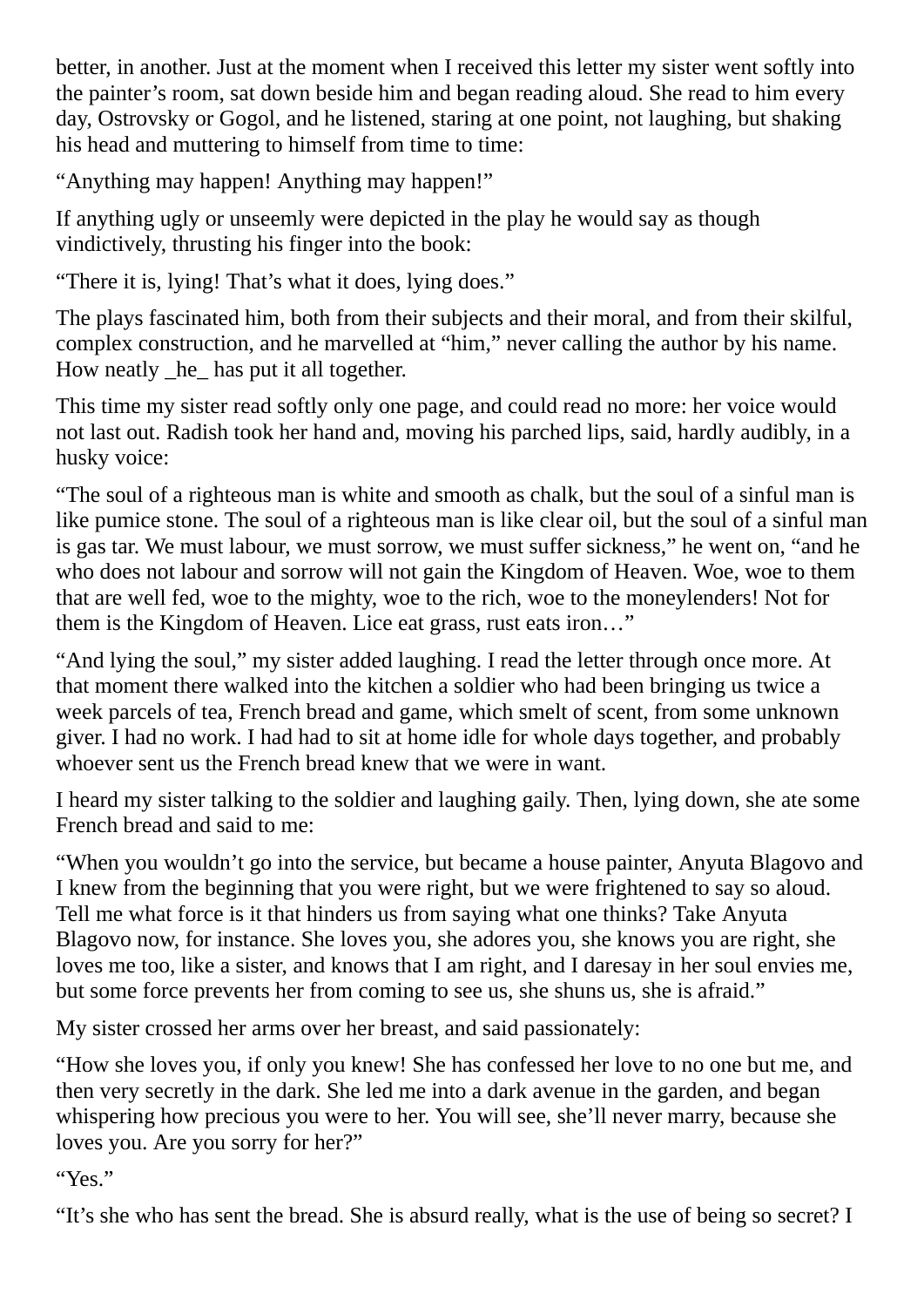used to be absurd and foolish, but now I have got away from that and am afraid of nobody. I think and say aloud what I like, and am happy. When I lived at home I hadn't a conception of happiness, and now I wouldn't change with a queen."

Dr. Blagovo arrived. He had taken his doctor's degree, and was now staying in our town with his father; he was taking a rest, and said that he would soon go back to Petersburg again. He wanted to study anti-toxins against typhus, and, I believe, cholera; he wanted to go abroad to perfect his training, and then to be appointed a professor. He had already left the army service, and wore a roomy serge reefer jacket, very full trousers, and magnificent neckties. My sister was in ecstasies over his scarfpin, his studs, and the red silk handkerchief which he wore, I suppose from foppishness, sticking out of the breast pocket of his jacket. One day, having nothing to do, she and I counted up all the suits we remembered him wearing, and came to the conclusion that he had at least ten. It was clear that he still loved my sister as before, but he never once even in jest spoke of taking her with him to Petersburg or abroad, and I could not picture to myself clearly what would become of her if she remained alive and what would become of her child. She did nothing but dream endlessly, and never thought seriously of the future; she said he might go where he liked, and might abandon her even, so long as he was happy himself; that what had been was enough for her.

As a rule he used to sound her very carefully on his arrival, and used to insist on her taking milk and drops in his presence. It was the same on this occasion. He sounded her and made her drink a glass of milk, and there was a smell of creosote in our room afterwards.

"That's a good girl," he said, taking the glass from her. "You mustn't talk too much now; you've taken to chattering like a magpie of late. Please hold your tongue."

She laughed. Then he came into Radish's room where I was sitting and affectionately slapped me on the shoulder.

"Well, how goes it, old man?" he said, bending down to the invalid.

"Your honour," said Radish, moving his lips slowly, "your honour, I venture to submit… . We all walk in the fear of God, we all have to die... . Permit me to tell you the truth... . Your honour, the Kingdom of Heaven will not be for you!"

"There's no help for it," the doctor said jestingly; "there must be somebody in hell, you know."

And all at once something happened with my consciousness; as though I were in a dream, as though I were standing on a winter night in the slaughterhouse yard, and Prokofy beside me, smelling of pepper cordial; I made an effort to control myself, and rubbed my eyes, and at once it seemed to me that I was going along the road to the interview with the Governor. Nothing of the sort had happened to me before, or has happened to me since, and these strange memories that were like dreams, I ascribed to overexhaustion of my nerves. I lived through the scene at the slaughterhouse, and the interview with the Governor, and at the same time was dimly aware that it was not real.

When I came to myself I saw that I was no longer in the house, but in the street, and was standing with the doctor near a lamp-post.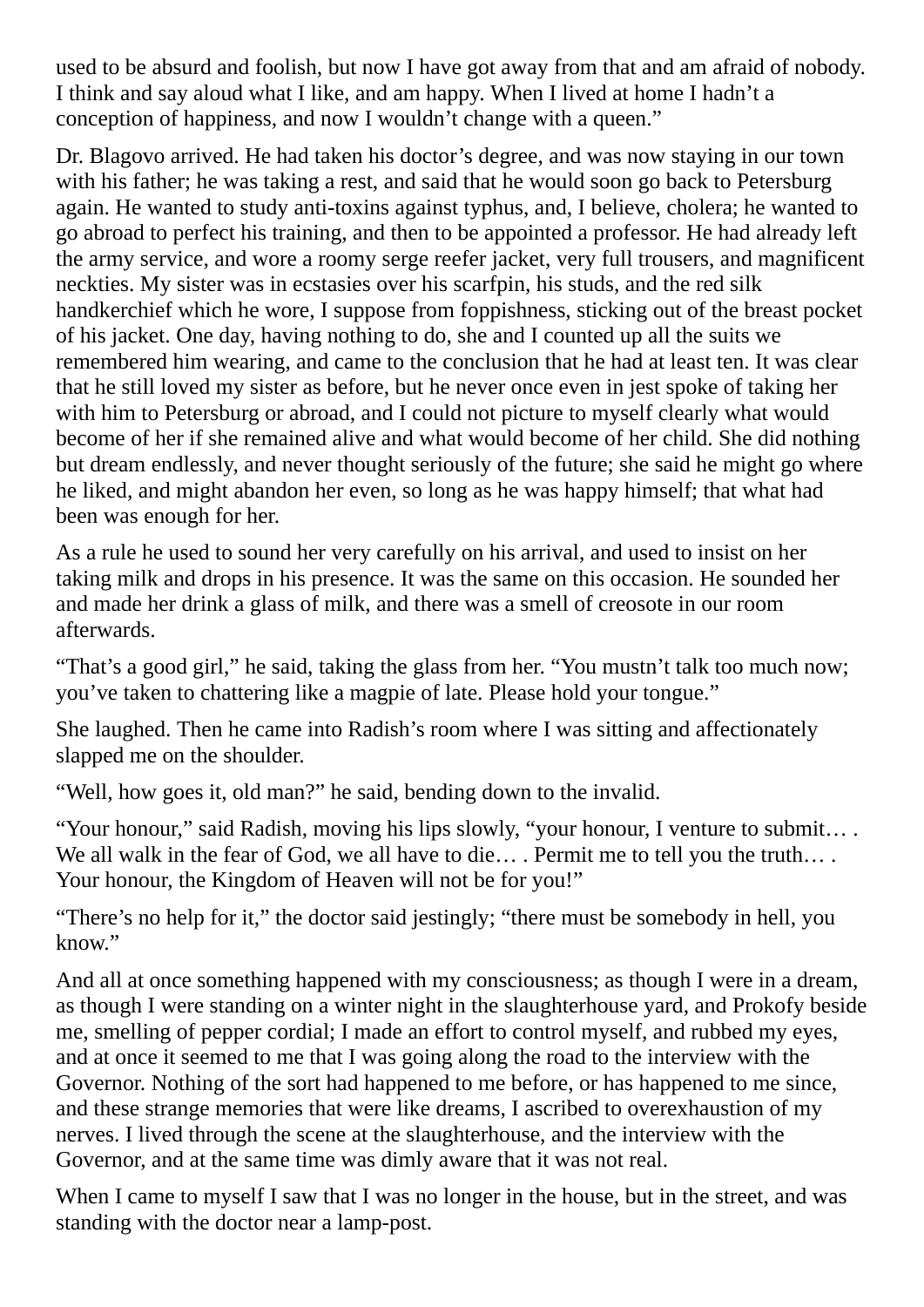"It's sad, it's sad," he was saying, and tears were trickling down his cheeks. "She is in good spirits, she's always laughing and hopeful, but her position's hopeless, dear boy. Your Radish hates me, and is always trying to make me feel that I have treated her badly. He is right from his standpoint, but I have my point of view too; and I shall never regret all that has happened. One must love; we ought all to love—oughtn't we? There would be no life without love; anyone who fears and avoids love is not free."

Little by little he passed to other subjects, began talking of science, of his dissertation which had been liked in Petersburg. He was carried away by his subject, and no longer thought of my sister, nor of his grief, nor of me. Life was of absorbing interest to him. She has America and her ring with the inscription on it, I thought, while this fellow has his doctor's degree and a professor's chair to look forward to, and only my sister and I are left with the old things.

When I said good-bye to him, I went up to the lamp-post and read the letter once more. And I remembered, I remembered vividly how that spring morning she had come to me at the mill, lain down and covered herself with her jacket—she wanted to be like a simple peasant woman. And how, another time—it was in the morning also —we drew the net out of the water, and heavy drops of rain fell upon us from the riverside willows, and we laughed.

It was dark in our house in Great Dvoryansky Street. I got over the fence and, as I used to do in the old days, went by the back way to the kitchen to borrow a lantern. There was no one in the kitchen. The samovar hissed near the stove, waiting for my father. "Who pours out my father's tea now?" I thought. Taking the lantern I went out to the shed, built myself up a bed of old newspapers and lay down. The hooks on the walls looked forbidding, as they used to of old, and their shadows flickered. It was cold. I felt that my sister would come in in a minute, and bring me supper, but at once I remembered that she was ill and was lying at Radish's, and it seemed to me strange that I should have climbed over the fence and be lying here in this unheated shed. My mind was in a maze, and I saw all sorts of absurd things.

There was a ring. A ring familiar from childhood: first the wire rustled against the wall, then a short plaintive ring in the kitchen. It was my father come back from the club. I got up and went into the kitchen. Axinya the cook clasped her hands on seeing me, and for some reason burst into tears.

"My own!" she said softly. "My precious! O Lord!"

And she began crumpling up her apron in her agitation. In the window there were standing jars of berries in vodka. I poured myself out a teacupful and greedily drank it off, for I was intensely thirsty. Axinya had quite recently scrubbed the table and benches, and there was that smell in the kitchen which is found in bright, snug kitchens kept by tidy cooks. And that smell and the chirp of the cricket used to lure us as children into the kitchen, and put us in the mood for hearing fairy tales and playing at "Kings" …

"Where's Kleopatra?" Axinya asked softly, in a fluster, holding her breath; "and where is your cap, my dear? Your wife, you say, has gone to Petersburg?"

She had been our servant in our mother's time, and used once to give Kleopatra and me our baths, and to her we were still children who had to be talked to for their good. For a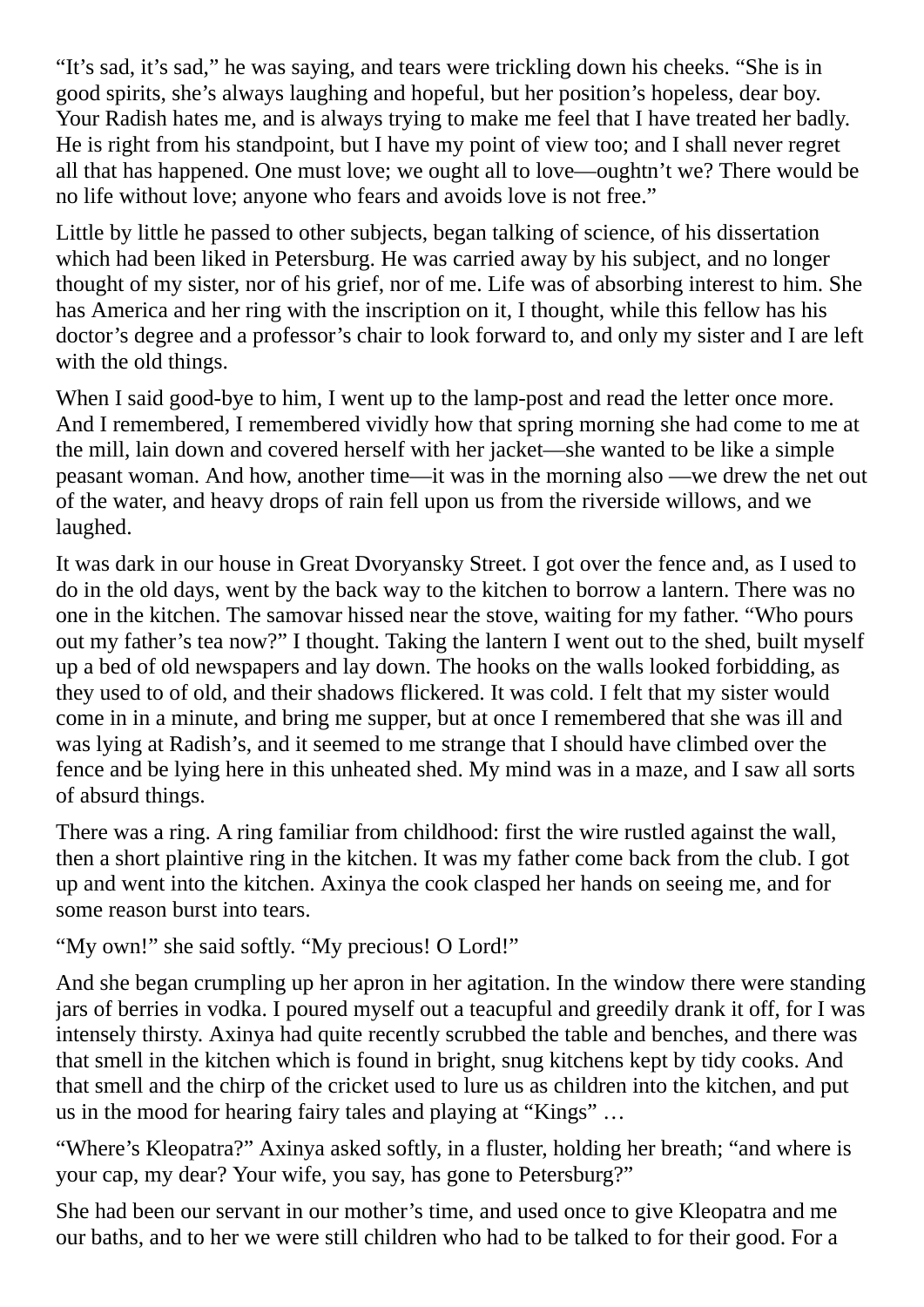quarter of an hour or so she laid before me all the reflections which she had with the sagacity of an old servant been accumulating in the stillness of that kitchen, all the time since we had seen each other. She said that the doctor could be forced to marry Kleopatra; he only needed to be thoroughly frightened; and that if an appeal were promptly written the bishop would annul the first marriage; that it would be a good thing for me to sell Dubetchnya without my wife's knowledge, and put the money in the bank in my own name; that if my sister and I were to bow down at my father's feet and ask him properly, he might perhaps forgive us; that we ought to have a service sung to the Queen of Heaven… .

"Come, go along, my dear, and speak to him," she said, when she heard my father's cough. "Go along, speak to him; bow down, your head won't drop off."

I went in. My father was sitting at the table sketching a plan of a summer villa, with Gothic windows, and with a fat turret like a fireman's watch tower—something peculiarly stiff and tasteless. Going into the study I stood still where I could see this drawing. I did not know why I had gone in to my father, but I remember that when I saw his lean face, his red neck, and his shadow on the wall, I wanted to throw myself on his neck, and as Axinya had told me, bow down at his feet; but the sight of the summer villa with the Gothic windows, and the fat turret, restrained me.

"Good evening," I said.

He glanced at me, and at once dropped his eyes on his drawing.

"What do you want?" he asked, after waiting a little.

"I have come to tell you my sister's very ill. She can't live very long," I added in a hollow voice.

"Well," sighed my father, taking off his spectacles, and laying them on the table. "What thou sowest that shalt thou reap. What thou sowest," he repeated, getting up from the table, "that shalt thou reap. I ask you to remember how you came to me two years ago, and on this very spot I begged you, I besought you to give up your errors; I reminded you of your duty, of your honour, of what you owed to your forefathers whose traditions we ought to preserve as sacred. Did you obey me? You scorned my counsels, and obstinately persisted in clinging to your false ideals; worse still you drew your sister into the path of error with you, and led her to lose her moral principles and sense of shame. Now you are both in a bad way. Well, as thou sowest, so shalt thou reap!"

As he said this he walked up and down the room. He probably imagined that I had come to him to confess my wrong doings, and he probably expected that I should begin begging him to forgive my sister and me. I was cold, I was shivering as though I were in a fever, and spoke with difficulty in a husky voice.

"And I beg you, too, to remember," I said, "on this very spot I besought you to understand me, to reflect, to decide with me how and for what we should live, and in answer you began talking about our forefathers, about my grandfather who wrote poems. One tells you now that your only daughter is hopelessly ill, and you go on again about your forefathers, your traditions… . And such frivolity in your old age, when death is close at hand, and you haven't more than five or ten years left!"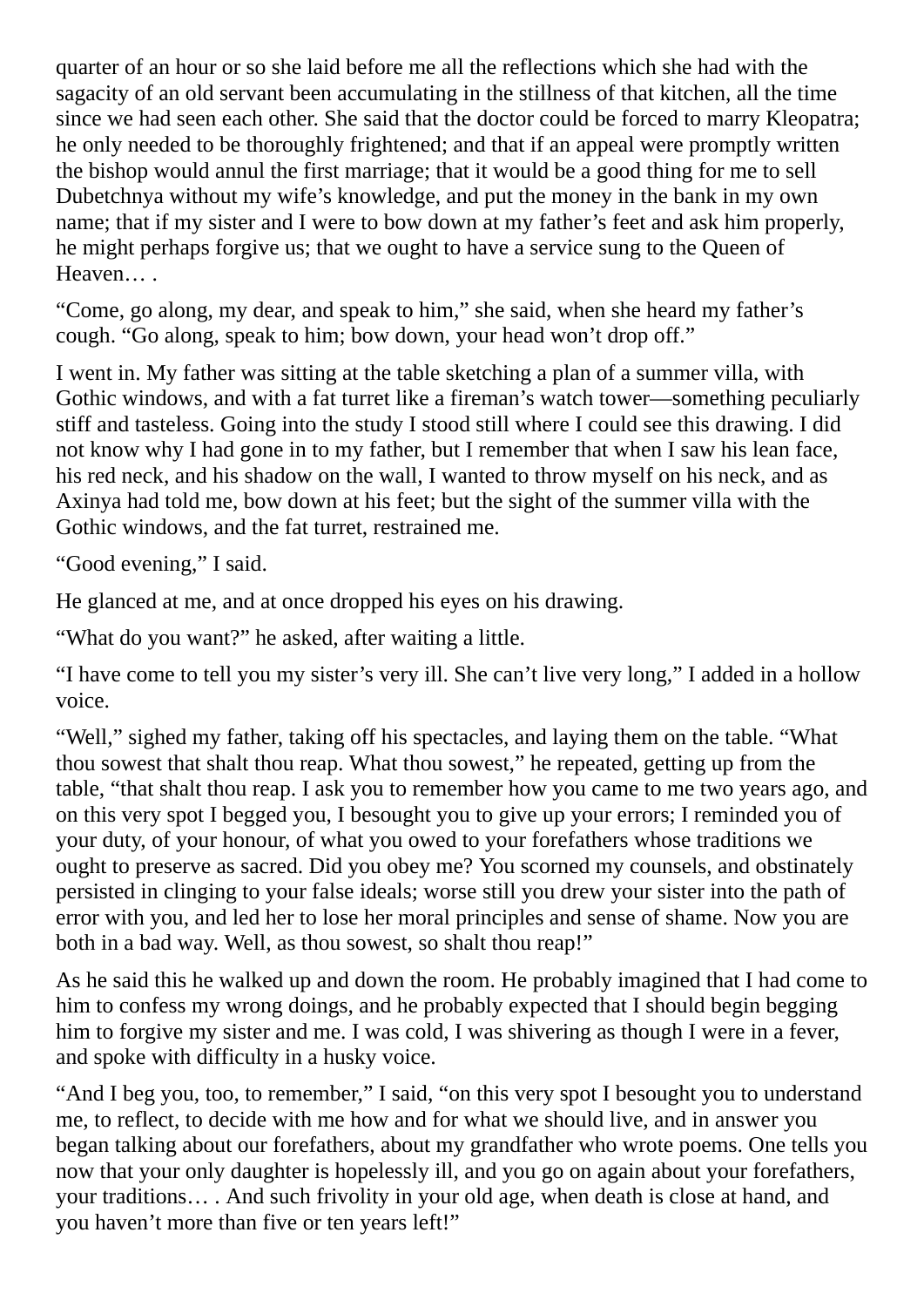"What have you come here for?" my father asked sternly, evidently offended at my reproaching him for his frivolity.

"I don't know. I love you, I am unutterably sorry that we are so far apart—so you see I have come. I love you still, but my sister has broken with you completely. She does not forgive you, and will never forgive you now. Your very name arouses her aversion for the past, for life."

"And who is to blame for it?" cried my father. "It's your fault, you scoundrel!"

"Well, suppose it is my fault?" I said. "I admit I have been to blame in many things, but why is it that this life of yours, which you think binding upon us, too—why is it so dreary, so barren? How is it that in not one of these houses you have been building for the last thirty years has there been anyone from whom I might have learnt how to live, so as not to be to blame? There is not one honest man in the whole town! These houses of yours are nests of damnation, where mothers and daughters are made away with, where children are tortured… . My poor mother!" I went on in despair. "My poor sister! One has to stupefy oneself with vodka, with cards, with scandal; one must become a scoundrel, a hypocrite, or go on drawing plans for years and years, so as not to notice all the horrors that lie hidden in these houses. Our town has existed for hundreds of years, and all that time it has not produced one man of service to our country—not one. You have stifled in the germ everything in the least living and bright. It's a town of shopkeepers, publicans, countinghouse clerks, canting hypocrites; it's a useless, unnecessary town, which not one soul would regret if it suddenly sank through the earth."

"I don't want to listen to you, you scoundrel!" said my father, and he took up his ruler from the table. "You are drunk. Don't dare come and see your father in such a state! I tell you for the last time, and you can repeat it to your depraved sister, that you'll get nothing from me, either of you. I have torn my disobedient children out of my heart, and if they suffer for their disobedience and obstinacy I do not pity them. You can go whence you came. It has pleased God to chastise me with you, but I will bear the trial with resignation, and, like Job, I will find consolation in my sufferings and in unremitting labour. You must not cross my threshold till you have mended your ways. I am a just man, all I tell you is for your benefit, and if you desire your own good you ought to remember all your life what I say and have said to you...."

I waved my hand in despair and went away. I don't remember what happened afterwards, that night and next day.

I am told that I walked about the streets bareheaded, staggering, and singing aloud, while a crowd of boys ran after me, shouting:

"Better-than-nothing!"

## **XX**

If I wanted to order a ring for myself, the inscription I should choose would be: "Nothing passes away." I believe that nothing passes away without leaving a trace, and that every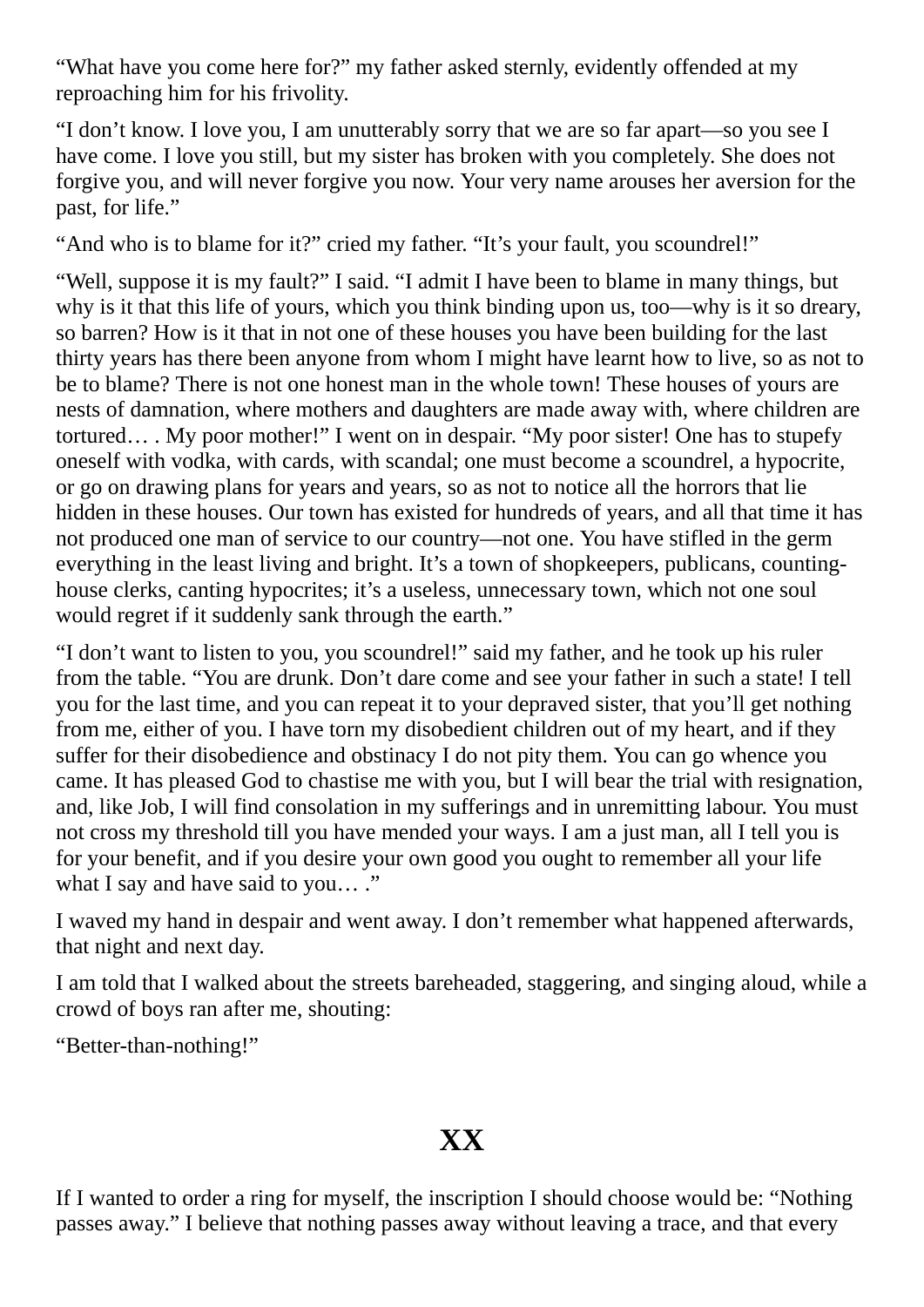step we take, however small, has significance for our present and our future existence.

What I have been through has not been for nothing. My great troubles, my patience, have touched people's hearts, and now they don't call me "Better-than-nothing," they don't laugh at me, and when I walk by the shops they don't throw water over me. They have grown used to my being a workman, and see nothing strange in my carrying a pail of paint and putting in windows, though I am of noble rank; on the contrary, people are glad to give me orders, and I am now considered a first-rate workman, and the best foreman after Radish, who, though he has regained his health, and though, as before, he paints the cupola on the belfry without scaffolding, has no longer the force to control the workmen; instead of him I now run about the town looking for work, I engage the workmen and pay them, borrow money at a high rate of interest, and now that I myself am a contractor, I understand how it is that one may have to waste three days racing about the town in search of tilers on account of some twopenny-halfpenny job. People are civil to me, they address me politely, and in the houses where I work, they offer me tea, and send to enquire whether I wouldn't like dinner. Children and young girls often come and look at me with curiosity and compassion.

One day I was working in the Governor's garden, painting an arbour there to look like marble. The Governor, walking in the garden, came up to the arbour and, having nothing to do, entered into conversation with me, and I reminded him how he had once summoned me to an interview with him. He looked into my face intently for a minute, then made his mouth like a round "O," flung up his hands, and said: "I don't remember!"

I have grown older, have become silent, stern, and austere, I rarely laugh, and I am told that I have grown like Radish, and that like him I bore the workmen by my useless exhortations.

Mariya Viktorovna, my former wife, is living now abroad, while her father is constructing a railway somewhere in the eastern provinces, and is buying estates there. Dr. Blagovo is also abroad. Dubetchnya has passed again into the possession of Madame Tcheprakov, who has bought it after forcing the engineer to knock the price down twenty per cent. Moisey goes about now in a bowler hat; he often drives into the town in a racing droshky on business of some sort, and stops near the bank. They say he has already bought up a mortgaged estate, and is constantly making enquiries at the bank about Dubetchnya, which he means to buy too. Poor Ivan Tcheprakov was for a long while out of work, staggering about the town and drinking. I tried to get him into our work, and for a time he painted roofs and put in window-panes in our company, and even got to like it, and stole oil, asked for tips, and drank like a regular painter. But he soon got sick of the work, and went back to Dubetchnya, and afterwards the workmen confessed to me that he had tried to persuade them to join him one night and murder Moisey and rob Madame Tcheprakov.

My father has greatly aged; he is very bent, and in the evenings walks up and down near his house. I never go to see him.

During an epidemic of cholera Prokofy doctored some of the shopkeepers with pepper cordial and pitch, and took money for doing so, and, as I learned from the newspapers, was flogged for abusing the doctors as he sat in his shop. His shop boy Nikolka died of cholera. Karpovna is still alive and, as always, she loves and fears her Prokofy. When she